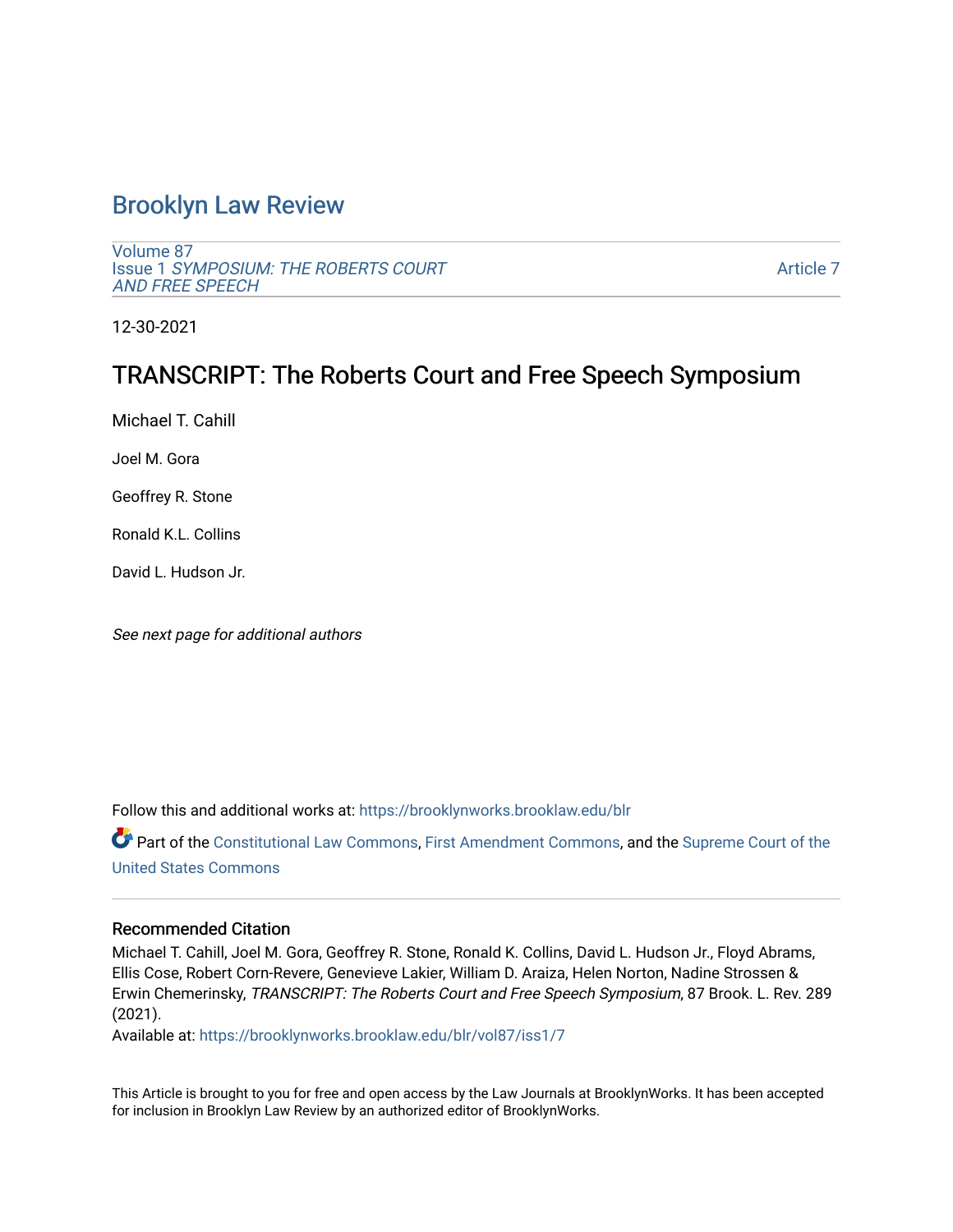# TRANSCRIPT: The Roberts Court and Free Speech Symposium

## Authors

Michael T. Cahill, Joel M. Gora, Geoffrey R. Stone, Ronald K.L. Collins, David L. Hudson Jr., Floyd Abrams, Ellis Cose, Robert Corn-Revere, Genevieve Lakier, William D. Araiza, Helen Norton, Nadine Strossen, and Erwin Chemerinsky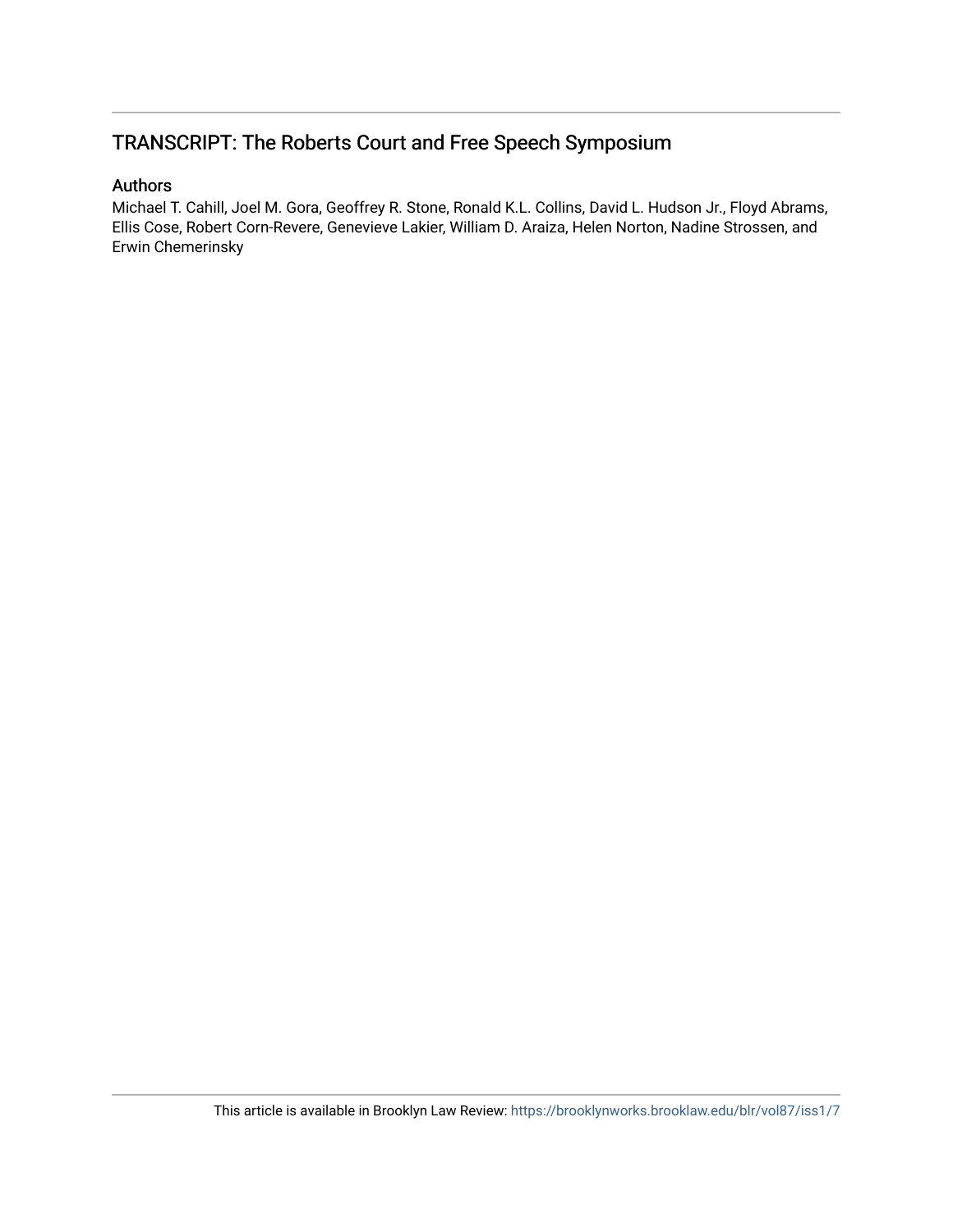# **TRANSCRIPT**

# The Roberts Court and Free Speech Symposium

## **BROOKLYN LAW SCHOOL** FRIDAY, APRIL 9, 2021

The following is a transcription of The Roberts Court and Free Speech Symposium presented at Brooklyn Law School on Friday, April 9, 2021, and sponsored by the Brooklyn Law Review. This transcript has been lightly edited for clarity.

#### **WELCOME REMARKS**

Michael T. Cahill+  $Joel M. Gora<sup>††</sup>$ Geoffrey R. Stonett

#### Dean Cahill:

Good afternoon, everyone. It is just barely afternoon here in Brooklyn. My name is Michael Cahill. It is currently my privilege to serve as dean here at Brooklyn Law School, and I am delighted to welcome you to the annual symposium of the *Brooklyn Law Review*, whose topic is timely and important: free speech and the Supreme Court. This is in fact the third major symposium that we have hosted on free speech in the last five years here at Brooklyn Law School.

Five years ago in 2016, we had a number of scholars and advocates from all over the country surveying and evaluating the pluses and minuses of the first decade of the Roberts Court and assessing its record on First Amendment rights. In 2019, we hosted a conference that marked the one hundredth anniversary of the 1919 case of Schenck v. United States, which started a national conversation about the permissible boundaries of the advocacy of

<sup>†</sup> President, Joseph Crea Dean, and Professor of Law, Brooklyn Law School.

<sup>#</sup> Professor of Law, Brooklyn Law School.

<sup>##</sup> Edward H. Levi Distinguished Service Professor of Law, The University of Chicago Law School.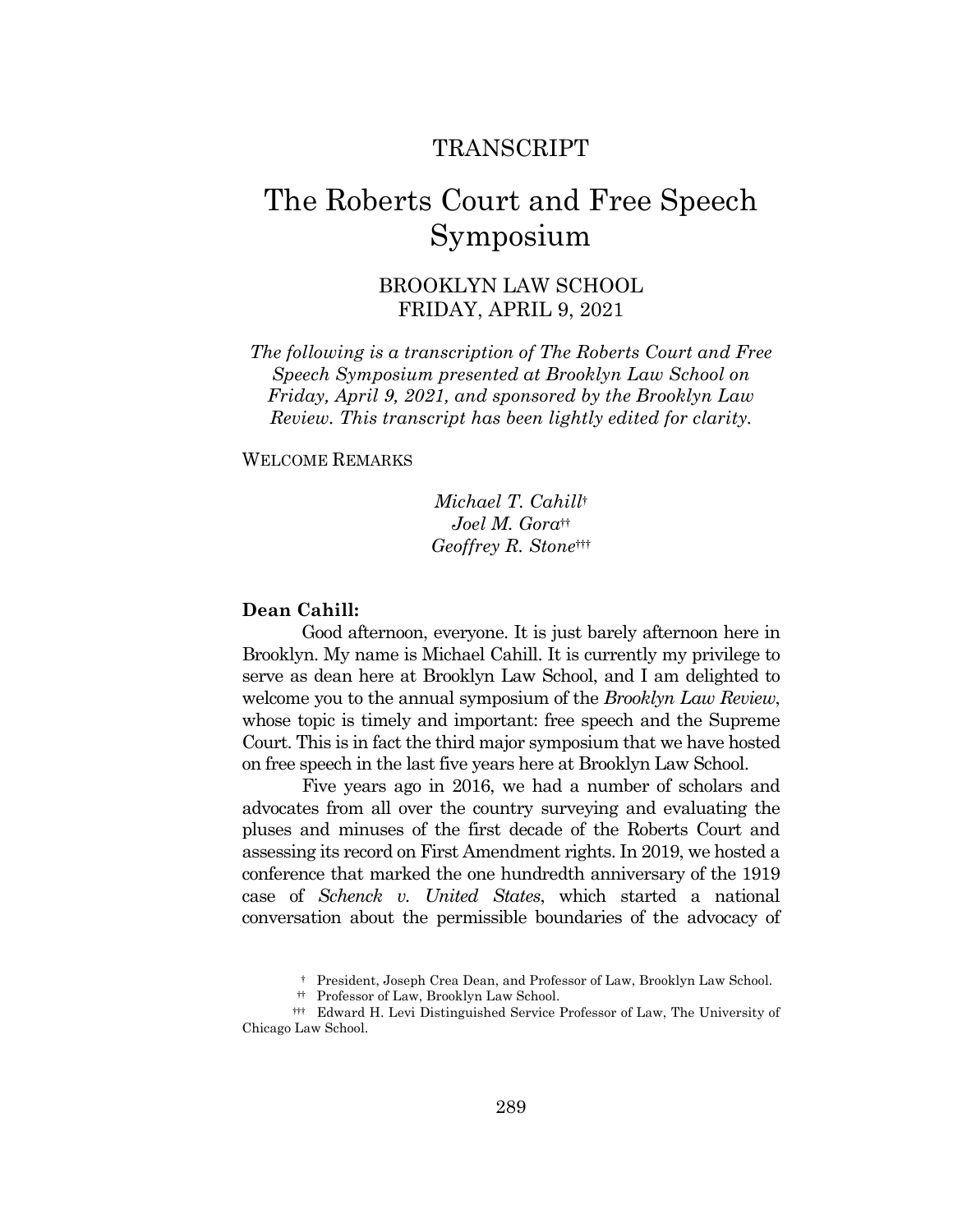violence and lawlessness to achieve political ends. This is a topic that has become surprisingly and rather disturbingly timely in its realism and contemporary importance in recent months, playing a central role in the impeachment of a president where there was a conversation about the proper meaning of incitement of violence—a matter at issue back in 1919 in Schenck.

Now, once again, we have gathered a number of eminent scholars and advocates to assess the Roberts Court's free speech jurisprudence. John Roberts now has been chief justice for nearly sixteen years, and among the hallmarks of his tenure, and landmarks of his tenure, have been the Court's opinions on free speech issues. In some areas, they have taken a rather aggressive and assertive approach as to both the methodology of assessing and upholding free speech claims and the substance of some of those claims in areas like campaign finance. At the same time, in other areas involving, say, national security or government employees, the Court has been more willing to recognize government restrictions. So, a complicated, mixed, and interesting record on free speech issues for the Court. This symposium is going to examine and assess that record, looking both at areas where the Court has taken an expansion ist understanding of free speech and also looking at areas where the Court has left at least potential areas of free speech unprotected.

Before we embark on that interesting conversation, let me take a moment to thank people in our community who have been instrumental in organizing this symposium today. First, I want to note our topflight event staff, specifically Chris Gibbons and Liz Alper, for doing all of the behind-the-scenes work that is going to make things proceed smoothly today. Let me also thank Professor Beryl Jones-Woodin, the faculty advisor for our Law Review, as well as the student editors of the *Law Review*, who have handled the logistics of organizing this conference. Of course, I want to thank all of the participants in today's conference. I am not going to name all ten of them. I am sure they will be introduced in due time. But many, many thanks to them for their insights and their contributions. Let me single out specifically only our own moderators and panelists who also helped organize this event, Professors Joel Gora and Bill Araiza on the Brooklyn Law School faculty. And finally, let me thank all of you for attending. I am very pleased to have you here, showing your interest in the kind of dialogue about key public matters that is crucial not only to academic discourse, but really to the future of American democracy. I am very pleased that Brooklyn Law School can provide a forum for that conversation, and I am deeply grateful to all of you for joining and engaging in that discussion. So, without further ado, let that conversation begin. I now turn the podium over to Professor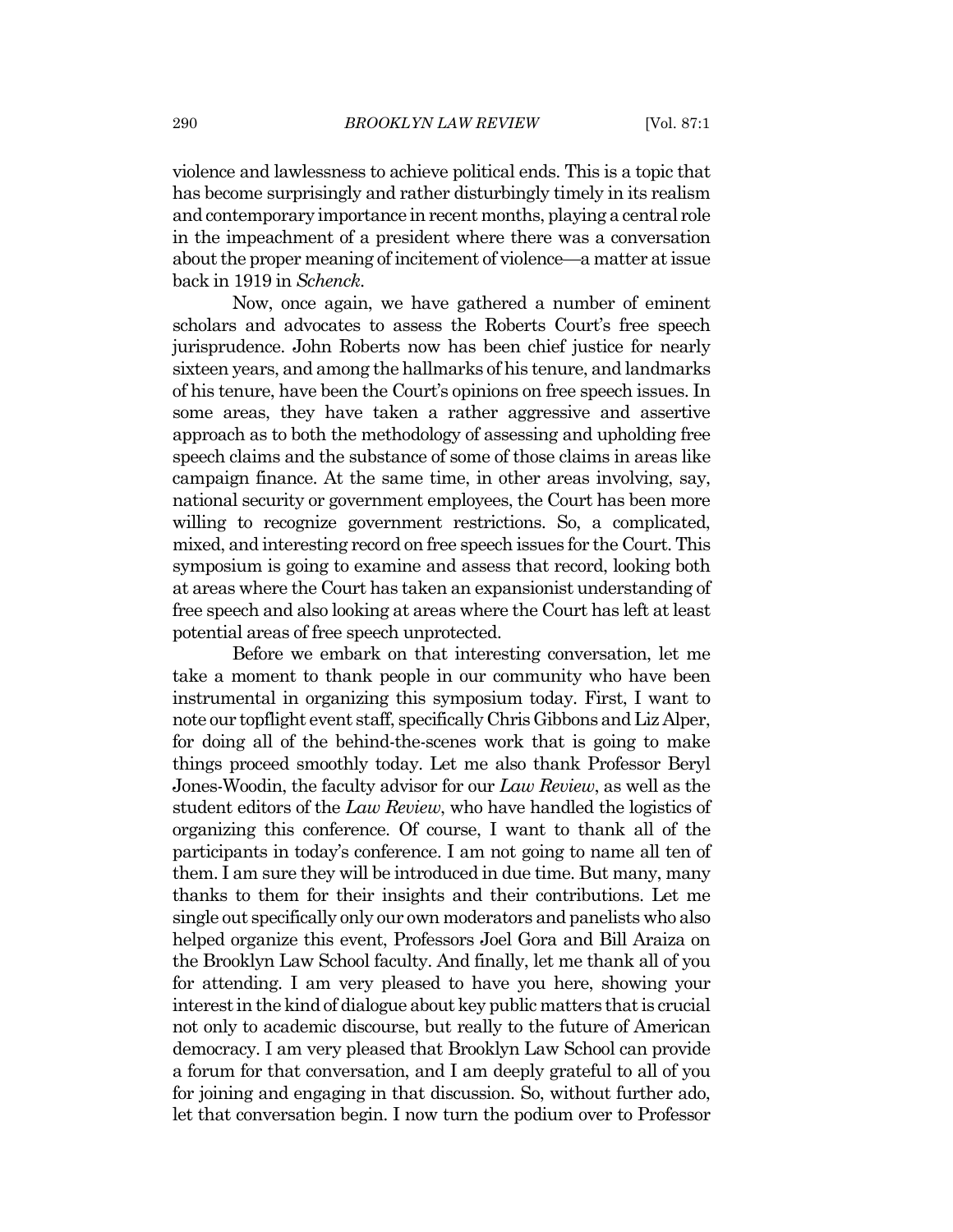Joel Gora to give you some further information about today's program and introduce our first speaker. Professor Gora, take it away.

#### **Professor Gora:**

Thank you very much, Dean Cahill. First, I too want to welcome all of you to our symposium. And I also want to thank the extraordinary event staff who helped us put this program together and my terrific colleague, Bill Araiza, who is such a great collaborator in planning and implementing programs like this.

We at the Law School are so fortunate to have a remarkable all-star lineup of leading First Amendment experts with us today. They are: Geoffrey Stone, professor and former dean of the University of Chicago Law School; Erwin Chemerinsky, dean of the University of California at Berkeley Law School; Floyd Abrams, perhaps the nation's most well-known First Amendment lawyer; Robert Corn-Revere, a free speech and free press advocate of similar accomplishments and stature; Ellis Cose, an acclaimed author and journalist; Nadine Strossen, New York Law School professor emerita and former president of the ACLU; and highly regarded, powerful scholars, Professor Genevieve Lakier of the University of Chicago Law School and Professor Helen Norton of the University of Colorado Law School.

We are also particularly appreciative of the participation of Ronald Collins, one of America's leading First Amendment chroniclers and analysts, whose indispensable First Amendment *News* is a weekly source of essential information about free speech. And we also want to thank Professor David Hudson of Belmont University College of Law, who has prepared so many of the reports that we are going to be considering. The impressive work of these two scholars in surveying the Roberts Court's free speech record will provide a solid foundation for today's discussion. And again, thank you all for joining us today.

Our very first presenter, Geoffrey Stone, is the Edward H. Levi Distinguished Service Professor of Law and the former dean of the University of Chicago Law School and former provost of the University. He clerked for Justice William Brennan on the Supreme Court, and he has written numerous important books on constitutional law and free speech. He has served on presidential review commissions on national security, and he has authored amicus curiae briefs in the Supreme Court in a number of landmark cases—one in particular, *Obergefell v. Hodges*, on marriage equality. And so, we at Brooklyn Law School are delighted to have him participate in this symposium today. Dean Stone, the podium is yours.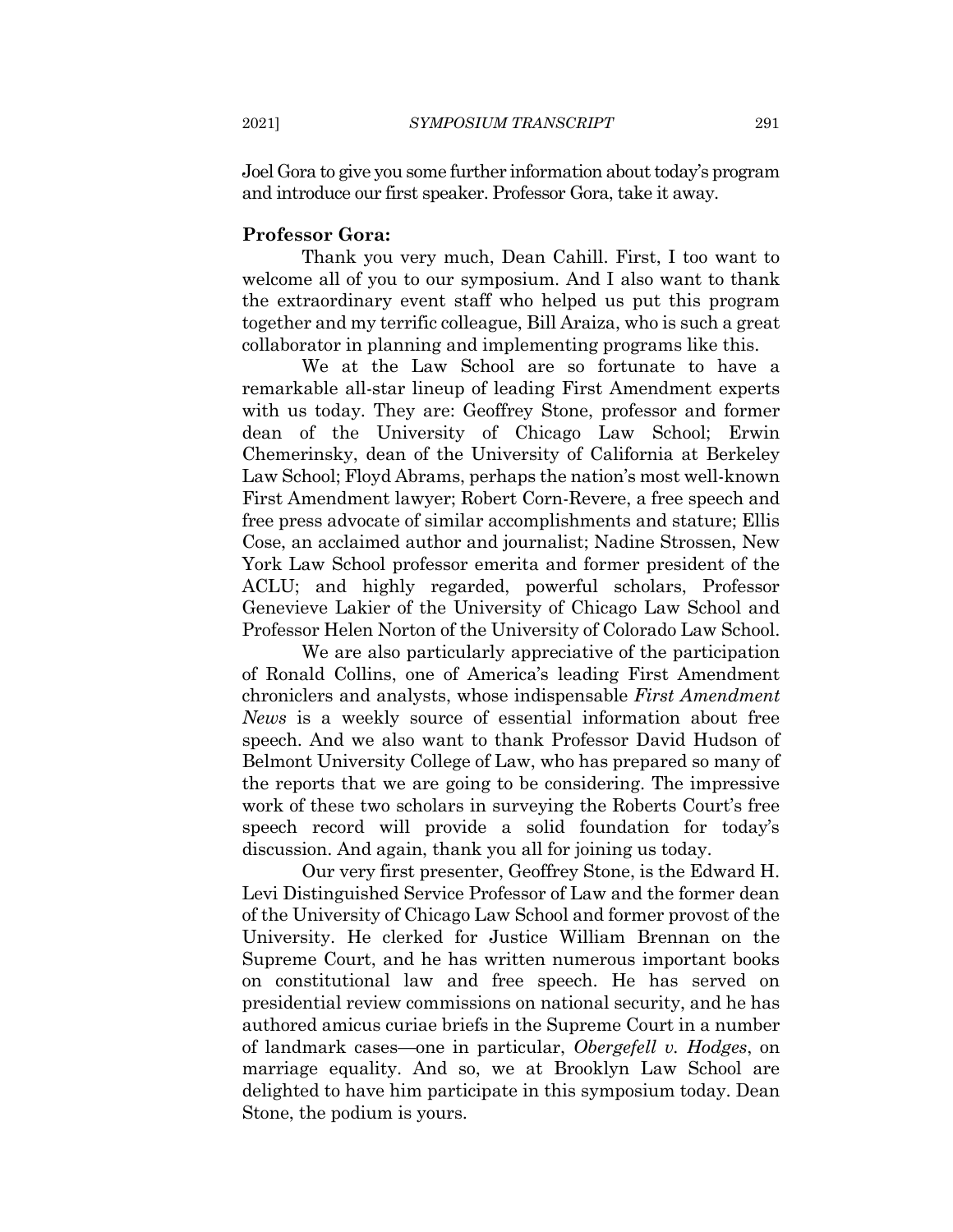### **Dean Stone:**

 $\cdots$ <sup>1</sup>

#### $\mathbf{I}$ **OVERVIEW: THE FREE SPEECH RECORD OF THE ROBERTS COURT**

Speakers: Ronald K.L. Collins<sup>†</sup> David L. Hudson, Jr.#

> Commentators: Floyd Abrams\* Ellis Cose\*\*

#### Mr. Collins:

Well, thank you, Geof. I am Ron Collins and with my colleague, Dave Hudson, we are honored to be a part of this third annual symposium on the First Amendment. And thank you to Dean Cahill for your kind and informative introductory remarks, and special thanks to our colleagues, Joel Gora and Bill Araiza, for their help in making this conference possible. Geof is someone that I got to know in my law school days. I think he had written an article in the *Supreme Court Review* in 1974 about public fora. And it was one of those articles that really opened my mind, and it was the beginning of what turned out to be a wonderful friendship with Geof Stone, whose writings on the First Amendment continue to inform me to this day. So Geof, thank you very much for those thoughtful introductory remarks and for participating in today's event.

Today, what we are going to be starting to talk about is a coauthored draft report I did with David Hudson. It is an eighty page, mainly empirical report—that is, we explored the decisional law of the Roberts Court, and in doing so, we gathered information, we took notes, we organized our data, and we classified our data. All of this by way of a prelude to future works relating to jurisprudential analysis of the kind so well done by Professor Geoffrey Stone in his introductory remarks, and also normative evaluations. Again, ours

292

<sup>&</sup>lt;sup>1</sup> Geoffrey R. Stone's introductory remarks were omitted from this transcript, but can be found at Geoffrey R. Stone, Introductory Remarks, The Roberts Court and the First Amendment: An Introduction, 87 BROOK. L. REV. 133 (2021).

<sup>&</sup>lt;sup>†</sup> Codirector of the History Book Festival and former Harold S. Shefelman Scholar, University of Washington Law School.

<sup>#</sup> Assistant Professor of Law, Belmont University College of Law.

<sup>\*</sup> Senior Counsel, Cahill Gordon & Reindel LLP.

<sup>\*\*</sup> Acclaimed author and journalist.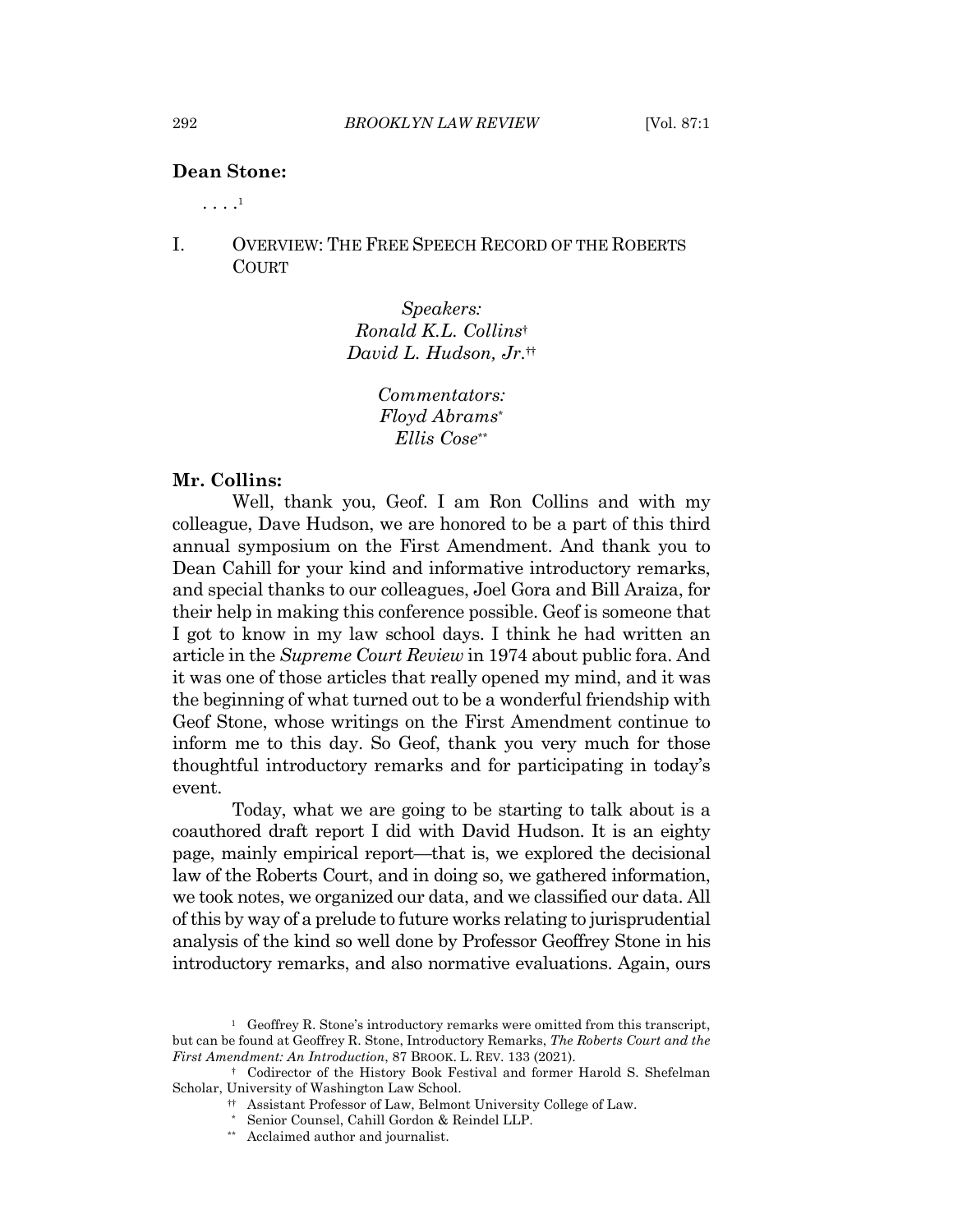is just, if you will, an exploration of the Roberts Court's decisional record. As I said, we took notes, we organized our data, and we classified it. That said, let us share some of what our exploration into this universe of law revealed.

When I first read the chief justice's statement, which came from a 2019 interview with Dean Alberto Gonzales at Belmont Law School, I was very much struck by it. Why? Well, the chief justice is a rather modest man—a rather humble man. But, when he said, "I'm probably the most aggressive defender of the First Amendment," that really caught my attention. And soon enough, I found myself working with David Hudson to explore: what exactly did that mean?

In order to do that, we looked at fifty-six First Amendment cases—speech, press, petition, and assembly cases. No religion cases. We looked at fifty-six cases the Court had decided, First Amendment cases, so that means that if they had a free speech statutory case, that was not part of the information we collected. We wanted to see what it meant when the chief justice said, "I'm probably the most aggressive defender of the First Amendment." Well, here is what it meant. And when you look at the data, when you look at the information, it is really striking. The chief justice is in the majority 95 percent of the time. Think about that. That means that he is assigning the majority opinion 95 percent of the time. It is really remarkable when you think of that. He assigned the lead opinion to himself in nearly one-third of the cases—that means almost one out of every three cases, he is assigning one to himself. He has authored twice as many majority opinions than any of his colleagues. And he has written more majority opinions than the combined total of Breyer, Ginsburg, Sotomayor, and Kagan. He has also written more majority opinions than the combined totals of Justices Scalia, Thomas, and Alito. So, when you think of it from that point of view, you get a better idea of what it means when the chief justice said that he was the most aggressive defender of the First Amendment. That is what it means—95 percent of the time.

And what of the liberal wing of the Court? Now think of this: Justice Kagan, all the years she has been on the Court, she has only been assigned one majority opinion; Justice Sotomayor, two; Justice Ginsburg, for all of the years that she was on the Court, three, and none of them significant or landmark opinions. Justice Kavanaugh, in just two years, has already been assigned two majority opinions—more than Justice Kagan and the same amount as Justice Sotomayor for all their years on the Court.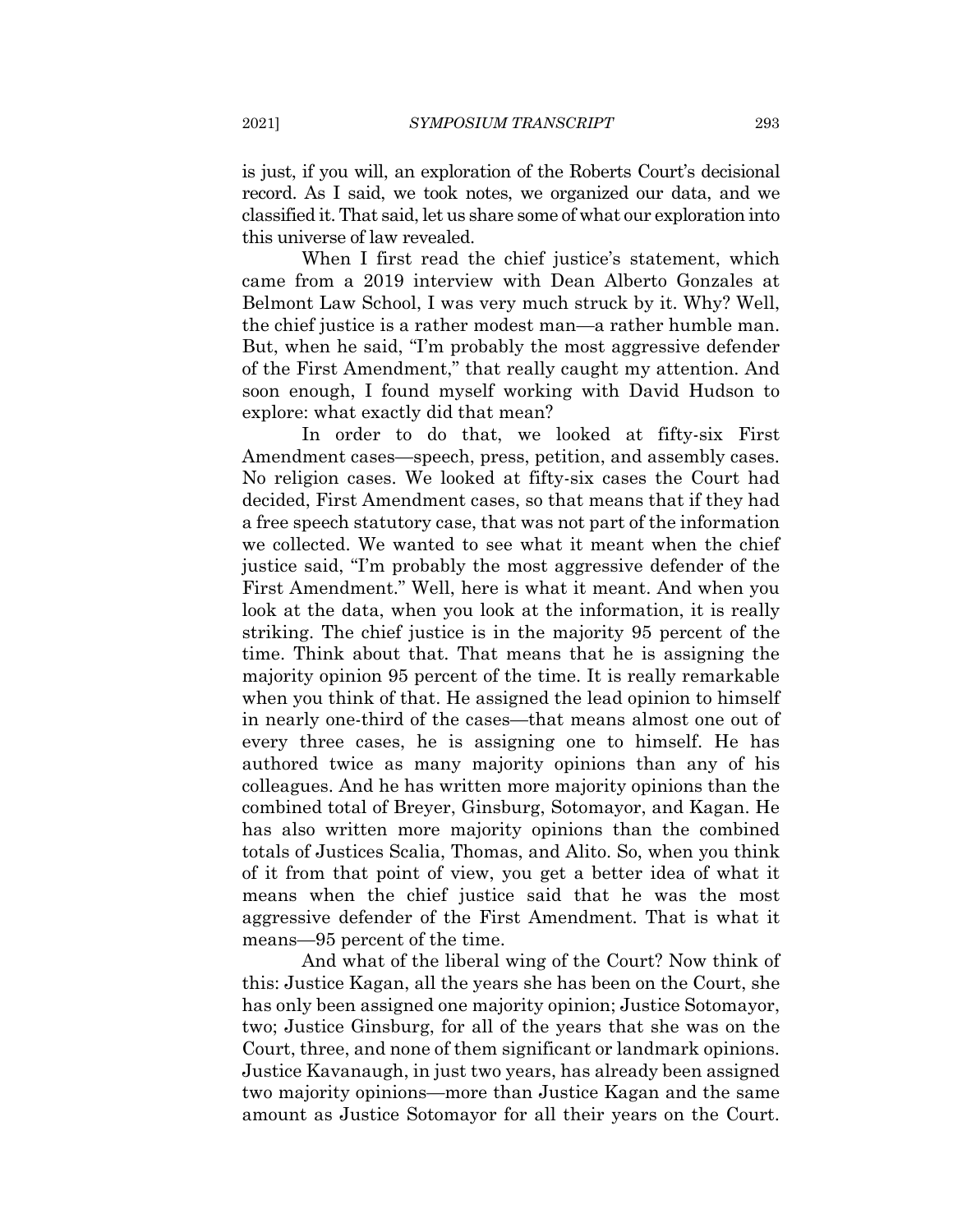Justice Breyer finds himself in dissent nearly a quarter of the time. What does that tell you? That tells you that the liberal wing of the Court, when it comes to the First Amendment speech cases, are not major players.

So, what about originalism? You hear a lot about originalism and textualism, mainly from the jurisprudence of the late Justice Antonin Scalia. And yet, in his five free speech majority opinions, little or no notice was given to originalism, to textualism. "Congress shall make no law ...." Does "Congress" mean just Congress? Does it not apply to the executive branch and the judicial branch? Does "no law" mean no law? As to those sorts of questions concerning originalism and textualism, you will not find any extended discussion in the jurisprudence of the Roberts Court. In lone opinions, Justice Thomas has used his form of originalism to question the doctrine of overbreadth, to challenge the holding in *New York Times v. Sullivan*, and to challenge the application of the First Amendment in state cases involving  $K-12$ students. Again, those are lone opinions. So, practically speaking, originalism—whatever one may make of it—is really not part of the Court's First Amendment free speech jurisprudence.

And what of Justice Clarence Thomas, the senior justice? Well, he is really not a player. He has only had four majority opinions, none of which—save one—was significant. But that one was seminal—Reed v. Town of Gilbert. And my colleague David Hudson will soon say more about that. But again, when it comes to free speech, apart from this opinion (which is a major opinion), Justice Thomas and the doctrine of originalism play minor roles.

So much of what is taught in law school is court centric. It treats the First Amendment and constitutional law, or all law for that matter, as if it begins and ends with the work product of appellate judges. But those who study the law, not only the law as announced by judges, but the law as made by lawyers, stand to realize the significance of lawyers. And in that respect, at least two lawyers arguing before the Roberts Court are of particular significance. Paul Clement, the former solicitor general, a major player in the area of First Amendment law, a longtime friend of the chief justice and other justices, has played a major role in campaign finance cases, in big tech cases (one of which he just won recently), and in public sector union cases. He has a petition before the Court right now on that very topic.

You may have not heard the name Kristen Waggoner. Most people have not, but if you are watching the Court and you are tracking the First Amendment cases, and you are looking at that little box that says "attorneys," you will definitely notice her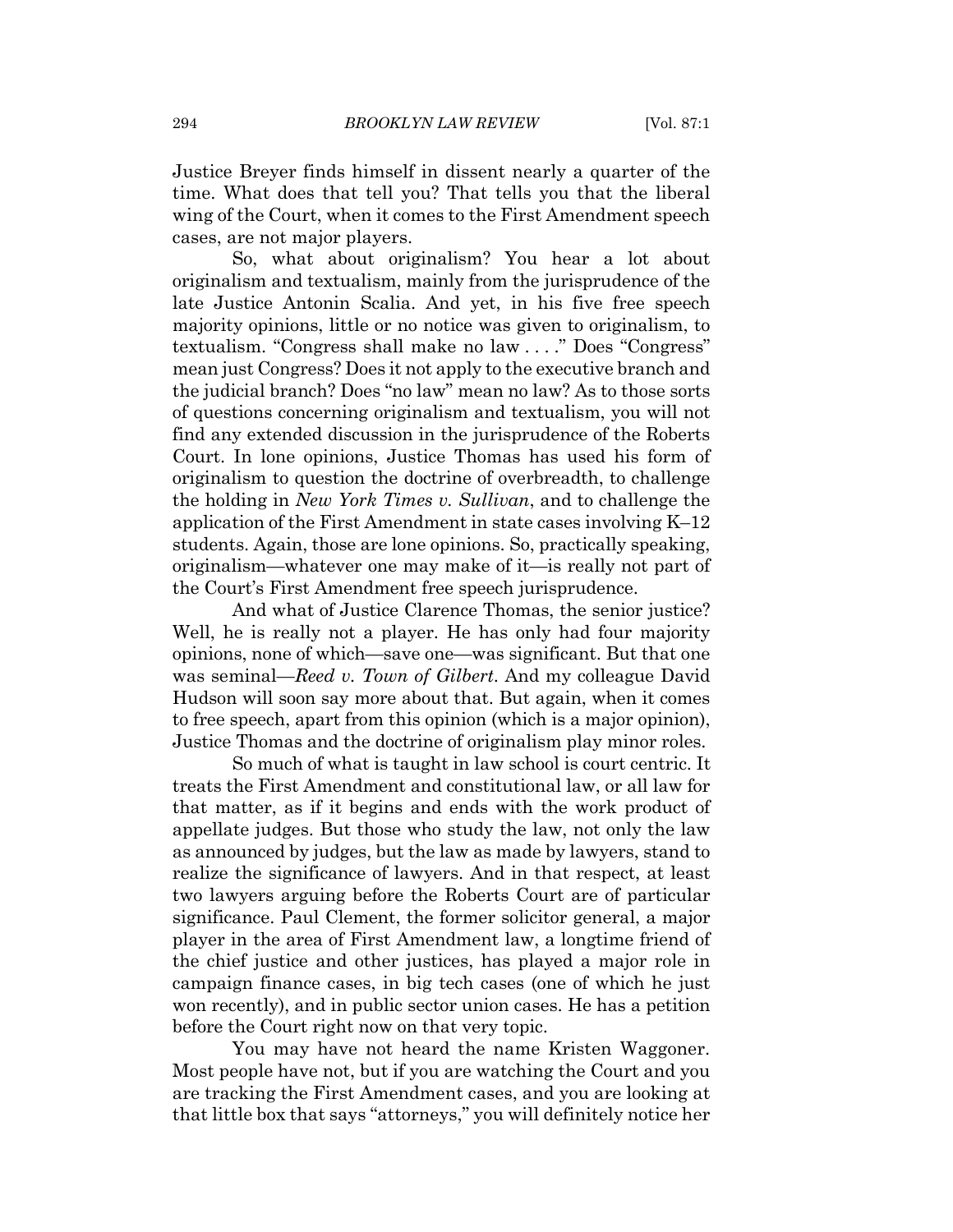name. Why? Well, she is the general counsel for the Alliance Defending Freedom. And do you remember that baker's case that went to the Supreme Court? That was the case that she argued: Masterpiece Cakeshop, Ltd. v. Colorado Civil Rights *Commission*. She won that case. There is a case out of Washington State right now involving basically the same question, but this time involving a florist who does not want to sell floral arrangements to gay couples. The case is *Arlene's Flowers Inc. v. Washington.* It has been on the Court's docket for more than a year. And she is also lead counsel in *Thomas More* Law Center v. Becerra, a campaign contribution disclosures case which the Court has granted review. So, if you are watching the development of the law in the Roberts Court, these are two people who you have to keep your eyes on.

During his confirmation hearings in 2005, then-nominee John Roberts analogized appellate judging to that of an umpire who calls balls and strikes during the game. It won a lot of attention, and it seemed sort of credible that you would just analogize the work of a judge to that of an umpire. So, let us see how the Court calls its balls and strikes under the work of the chief justice. If it is a campaign finance case involving a challenge to some campaign finance law, the Court has heard eight such cases, and in every single one, every one, the challenge to the campaign finance law has prevailed. Every single one. And I suspect it will prevail again in the case that Kristen Waggoner has before the Court involving disclosure requirements. We will see. Public sector union cases: these cases lose almost two-thirds of the time. Government speech cases, as my colleague David Hudson will talk about shortly, receive very little speech protection, as Garcetti v. *Ceballos* and its progeny reveal. Commercial speech: the Court has continued to ratchet up protection for commercial speech from the *Central Hudson* intermediate scrutiny test. And if it applies *Reed* v. Town of Gilbert, that may ratchet it up even further. David Hudson will speak more.

So, who are the winners and losers? Well, according to Adam Liptak of the *New York Times* and the study he did, the conservatives in speech cases prevail 69 percent of the time while the liberals prevail 21 percent of the time. One of the expressions that has caught the attention of many people is the word "weaponizing," and it was one used by Justice Elena Kagan in the opinion of *Janus v. AFSCME*, *Council 31*. It was a 5–4 2018 public sector union fees case in which she accused the majority of "weaponizing the First Amendment, in a way that unleashes judges, now and in the future, to intervene in

2021]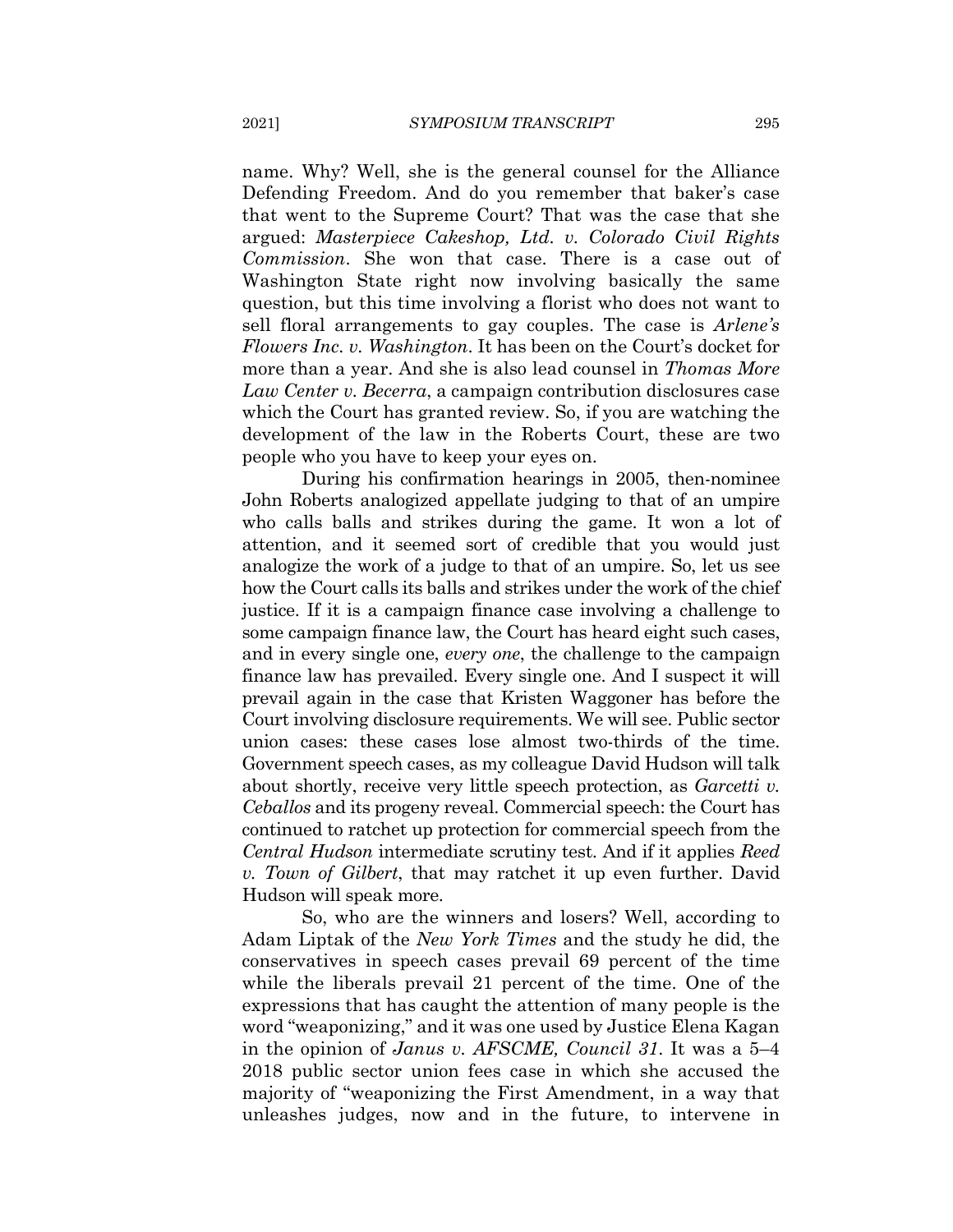economic and regulatory policy." Worst still, she added, "Departures from *stare decisis* are supposed to be 'exceptional action [s]' demanding 'special justification,' but the majority offers nothing like that here." So, this whole idea of weaponizing the First Amendment, particularly when it comes to matters involving economic regulation, is one of the major concerns expressed by the liberal wing of the Court, mainly through Justice Elena Kagan.

What of the three new justices on the Court? How are they going to inform the calculus of First Amendment jurisprudence? We have no reason to believe, based on what we know of them, that their views will be significantly different than those of the chief justice. Of course, that remains to be seen. But remember, he assigns the majority opinions. And if just two justices agree with him, he still has the majority. If anything, with the advent of these three justices, we may see the Roberts Court's free speech jurisprudence invigorated even more.

So, what of the future? What types of cases might we see more of? Content discrimination, Reed v. Town of Gilbert: how will the Court finesse the application of that doctrine? How will it take into consideration the very points that Professor Stone referenced in his discussion? Campaign finance cases: as I said, they are likely to have more of those cases. And what of disclosure cases? Heretofore, the disclosure cases have been pretty much safe from First Amendment challenges, but that may change with the *Thomas More Law Center v. Becerra* case. Furthermore, the Court may formally abandon *Buckley's* contribution versus expenditure dichotomy. Some believe that the Roberts Court has already done that functionally, but it remains to be done formally. Additionally, I think we are going to see a lot more religious speech cases involving claims of free speech and free exercise: cases involving bakers and florists. And right now, there is a case involving a Catholic foster care provider who declined to place foster care children in gay family homes. That case is before the Court right now and it has been argued. We are likely to see more public sector union fee cases. There is a major one right now that is pending on the Court's docket that Paul Clemente has brought. So, I think we will see more of those. Student speech: it has been a while since we have heard anything, but now there is a case before the Court involving regulation of off-campus speech. So, we are going to see more in that area. The internet platform cases: *Biden v.* Knight First Amendment Institute was vacated and dismissed recently, but I think we are going to see more of those kind of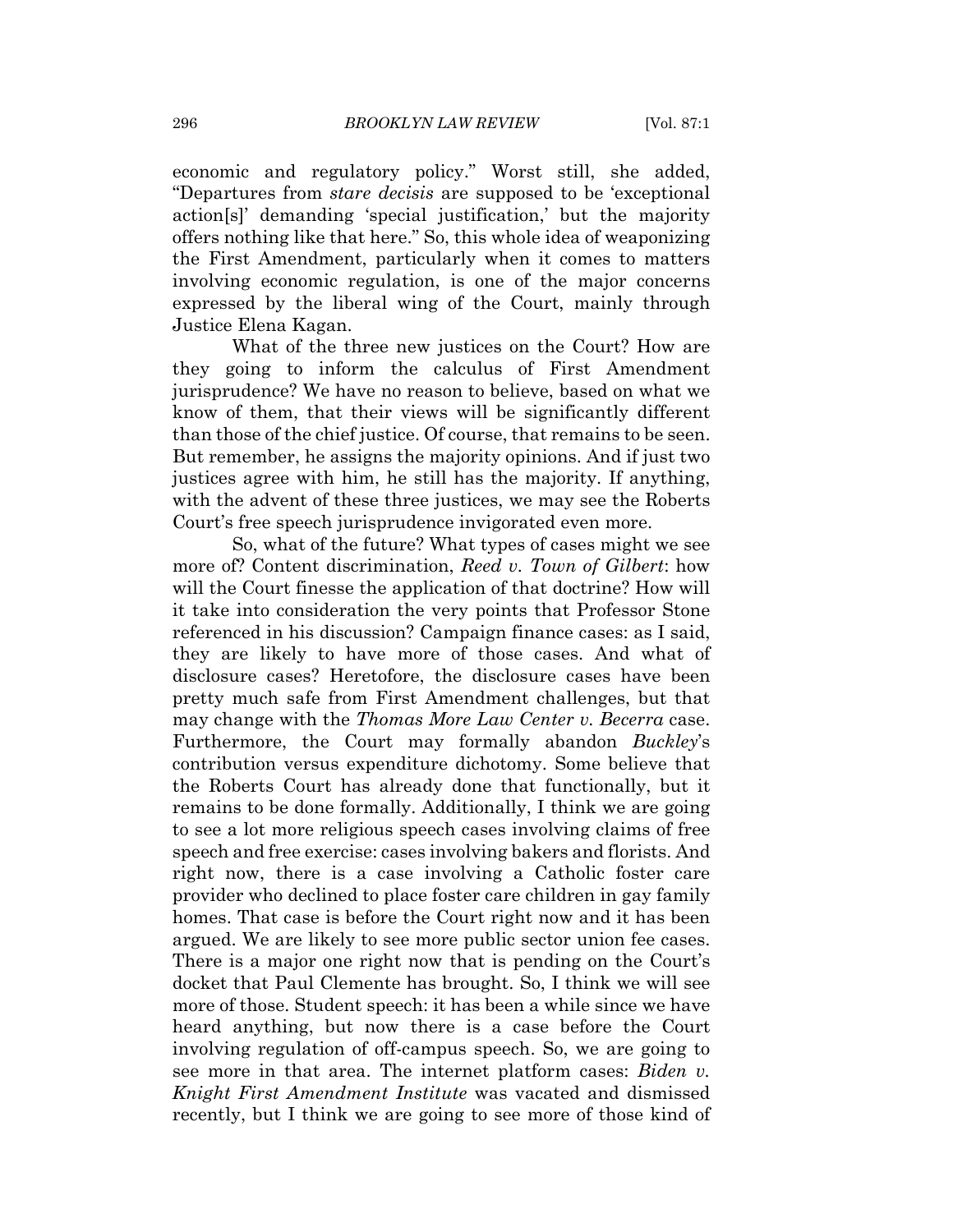cases. Defamation cases: undoubtedly, it has been years since the Court has heard a defamation case, but what with the lawsuits against Fox News, Powell, and Trump, we are certainly likely to see more of those cases and we may see, depending on criminal indictments, some incitement cases as well. Finally, facial recognition cases: this is the *Clearview* line of cases. Clearview collects data, particularly photographs, from the internet. It compiles all of that photographic information and sells it to law enforcement authorities, which raises questions about free expression versus privacy. That is certainly a case that we are going to see more of. So, those are the cases that we think the Court will be considering as it proceeds.

As I said, again, our work at this point is primarily an empirical analysis. In other words, we went out into the universe, we took notes, we organized, and we classified. And it remains, as I said earlier, for another day for others to make sense of this in terms of jurisprudential analysis and normative evaluations. With that, I am pleased to turn it over to my coauthor of our report and my longtime friend and colleague, David Hudson, with whom I had the pleasure of working with for many years at the First Amendment Center at the Newseum. David.

#### **Professor Hudson:**

Thanks so much, Ron. It is really a great honor for me to participate in this program, particularly with so many First Amendment luminaries whom I have looked up to, admired, and read their work for years.

I want to talk about three basic tenets or areas in which you can see a discernible impact that the Roberts Court has had on the First Amendment. The first one is that the Roberts Court has resisted attempts by the government to create new unprotected categories of speech. This refers back to what Professor Stone was talking about with Justice Frank Murphy's 1942 opinion in *Chaplinsky v. New Hampshire,* where there are certain narrow, limited classes of speech, the regulation of which do not really threaten core First Amendment values. The Roberts Court has been very strong in refuting the government's arguments that there should be new unprotected categories of speech.

The second point, however, which is not so good in terms of the Roberts Court protection of the First Amendment, is that the Roberts Court has generally ruled against public employees, public school students, and prisoners in free speech cases. It is true, of course, that the government has greater power to restrict speech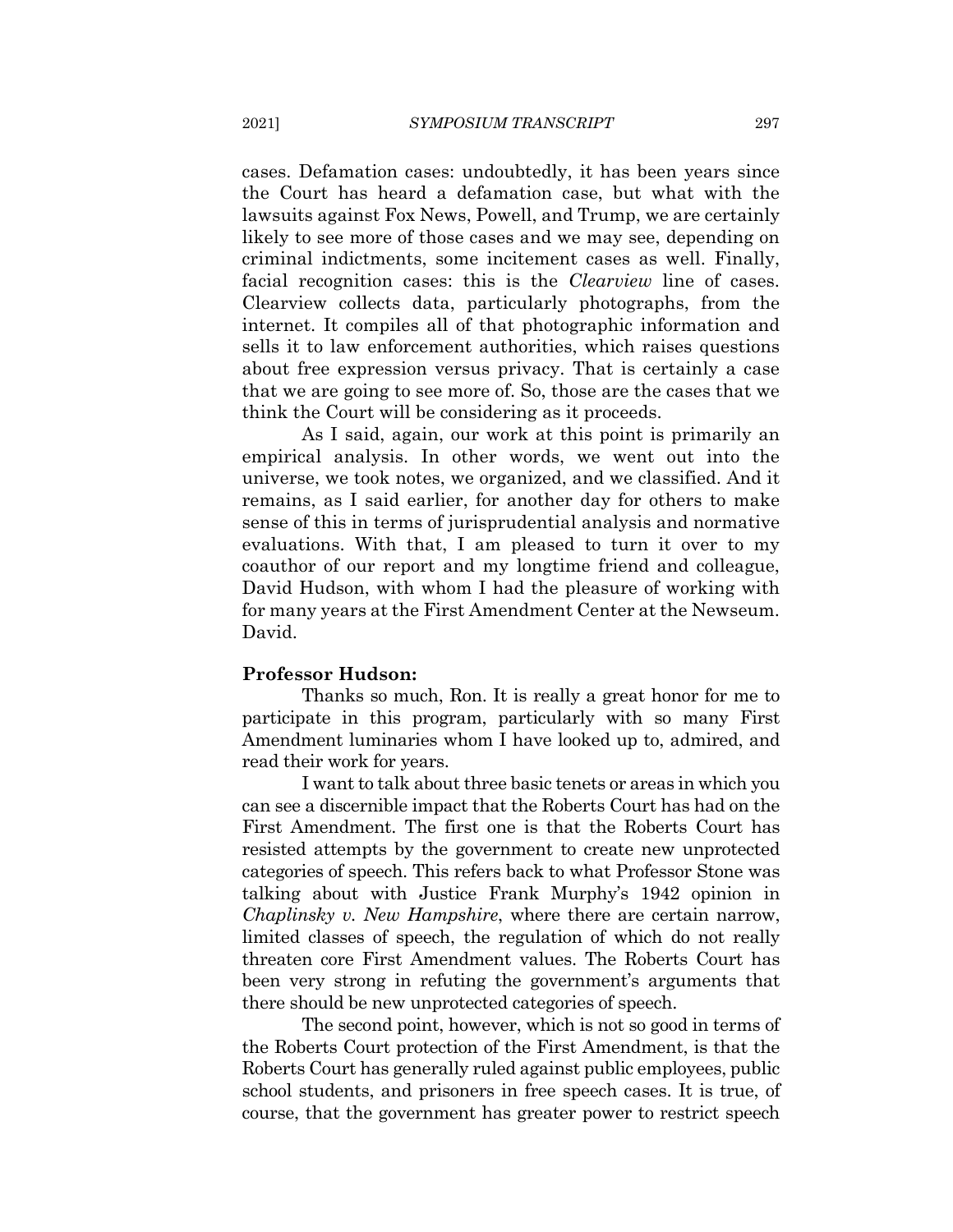when the government acts as employer, educator, or warden than it does as sovereign. The fourth category I would also include, which Professor Stone also referenced, was when the government acts as military commander or commander in chief.

And then I want to say a few words (and I believe we have the nation's leading government speech scholar on later, Professor Helen Norton) about how the Roberts Court has issued several opinions that are quite interesting in terms of the government speech doctrine. So, I thought I would mention that as well.

The first point, again, is that an important part of First Amendment jurisprudence is determining whether speech falls into an unprotected category or not. And we have heard a lot of these: obscenity, still governed by the famous *Miller* test in 1973; incitement to imminent lawless action, which is in the news a lot lately because of things that happened in early January, and we still have the *Brandenburg v. Ohio* standard from 1969; fighting words from *Chaplinsky*, words which by their very utterance inflict injury or cause an immediate breach of the peace; and true threats. The Court created the true-threat doctrine in the Court's 1969 decision. *Watts v. United States, but there is still much uncertainty with the* true-threat doctrine. And the Court created the unprotected category of child pornography in New York v. Ferber in 1982.

What we have seen, though, is that the Roberts Court resisted the government's argument to create new unprotected categories in four areas. Images of animal cruelty under 18 U.S.C. § 48: United States v. Stevens involved a man named Robert Stevens who was promoting pitbull videos. The law was a really bizarre law that was initially designed to criminalize only "crush" videos," where women in high-heel stilettos would crush small animals. It morphed into this larger law, criminalizing the display of images of animal cruelty. The US Supreme Court the next year in Brown v. Entertainment Merchants Association rejected the idea that violent video games are a core unprotected category of speech. Justice Scalia famously wrote, look, a lot of fairy tales contain violence; the famous line about "Grimm's Fairy Tales . . . are grim indeed." Then we got the celebrated free speech decision of Snyder v. Phelps, which involved the really repugnant speech of the Westboro Baptist Church. But you had the great passage from Chief Justice John Roberts about:

Speech is powerful. It can stir people to action, move them to tears of both joy and sorrow, and ... inflict great pain.... As a Nation we have chosen a different course—to protect even hurtful speech on public issues to ensure that we do not stifle public debate.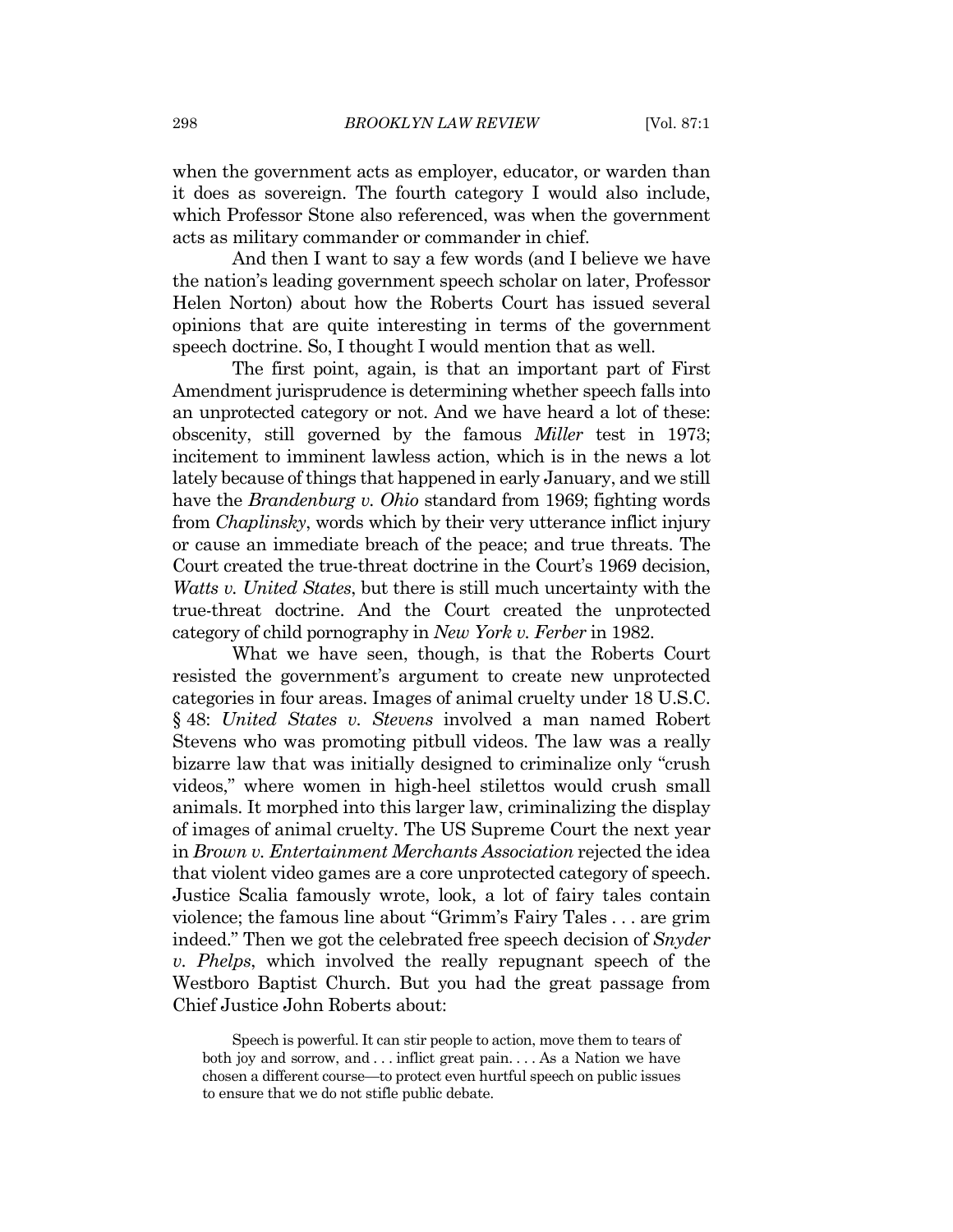2021]

And then in *United States v. Alvarez*, the US Supreme Court in Justice Anthony Kennedy's main opinion resisted the idea that false speech is always unprotected because sometimes we protect false speech in order to protect truthful speech. Note New York *Times Company v. Sullivan*, where Justice William Brennan famously wrote that "erro[r]... is inevitable." We have to sometimes protect speech that is wrong to protect truthful speech to give it "breathing space." Ultimately, what Chief Justice Roberts said in *United States v. Stevens* is that these new unprotected categories of speech must be rooted in history and tradition. And if they are not, the Court is not going to recognize them. Now, Chief Justice Roberts did not say that we would never have a new unprotected category of speech, but it must be one rooted in history and tradition. The government had argued that, under the child pornography case of Ferber, if the evil and the harm overwhelmingly outweighs the expressive value of the speech, then you can create a new unprotected category. Roberts said, "look, Ferber does not give us that type of freewheeling authority."

Now, moving on to the second category—I sometimes tell my students, context matters. And when I say context, I am referring to the status of the speaker. The essential point is that public employees, students, prisoners, and members of the military do not have the same level of free speech rights, and the Court has created a separate line of jurisprudence in each one of these areas. The Roberts Court has not been protective in these areas. Ron Collins already mentioned *Garcetti v. Ceballos*. I view this as one of the worst free speech decisions in modern memory. Essentially, the Court created a new categorical threshold bar that said, if public employees make statements pursuant to their official job duties, they have no First Amendment protection. Plaintiff attorneys refer to it as being "Garcettized."

There still is the debate—and there was a debate between Justice Kennedy in his majority opinion and Justice David Souter in his dissent—as to whether *Garcetti* applies in the context of academic freedom on college and university campuses. We now have four circuits which have directly or impliedly said that Garcetti does not apply in the context of academic freedom. We have the *Demers* case out of the Ninth Circuit, the *Adams* case out of the Fourth Circuit, *Buchanan* in the Fifth Circuit, and the *Meriwether* decision out of the Sixth Circuit, which was just decided. Hopefully, the US Supreme Court will take the case and say that it does not apply. In fairness, the Court did take a case, Lane v. Franks decided in 2014, a very narrow exception to Garcetti, that said the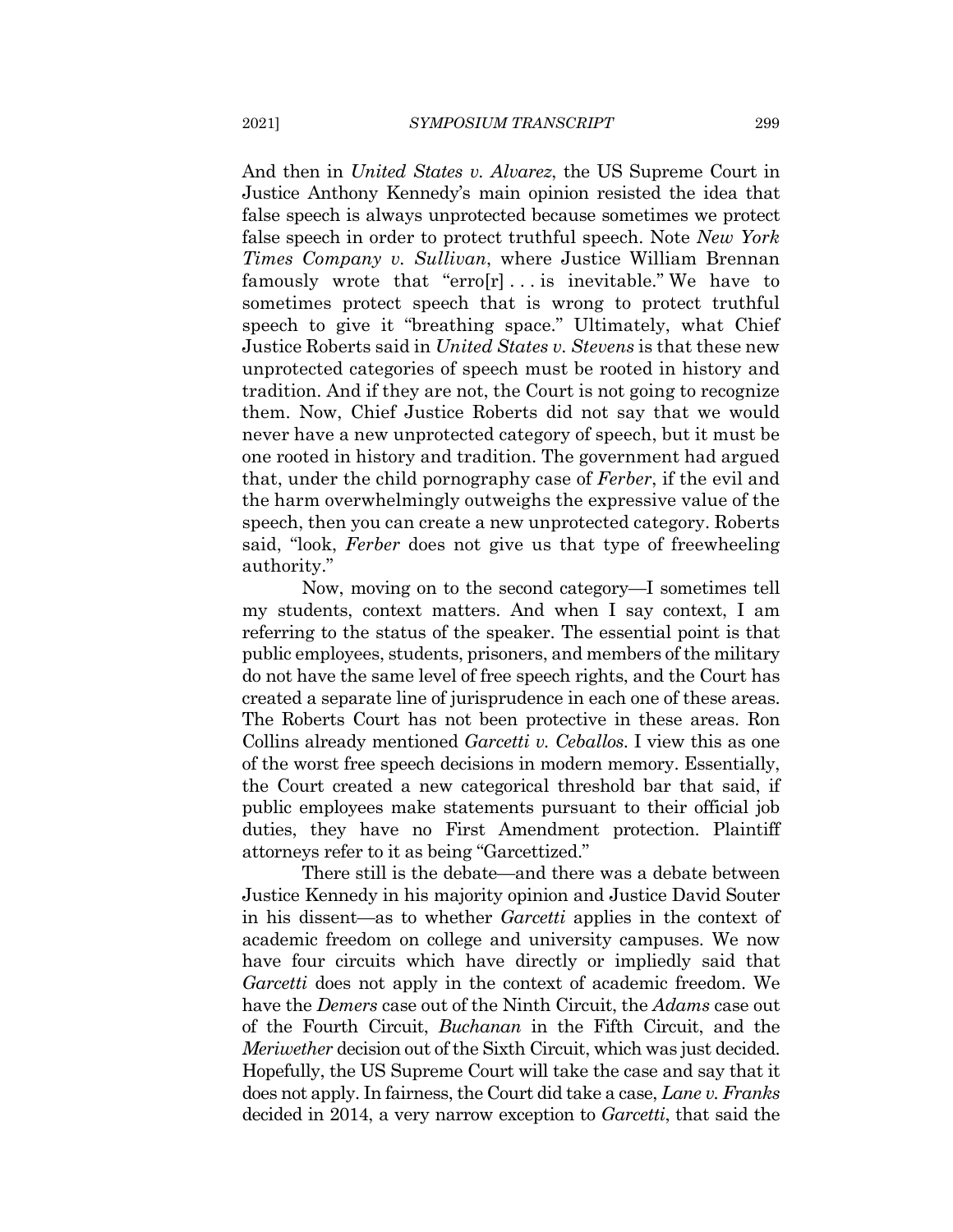First Amendment did protect the public employee who was fired after he gave truthful in-court testimony. Justice Sotomayor referred to a lot of Justice Marshall's decisions back in *Pickering v*. *Board of Education*, which is the landmark public employee free speech case.

Ron also mentioned student speech, and the Roberts Court did rule against students in Morse v. Frederick, which is colloquially known as the "Bong Hits 4 Jesus" case. Joseph Frederick was a very interesting senior in Juneau, Alaska, and he took it upon himself to conduct a series of free speech experiments, one of which was skipping school and going across the street from his public high school and displaying an 8 by 14 foot banner that said, "Bong Hits 4 Jesus" as the Olympic Torch Relay was coming down. Essentially, what the Court did here is it recognized another carve out to the Court's seminal landmark student speech case, Tinker v. Des Moines *Independent Community School District.* And essentially, under Morse v. Frederick, public school officials can restrict student speech that they reasonably regard as encouraging the illegal use of drugs. Notably, aside from the *Pico* case, which dealt with library censorship of books, every time the Court has created a carve out, it has ruled against students. So, they ruled against the students in *Bethel School District v. Fraser, public school officials can restrict* student speech that is vulgar or lewd, in 1986. Two years later, in *Hazelwood v. Kuhlmeier*, the Court created a new standard for school-sponsored student speech—educators do not offend the First Amendment by exercising editorial control over the style and content of school sponsored expressive activity. And then we have *Morse v. Frederick* as well. So, it will be very interesting, as Ron said, as to what the US Supreme Court is going to do with off-campus social media speech by students in Mahanoy Area School District v. B.L. Do we give school officials the ultimate power to restrict any student speech that is off-campus? Or do we have some sort of nexus test? That will be fascinating.

Prisoners have also not fared well under the Roberts Court. In the early years of the Roberts Court, they decided a case called *Beard v. Banks.* Inmate Ronald Banks was in a segregation unit. For inmates who had gotten into some sort of trouble, and essentially as a form of behavior modification, prison officials said, "You cannot read newspapers and books." Extreme deference was given to prison officials. The only two dissenters in that case are no longer on the Court—Justice Stevens and Justice Ginsburg. So, what we see here is that the Roberts Court, again, has not been very protective at all when it comes to public school students, public employees, and prisoners.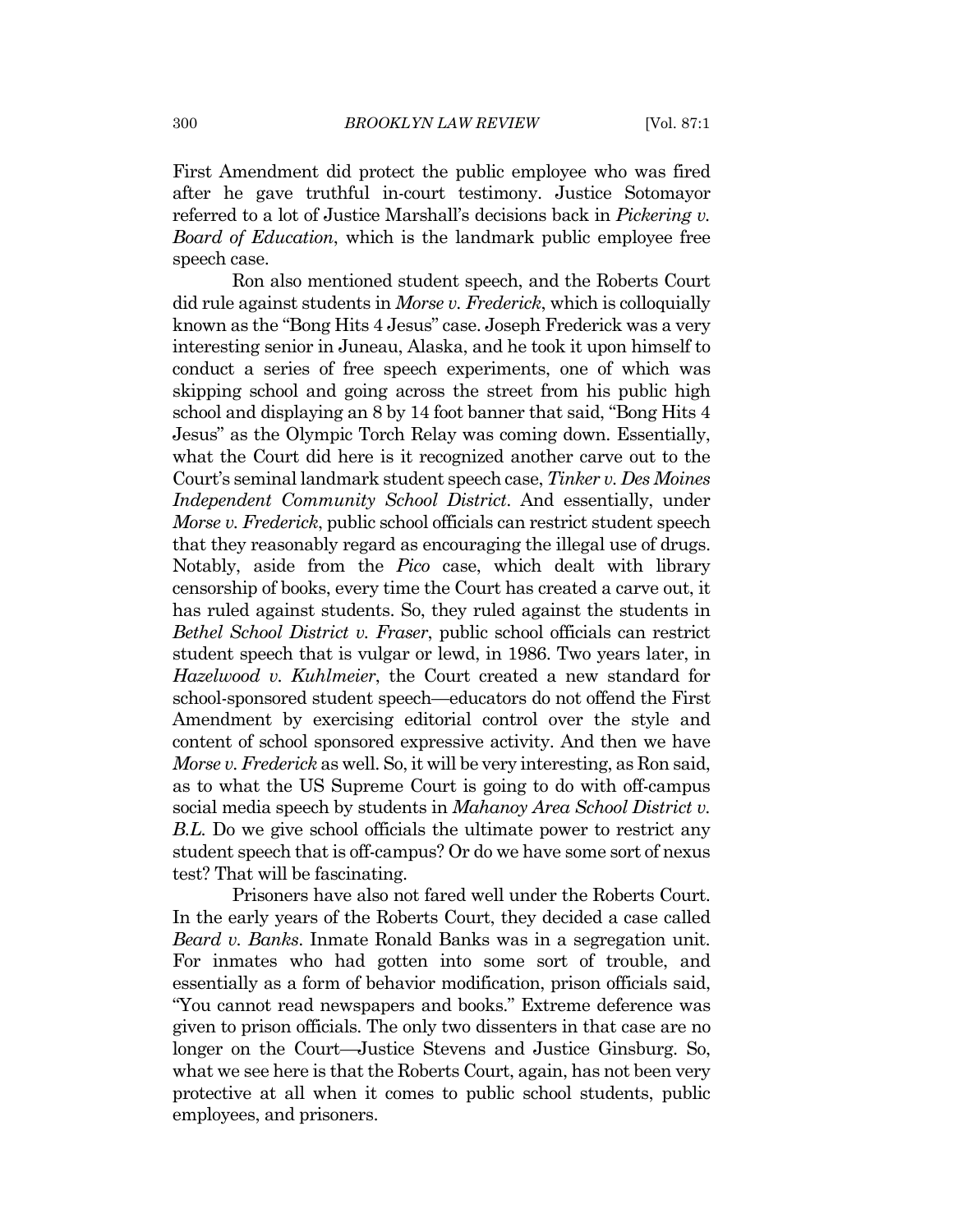2021]

The third area I wanted to talk about is the government speech doctrine. A very interesting exception to the First Amendment in a sense, and certainly the government has a right to be a speaker and control its own message. But the important thing is, if something is classified as government speech, that essentially ends First Amendment free speech scrutiny. And the Roberts Court has been very active in this arena. In *Pleasant Grove City v.* Summum, the Court examined a claim by the religion of Summum when a city in Utah refused to display their monument of the Seven Aphorisms of Summum. And they are saying, "Well, you engaged in discrimination because Ten viewpoint you posted the Commandments for Christians, but you will not post the Seven Aphorisms of Summum." That seemed like a cognizable viewpointdiscrimination claim, but in an opinion by Justice Alito, who has been very active in the Court's government speech cases, the Court said that the monument in a public park is a form of government speech, therefore the free speech claim fails.

Several years later, the Court returned to the government speech doctrine in a case involving specialty license plates. The Sons of Confederate Veterans applied for a specialty license plate that would feature their picture of the Confederate flag. The State of Texas says, "whoa, that is going to be highly offensive to a lot of people, so we are going to reject it." Prior to this decision, the Fourth Circuit had held that rejecting the Sons of Confederate Veterans' specialty license plate constituted viewpoint discrimination and was governmental discrimination of private speech, but ultimately, the US Supreme Court disagreed and found that specialty license plates are a form of government speech. It was a 5–4 decision and the Court said, "look, they are government speech, people associate them with the state, they are a form of government ID," et cetera. Justice Alito wrote a dissenting opinion in that case in which he said, "look, when a normal person sees a car drive down the road and sees the license plate, they do not really associate that with the state. They associate it more with the driver owner of the car." Nevertheless, that is what the Court held. However, in *Matal v. Tam*, a case involving Simon Tam, a musician that wanted to get trademark registration of his band's name, "The Slants," the Trademark Board said no because this is a disparaging term. Simon Tam essentially said, "no, we want to take this term and actually empower ourselves." Ultimately, one of the arguments that the government made was that a trademark is a form of government speech. And in an opinion by Justice Alito, the Court said no, this is not a form of government speech, and to extend the government speech here would be very threatening to free speech doctrine. A couple years later in the *Brunetti* case,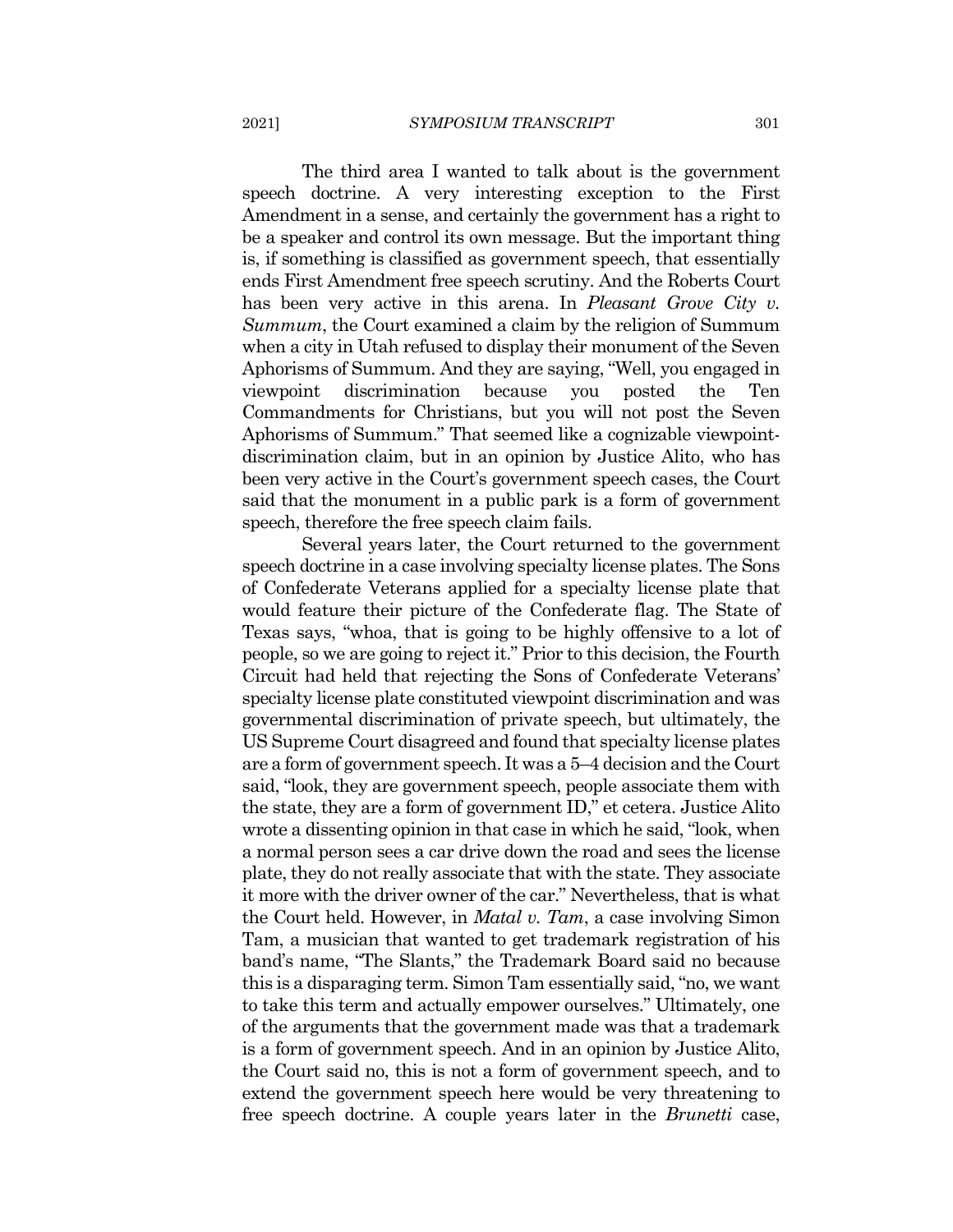Justice Alito, in a concurring opinion, also held that this would be a grave threat to the First Amendment, that you have to worry about a capacious application of the government speech doctrine because it can really threaten First Amendment free speech rights.

My last point refers to another point Ron raised—the importance of Reed v. Town of Gilbert. I agree with Ron that this is a very significant case. Adam Liptak referred to it as a "sleeper case" back when it came out in 2015. Professor Stone's landmark 1987 Law Review article explains the content-discrimination principle quite wonderfully. As Justice Thurgood Marshall referred to it, the First Amendment means the government may not "restrict [speech] because of its message, its ideas, its subject matter, or its content." Essentially, there was a divide, however, between some of the justices where you have a regulation where the purpose is not to suppress content, even if on its face it looks content based. But essentially what the Supreme Court said in Reed v. Town of Gilbert is that if a law makes distinctions on the basis of content, it is content based, even if there is not some large underlying purpose to suppress speech. I agree with Ron. What will be very interesting is to see how the Court grapples with some of the statements made in Reed v. Town of Gilbert and to see how that comports with commercial speech doctrine and the secondary effects doctrine. Under the secondary effects doctrine, if something is classified as a secondary effect, you do not do content-based review. You do content-neutral review. And then in commercial speech, even content-based restrictions on commercial speech are still subject to intermediate scrutiny under *Central Hudson*, even though the Court has been pushing that slightly. So that is a review of some elements of the Roberts Court. Thank you very much.

#### Mr. Collins:

Thank you, David. And a reminder, the law of the First Amendment, as with the law of the Constitution, is not just what justice is right, but what lawyers do. And in that regard, no lawyer's name in the country is more synonymous with the First Amendment and freedom of speech than that of our next speaker, Floyd Abrams. Mr. Abrams.

#### Mr. Abrams:

I thought I would address a somewhat different question about the Roberts Court. I have been asking myself which of our decisions, seen through international eyes, would be most disturbing. Or, what would be the opinion that is least consistent with the law in other democratic countries? To take a few, I do not think the *Alvarez* case or *United States v. Stevens* or *Citizens*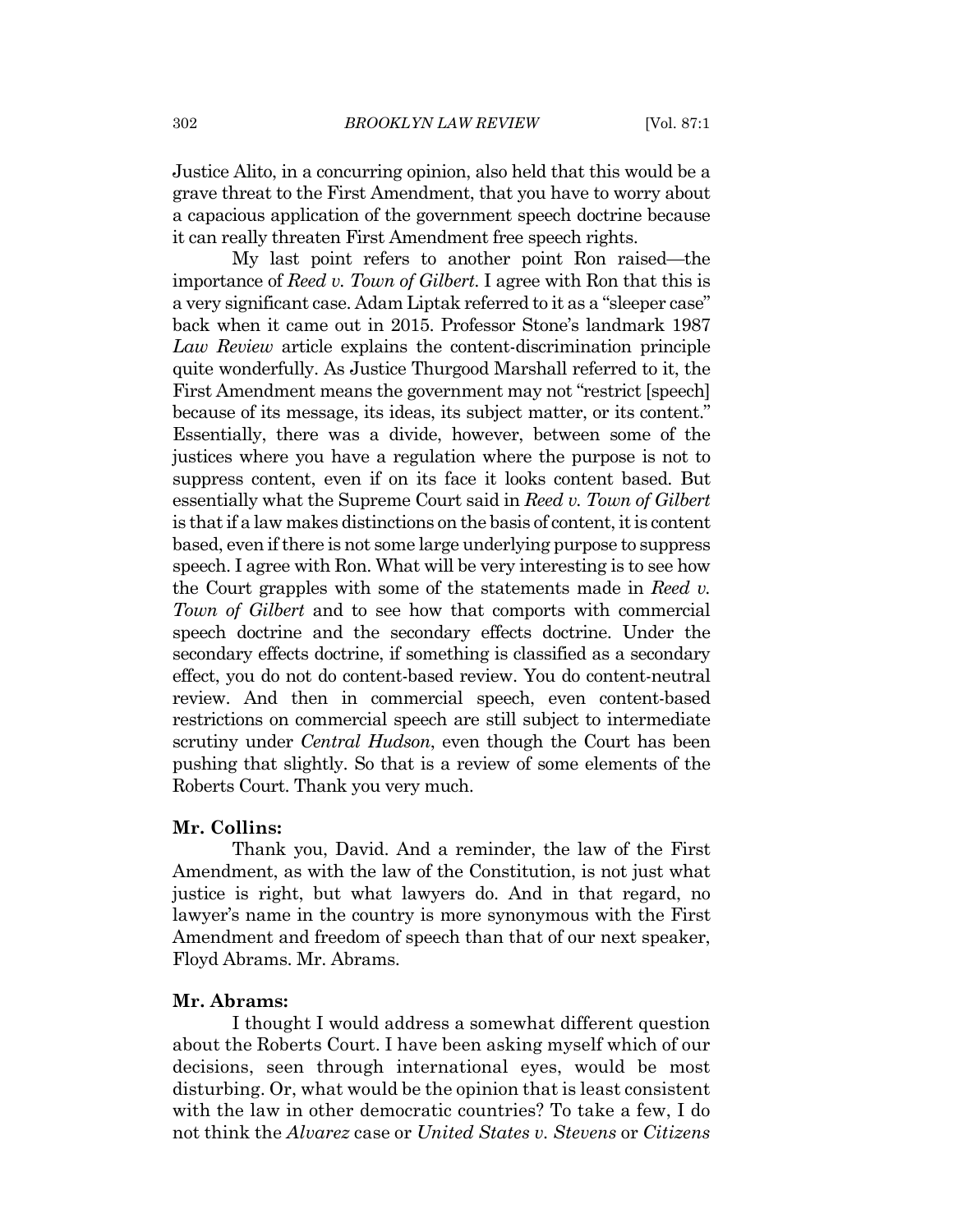United v. FEC would have been decided that way in any other democratic country but ours. But the one that strikes me the most is one which embodies a notion of the First Amendment. which is so inconsistent with other democratic countries that it would be startling. That case is *Snyder v. Phelps*. Eight-to-one opinion. Only Justice Alito dissenting. The case that involved sickening homophobic slurs about a dead soldier near the church in which his death was being mourned, as well as defamatory condemnations of all gay soldiers.

I mention that case because the way I teach a First Amendment course, most often at least, is to compare it with the closest Canadian case. Canada had a case in 2017 in which a religious zealot who was appalled at the notion that a high school in Saskatchewan that was going to teach about homosexuality would even begin to do so. And he printed, in the old-fashioned way, pieces of paper and put them in mailboxes by hand around Saskatchewan, denouncing the school board, and saying the teachers are going to teach buggery and homosexual sex (phrased coarsely) to our high school students. He was tried and convicted of a hate crime in Canada. That decision was affirmed by the Canadian Supreme Court. They cited only one American case in their opinion. And that was Justice Alito's dissenting opinion in Snyder v. Phelps. And that sort of stuck with me all this time.

Let me read you two lines from the concurring opinion in *Matal v. Tam, of Justices Alito, Roberts, Thomas, and Breyer, a* 2017 opinion. Just two lines, "Speech that demeans on the basis of race, ethnicity,  $\dots$  religion, age, disability, or [the like]  $\dots$  is hateful; but the proudest boast of our free speech jurisprudence is that we protect the freedom," quoting Holmes, "to express the thought that we hate." And I am struck by the fact of how inconsistent that is with shared international views about what sort of speech should be protected and what not. Think of it. The language in *Snyder v. Phelps* was defamatory of the dead soldier and of all gay people. The basic claim made in the material that they handed out and showed, and spoke about on television too, was directly, flatly, unambiguously anti-gay. "God is punishing you, he deserves to die, the parents are Satan-like." That sort of language. And what does the chief justice say in his majority opinion? He says this language deserves "special protection" because it is about a public issue, which is gays in the military. It was about a number of public issues. It is a plausible position, but a more persuasive reading would have been that, in essence, the totality of the language is and was intended to be understood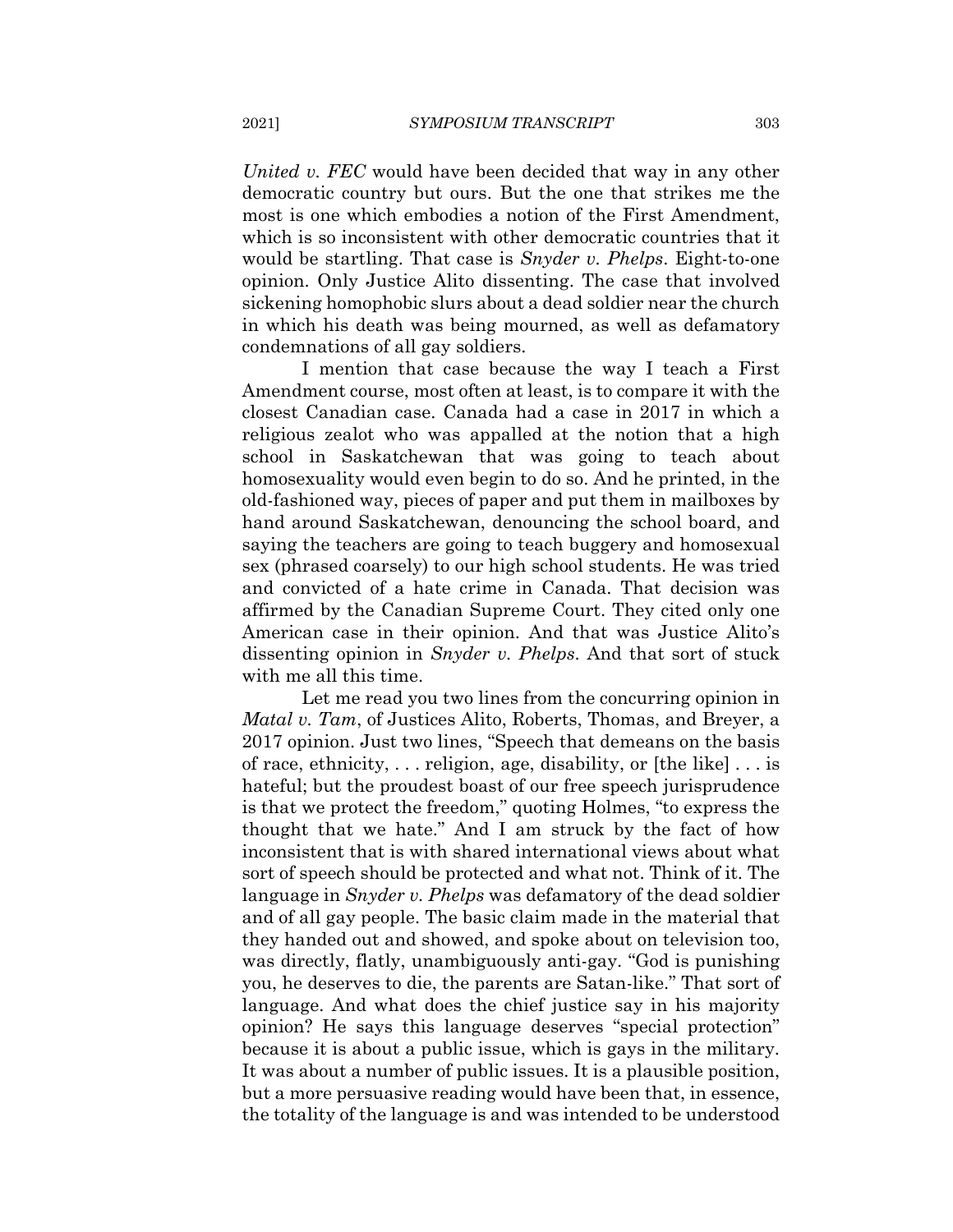as an attack on all gay people. Period. If that is so, why would the chief justice have chosen to read the slurs as positions on public policy issues? It was, I suggest, because positions about public issues unequivocally receive the highest level of First Amendment protection and the chief justice was seeking the firmest basis for concluding that the speech, outrageous and deliberately wounding as it was, required just that protection.

I agree with the opinion, but my point only is how uniquely American that is. And as I said at the beginning of my brief presentation, one could make almost the same case with a number of the decisions of the Roberts Court. I am less familiar with foreign law in general, but pretty up-to-date on English law. And they would not say lying is protected or anything like what was set forth in the *Alvarez* opinion. Or that lying about a military metal, let alone the highest metal, is protected speech. I do not think that, similarly, *Citizens United* and *Buckley v.* Valeo would be conceivable in most Western democratic countries. And it is too early to say about digital speech, but I have little doubt that we will wind up with more First Amendment protection in that area than any of the nations that we believe we share democratic values with.

So, that was really the theme I wanted to offer. And to just expand it a touch more and make it fit with the totality of what we are talking about, the Roberts Court has been consistent, powerful, and unique in the world in its First Amendment jurisprudence. And it is likely to remain so.

#### Mr. Collins:

Thank you very much, Floyd, for those remarks. As Floyd's remarks reveal, sometimes we come to know our own law by seeing how it is perceived by other countries. So, thank you for those remarks, Floyd. Key to the First Amendment is freedom of the press. And one of the people who has long helped make that principle viable is our next speaker, Ellis Cose. Ellis.

#### Mr. Cose:

Thank you, Ron. Yes, and thank you for having me. Several years ago, Professor Mark Tushnet wrote an article in the *Harvard Law Review* that I found both interesting and provocative. "Scholars of the First Amendment," he said, like the First Amendment in a way that experts of other amendments do not. Where "scholars of the Second or the Fourth Amendment," as he said, are basically committed to understanding the limits of those amendments, "they do not necessarily like [them]." I am not sure that is completely true. I think that plenty of Second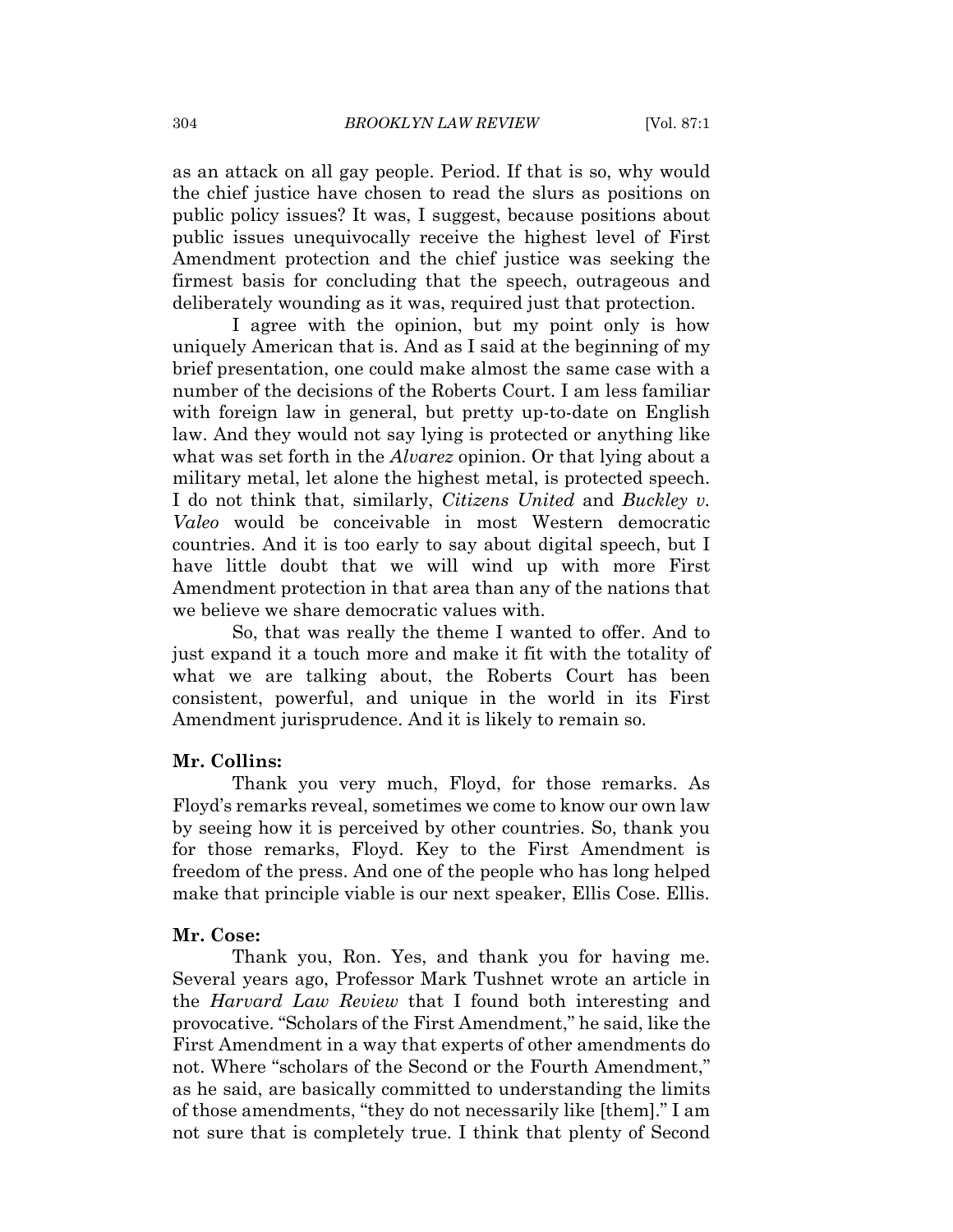Amendment scholars really love their amendment, or at least they really love their guns. But I think that Tushnet is essentially right. People do have a special affection for the First. It is seen as an unambiguously good thing. It is a fully American thing, as Mr. Abrams was explaining just a second ago. And we wrap ourselves in its' warm protection. That is certainly true of journalists. It has been at least since New York Times Company v. Sullivan in 1964. And the irony of that decision is that it flowed from something that was not even journalism. It was an ad criticizing police and other public officials in Alabama, and was taken out by poor Black ministers who were part of Martin Luther King's movement. At its core was a story about the Alabama white racist establishment going after King, in particular, but after protesters and after poor Black preachers who would have been permanently financially ruined because the judgments in the lower courts were for hundreds of thousands of dollars had the Alabama official won. So, even though it was not about journalism directly, it reflected a journalistic value of allowing the little guy to stand up and speak to power. And we have been grateful for that ever since.

And it is not just journalists or First Amendment scholars who have a particularly fond way of looking at the First Amendment. It tends to be informed people in general, at least since the latter part of the twentieth century. And it is not just the freedom from government interference and speech that is seen as something valuable in itself, but it was valuable because it captured something essential to America, an importance of the value to everyone, whatever their station, whatever their status, to be heard. It is an idea in short of what used to be called expressive equality. Genevieve Lakier has written eloquently about this, but it is about the idea that the First Amendment guarantees not only freedom of speech, but also what Justice Thurgood Marshall called "equality of status in the field of ideas." He made that comment in the majority opinion in the 1972 case, Police Department of the City of Chicago v. Mosley. Chicago had adopted an ordinance prohibiting picketing within 150 feet of a school during school hours, though it made an exception for peaceful labor picketing. Earl Mosley had been picketing Jones Commercial High School, a selective school in downtown Chicago that he thought had a quota on Black students. Earl Mosley was a postal worker. He was president of another high school's community board. He had been fighting his lonely battle for something like five years, since 1967. He was demanding that Black girls make up half the enrollment of

2021]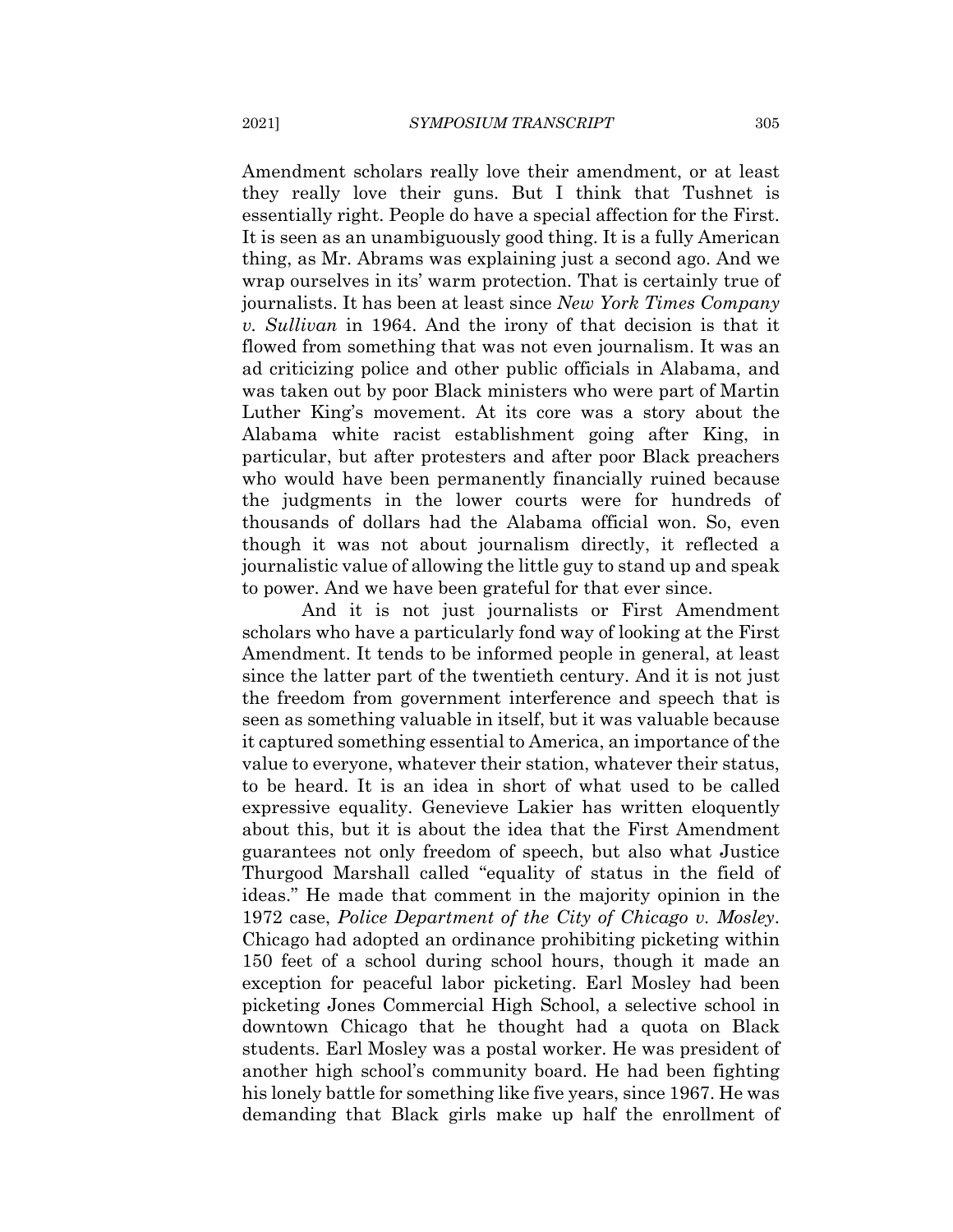Jones, the school, and that more Black teachers be hired. Asked his reason by the *Chicago Defender*, which was then the largest Black newspaper in Chicago, he said, "Yeah, I'm tired of carrying mail on the North Side, and seeing all those White folks in air conditioned offices and then watching the Black girls scrub the floors." Enter Marshall: "[U]nder the equal protection clause, not to mention the First Amendment itself," argued Marshall, "government may not grant the use of a forum to people whose views it finds acceptable, but deny use to those wishing to express less favored or more controversial views." However unacceptable their views, whatever their station in life, they have a right to be heard was his point.

In talking about equality of status in the field of ideas (he was quoting Alexander Meiklejohn, a political theorist), he argued in the text from 1948 that the reasons for this equality of status lies deep in the very foundations of the self-governing process. When people govern themselves, it is they and no one else who must pass judgment upon unwisdom and unfairness and danger. In other words, there was an assumption that the First Amendment works, not just for big shots, but for the little guy, that it was about speaking truth to power, among other things. And that is one reason this current era, this current Court, for some people, is so puzzling, and so polarizing, and why some people find it hard to understand how a Court could argue that powerful corporations enjoy the same freedom as actual breathing persons. It is one of the reasons that Citizens United evoked such an explosive reaction when it was decided in 2010 and still does eleven years later. As you recall, then-President Obama denounced that decision the year it was made in his State of the Union, which was attended by several justices of the Supreme Court. And what he said is that, with all due deference to separations of power, "[I] ast week the Supreme Court reversed a century of law that I believe will open the floodgates for special interests, including foreign corporations, to spend without limits in our elections." Honestly, I am not precisely clear what the impact has been. We have one of the most distinguished lawyers in the country, the person who just preceded me, the legendary lawyer Floyd Abrams who has found that, of the \$2.76 billion raised in the 2016 presidential election, corporations and other businesses accounted for only \$67 million—roughly 2.4 percent. The Brennan Center came to a very different conclusion in the study they refer to as a tidal wave of dark money and a tilt towards super PACs because of Citizens United.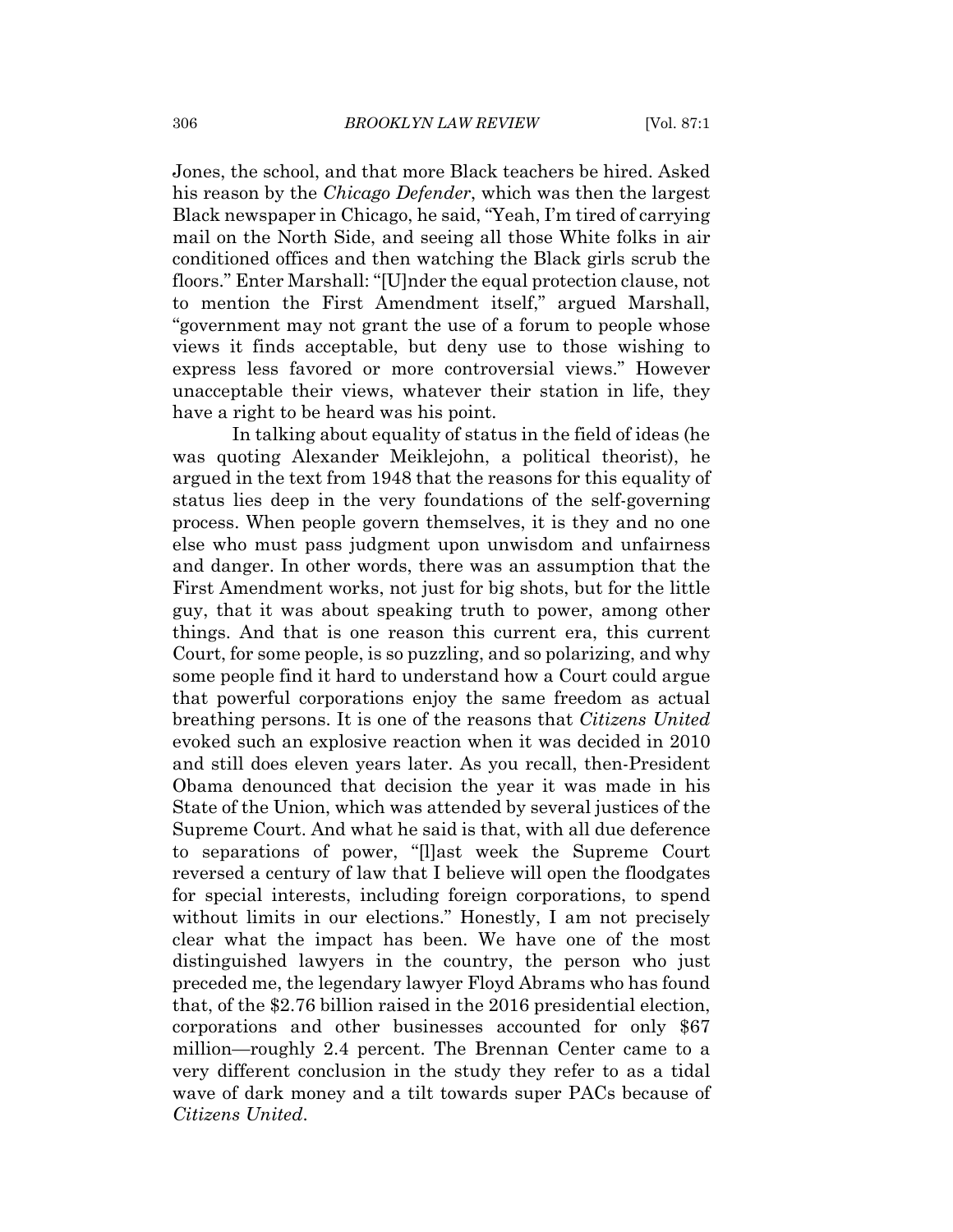Putting aside the question of exactly how much dark money and corporate money is pouring into politics, a lot of people are disturbed by the idea that corporations, powerful and wealthy as they are, are receiving the same rights and protections as living human beings. One of the most beautiful dissents I have ever read was by John Paul Stevens in that case, who wrote that "the proposition that the First Amendment bars" regulatory distinctions based on a speaker's identity, including its 'identity' as a corporation. While that glittering generality has rhetorical appeal," he wrote, "it is not a correct statement of the law." There is another fact that is just confusing to many: that in a slightly different configuration of justices, the Court saw that matter quite differently only seven years earlier. Like so many other cases, *Citizens United* was a 5–4 decision and it overturned part of McConnell v. FEC decided only seven years earlier, as well as overturning the Austin v. Michigan Chamber *of Commerce* decision from 1990.

There is also the question of the Roberts approach and whether it favors religion, or at least a certain perception of the American Christian religion. Burwell v. Hobby Lobby Stores allowed closely held corporations to be exempt from regulations that were offensive to the religious perspectives of its owners. The specific case was about birth control, and Hobby Lobby Stores was organized around principles of the Christian faith, as understood by the family that owned it. And the Green family understood that to mean that they should make contraception immoral and should not offer insurance that offered that. The decision is essentially a recognition that we must respect the religious beliefs for-profit corporations may have, which sort of raises the question: can a company, even one privately owned, be a religious entity? Apparently, in the Roberts Court opinion, it can.

And then there is the view of unions, which brings me to Friedrichs v. California Teachers Association. A California law allowed unions to become the exclusive marketing representative for public school employees in a particular district. And once the union entered into this agreement to become the marketing representative for the school district, it could establish this shop agency arrangement, which basically meant that it could require public school employees to either join the union or pay the equivalent of dues to the union in the form of what it called a "fair share service fee." And to avoid paying that, the nonmember had to affirmatively opt out of the union or opt out of the fee. A conservative law firm called the Center for Individual Rights thought that was wrong and they got some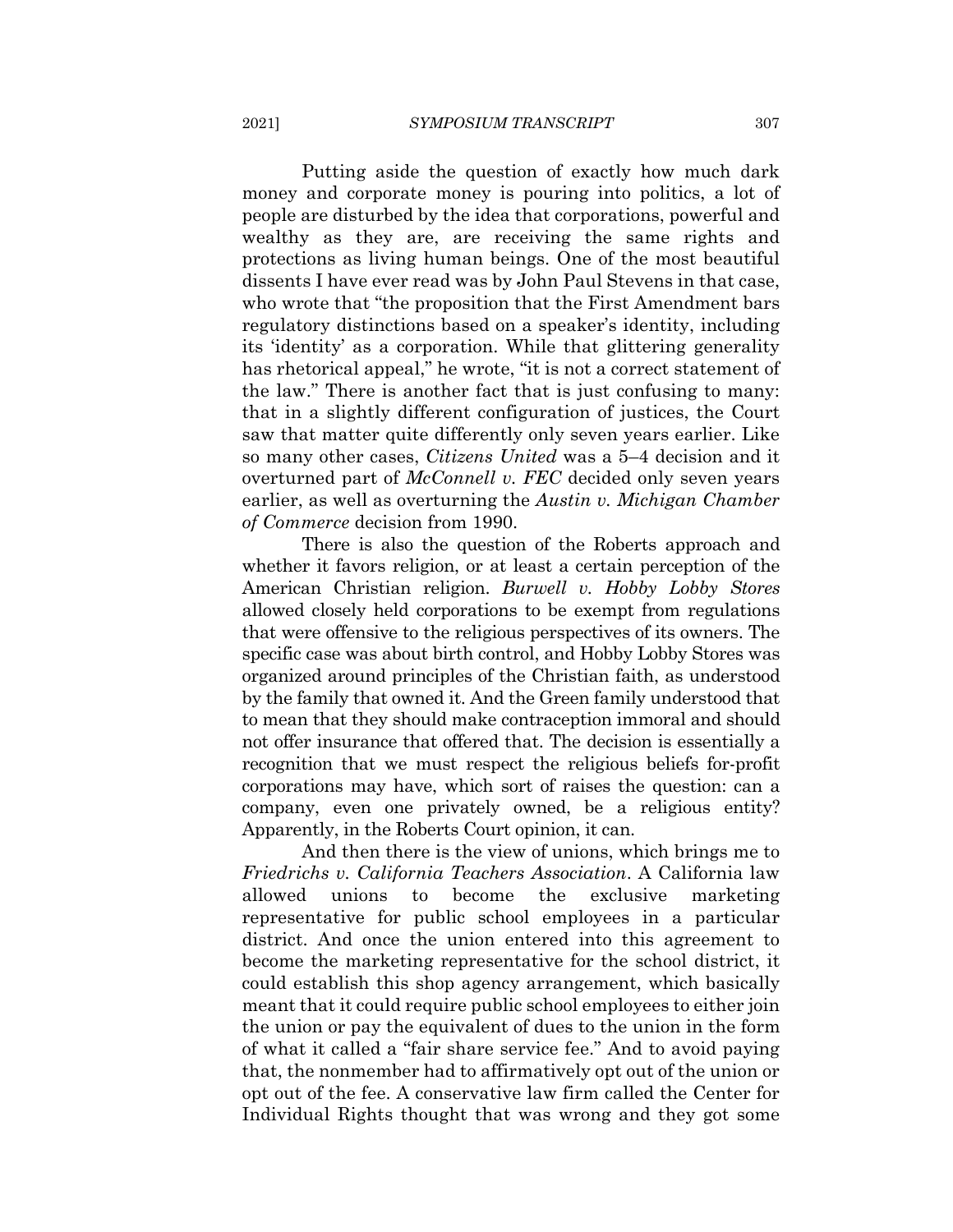California teachers to accept them as their representative and they took it to the Supreme Court. In an editorial in 2016, Dana Milbank, a *Washington Post* columnist who was anticipating what the Roberts Court would do with that, wrote that he thought it would find just another way to stack the deck in favor of the powerful. And he argued, and I quote, "the only real counterweight to Republican super PACs in this new era is union money. And the Supreme Court is about to attack that, too." Now, he wrote that in anticipation of a real decision. The death of Justice Scalia intervened. Merrick Garland was nominated, but as we all know, he was not confirmed (at least he was not confirmed at that time to that job). And so, the Court basically punted on that decision and Abood v. Detroit Board of *Education* was allowed to stand at least for a while. But just for a while, because two years later, we got *Janus v. AFSCME*, *Council 31.* And again, it was a 5–4 decision that reversed this idea; this forty-year-old decision that unions could collect a fair share of agency fees from non-union members. And Alito wrote the opinion and argued, essentially, that it imposed an excessive burden on those who did not belong to the union. And this has already been mentioned. Justice Kagan took strong exception to this. And she wrote in her dissent that judges, now and in the future, can intervene in economic and regulatory power. And she also described the Court as "black-robed rulers overriding" citizens' choices." And she used the phrase that has been invoked before about "weaponizing the First Amendment." Judge Lynn Adelman has argued the decision is largely about the Court's animus to what he calls governmental assistance to challenging the established order.

It is obvious to me that this Court is inclined to be trusting of the powerful or the conservative or the publicty religious or what we used to call "the establishment." The biggest evidence of this may not be its approach to free speech, but its approach to the voting rights amendment, which it eviscerated in Shelby County v. Holder. In that decision, Roberts asserted, "Our country has changed," which boiled down to a feeling in his gut that voter suppression was not serious, or at least was not a serious enough problem for the remedy that was in place. A lot of people disagree with that assessment, including Justice Ginsburg, Justice Sotomayor, and other members of the Court. And it was another 5–4 decision. But when you break it down, that and so many decisions are not so much about principles or even about law, they are about the reading of history and of our society. A reading of where we are and what should be prohibited, and whether in the final analyses you are more comfortable erring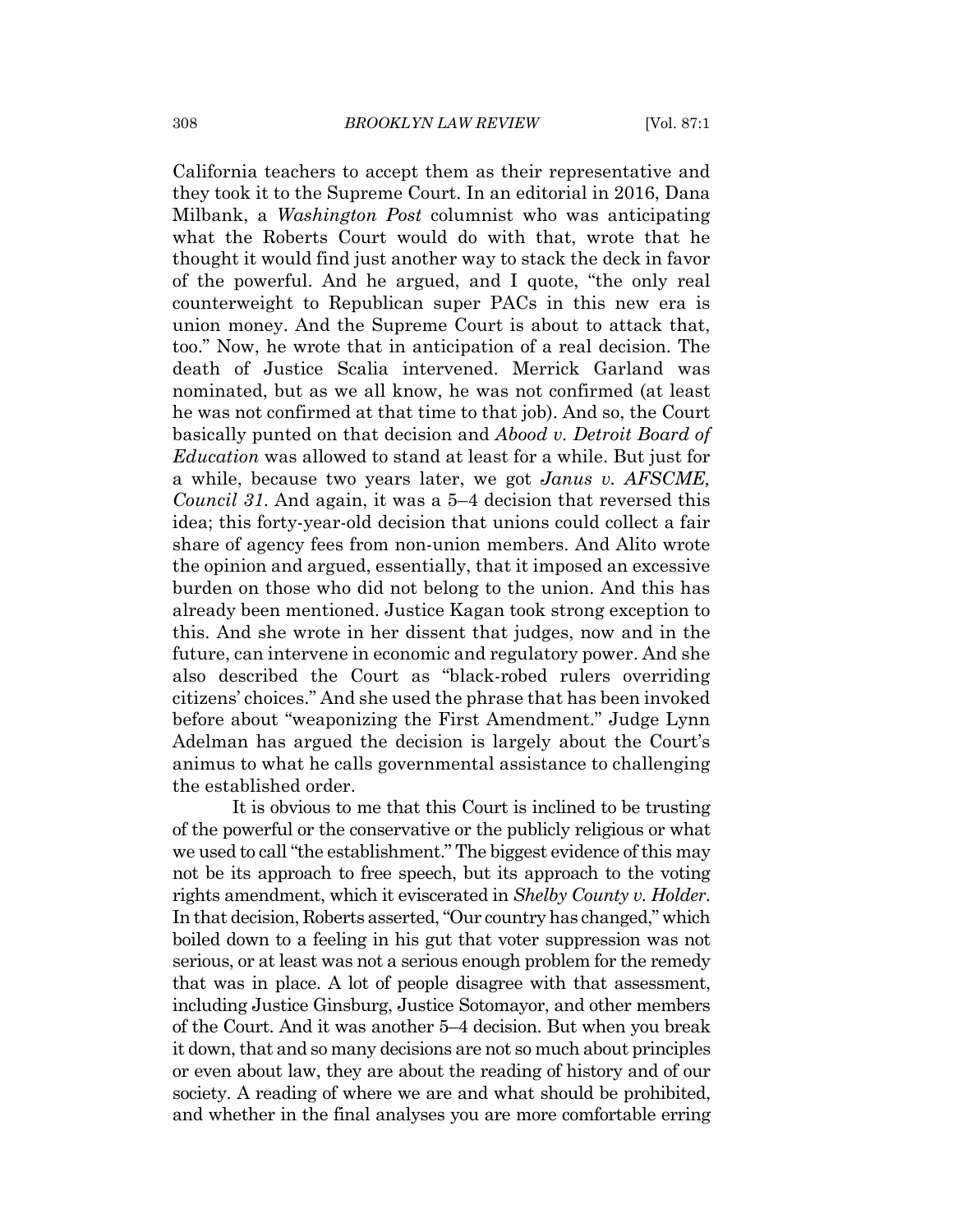on the side of the powerless or erring on the side of the powerful and the connected. To me, it is clear what side the Roberts Court chooses to err on, and it is that that makes me, at the very least, uncomfortable. Thank you.

#### Mr. Collins:

Thank you very much, Ellis, for those remarks. And I think they lead well into the next question by Lou Adolfsen, who asks: "Do cases like Citizens United and Snyder v. Phelps suggest that the Roberts Courts wants to treat what we thought were First Amendment issues as matters for voters?" Let me address Citizens United. The question is, how does the First Amendment relate to information for voters? For example, does *Citizens United* and its progeny leave campaign-related information to citizens? Or rather does it prohibit, or block, or diminish the amount of information citizens receive? For example, just this term, the Court will hear *Thomas More Law Center v. Becerra, a case involving disclosure* requirements. Now, if disclosure requirements are deemed unconstitutional, then one can argue that information provided to the citizenry diminishes, rather than increases.

#### Mr. Abrams:

First, that is a great case coming up, with an extraordinary number of briefs and the like. I hope they stay away from your question, as I fear what they would do to disclosure as opposed to the anonymity interest on the other side as a matter of law. That is one of the reasons why there has been a striking divergence on a political level about the amicus briefs. Twenty-two states submitted briefs in support of the Thomas More Law Center, all of them saying that it would interfere with anonymity if information had to be turned over about the largest donors to the attorney general of California. Only two of those states were won by the Democrats in the last presidential election, and they were ones with Republican governors. And eighteen states were on the other side, all of them won by the Democrats. So, there is a high level of political jockeying before the Court. I do not think they are going to reach that sort of issue because if they choose, there are much easier ways to do it. But just one more thought on that. We had the extraordinary situation, and not for the first time, where the solicitor general submitted a brief basically supporting Americans for Prosperity and the Thomas More entity, and then the election occurred, and then there was a new solicitor general, and then there has been a new brief filed by the solicitor general's office seeking a remand to the Ninth Circuit on an issue which the old solicitor general's office did not even think was relevant.

2021]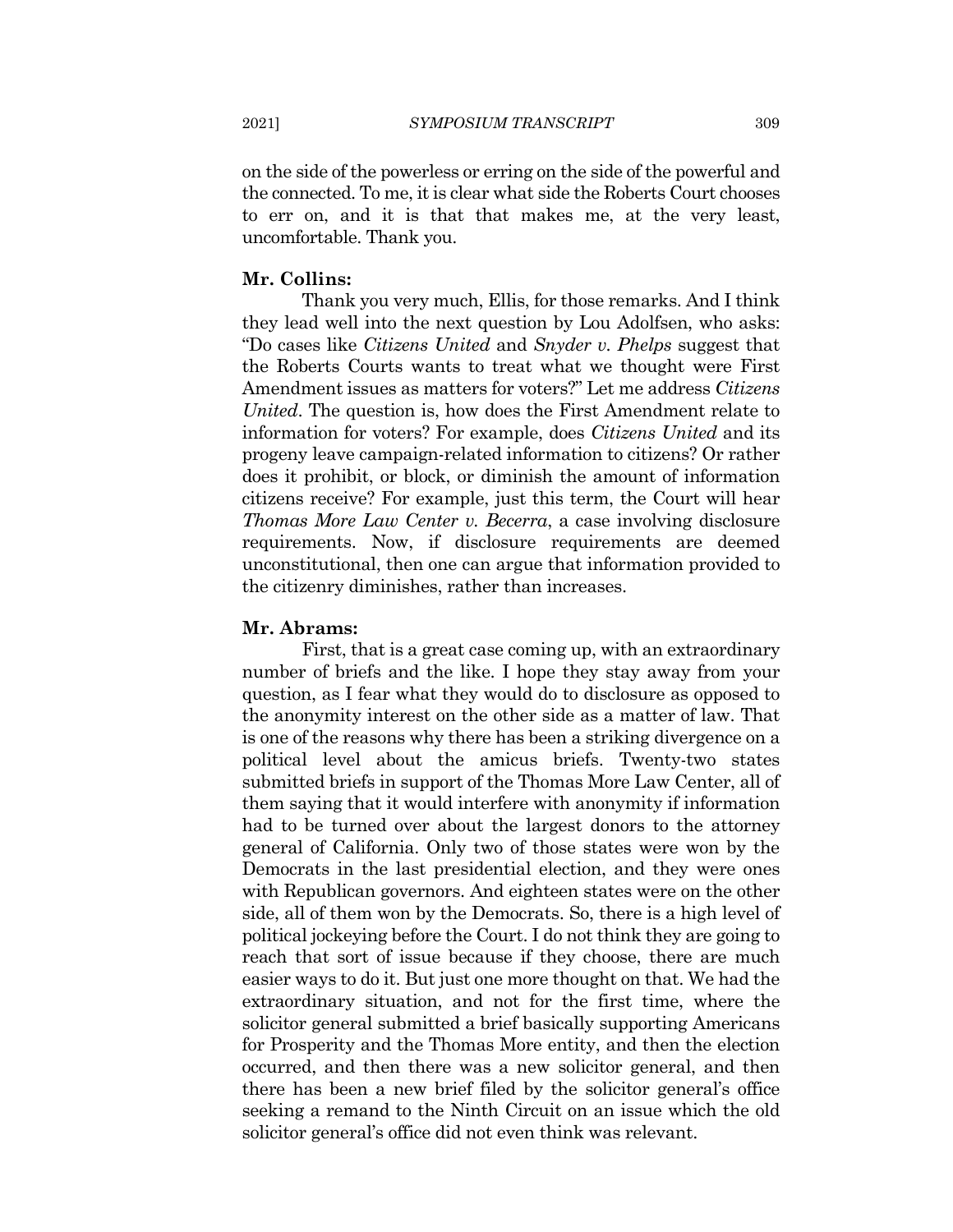#### Mr. Collins:

I discern some common ground here between Floyd and Ellis. Ellis, am I wrong in terms of what Floyd has just said?

#### Mr. Cose:

No, I would not disagree with anything he has just said.

#### Mr. Collins:

Okay. David.

#### Mr. Abrams:

May I say, Ellis, I love the beginning story. And if I may just say a two-line personal one: on the anniversary in 1989 of the ratification of the Bill of Rights two hundred years before, I was one of the people who was asked to read an Amendment. They read all of the Bill of Rights. So, I got to read the First Amendment and I was cheered by the audience, and then someone read the Second Amendment and he was booed. And I was thinking, this is only in New York City.

#### Mr. Cose:

Well, I think you were probably being cheered in your personal capacity, but certainly the First Amendment, as I said, I think it evokes a special set of feelings.

#### Mr. Collins:

David, do you care to have the last word?

#### **Professor Hudson:**

I really appreciate Ellis mentioning *Police Department of the City of Chicago v. Mosley.* That is one of my favorite First Amendment cases, primarily because oftentimes we consider the liberty interest of the First Amendment in conflict with the equality interest of equal protection clause in the Fourteenth Amendment. And what we see in *Police Department of the City of Chicago v. Mosley* is there is synergy between the two. And so, oftentimes something can violate the First Amendment and also the equal protection clause.

### Mr. Collins:

On that note, thank you, David. Thank you, Ellis. Thank you, Floyd. Thank you, ladies and gentlemen.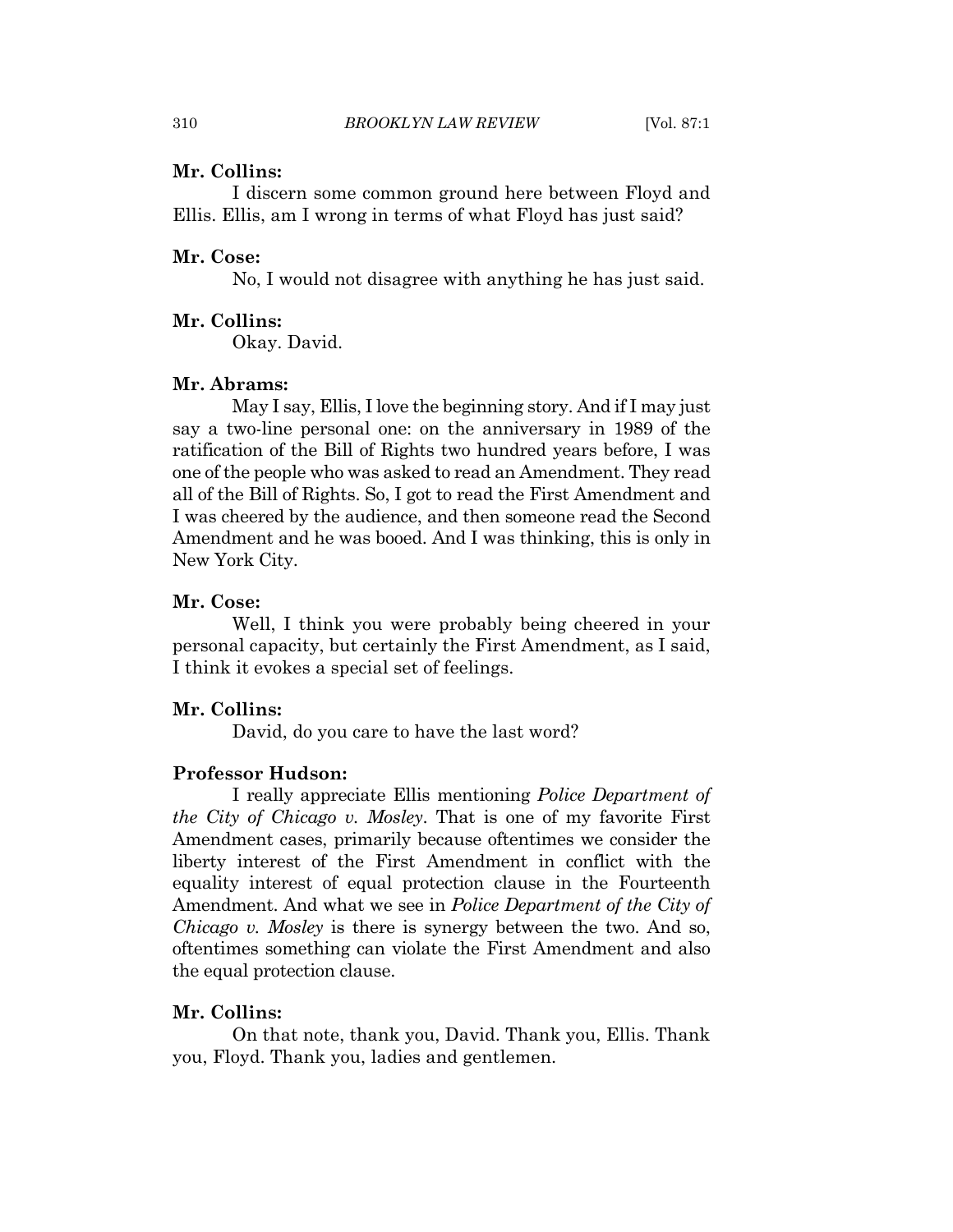#### II. FIRST AMENDMENT EXPANSIONISM AND THE ROBERTS **COURT**

Moderator: Joel Gora

## Speakers: Robert Corn-Reveret Genevieve Lakiertt

#### **Professor Gora:**

This is our second session: First Amendment Expansionism and the Roberts Court. As you can tell from our earlier sessions, the Roberts Court has been a very strong protector of free speech rights. In a piece that I wrote for our Journal of Law and Policy, I claim that the Roberts Court may well be the most speech-protective court in our history. It has extended First Amendment protection on a number of fronts and has rejected efforts by government and its allies to create new limits on free speech. As you are also probably aware, this record has not gone without pushback and challenge from both on and off the Court. There have been many dissents, some of which were referenced just a while ago, and much literature taking serious issue with the Court's expansive view of the First Amendment.

And we are so fortunate today to have in our panel two of the most prominent advocates on the different sides of those various questions. First, Robert Corn-Revere, a partner at Davis Wright Tremaine, specializes in freedom of expression and communication, and has been designated "Lawyer of the Year" for his vital First Amendment cases. He has argued and won a number of precedent-setting Supreme Court decisions, represented major broadcast networks, and also found time to secure the first posthumous pardon in New York history for the late comedian and free speech hero, Lenny Bruce. He has written widely and his forthcoming book, The Mind of the Censor and the Eye of the Beholder: The First Amendment and the *Censor's Dilemma*, will be published by Cambridge University Press in October. One of my contributions to the First Amendment was to write a book on the rights of reporters that inspired Bob when he was a college student to go to law school

2021]

<sup>†</sup> Partner, Davis Wright Tremaine LLP.

<sup>#</sup> Assistant Professor of Law, Herbert and Marjorie Fried Teaching Scholar, The University of Chicago Law School.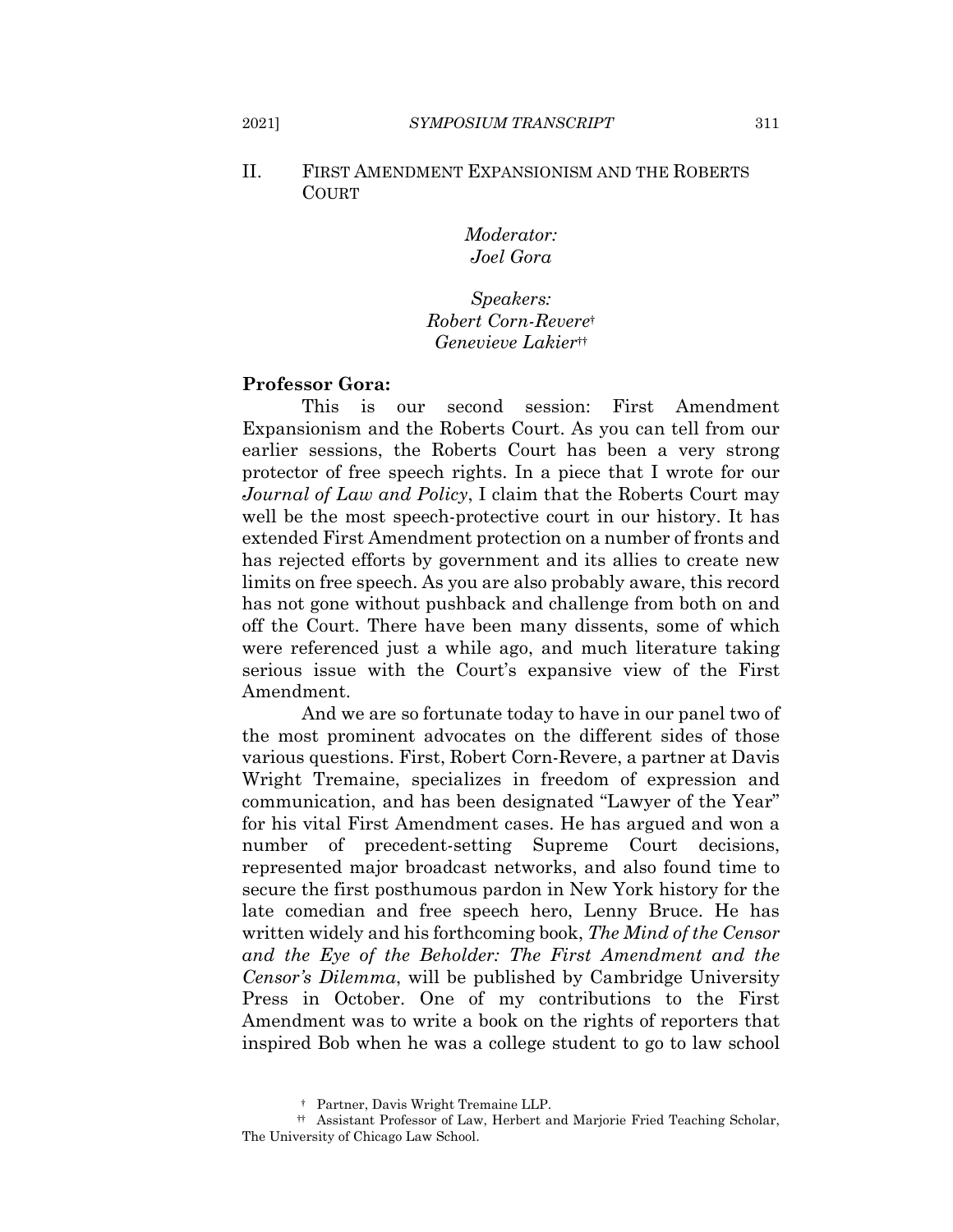to become a First Amendment lawyer. So, I have done my part. And he is a great one. Professor Genevieve Lakier teaches at the University of Chicago Law School, where her research explores the connection between culture and law, especially pertaining to the First Amendment. She has written a number of powerful articles in top journals on free speech issues with perceptive analyses of the pluses and minuses of the Roberts Court handiwork. Holding both a JD from NYU Law School and a PhD in Anthropology from the University of Chicago, she has also clerked for judges in the Southern District of New York and on the Sixth Circuit. Professor Lakier was recently appointed a fellow at the Knight First Amendment Institute at Columbia University, and we are so pleased to welcome her back to Brooklyn Law School. So, Bob, the floor is yours.

#### Mr. Corn-Revere:

Thank you, Joel. It is always a pleasure for me to be on any panel that you are on, and it is an honor to be invited to be on this one in particular. I was going to note the fact that you had been a major inspiration for me when I was an undergraduate student. I was a reporter at the time, and trying to figure out if there might be something I could do after undergraduate school to work in this area. I decided to go to law school and to try to find a way to work on cases involving freedom of expression. Since then, I have been fortunate in my career to work on a wide range of First Amendment cases. But that being said, it is a special privilege to be invited to participate in an academic discussion like this one. Floyd is of course an exception because he is the premier First Amendment advocate of our age. But for the rest of us working media lawyers, participating in an academic conference like this one is like going to an auto show and being a mechanic among car designers. As a practicing lawyer, I do not have the luxury of developing new theories or dispensing great thoughts on the First Amendment. I just use the legal tools that are available to me in my job. And so, anytime I get to be part of a high-level discussion like this, it is a special privilege. Thank you for inviting me.

This morning's presentation really could not be more timely. I read in this morning's *New York Times* that President Biden has announced a Study Commission to look at the Supreme Court appointment process and the composition of the Court. We will see if that will make any difference in what the Court is going to look like going forward, although, as I understand it, the Commission is not designed to come up with recommendations per se. And whether or not any recommendations could be adopted is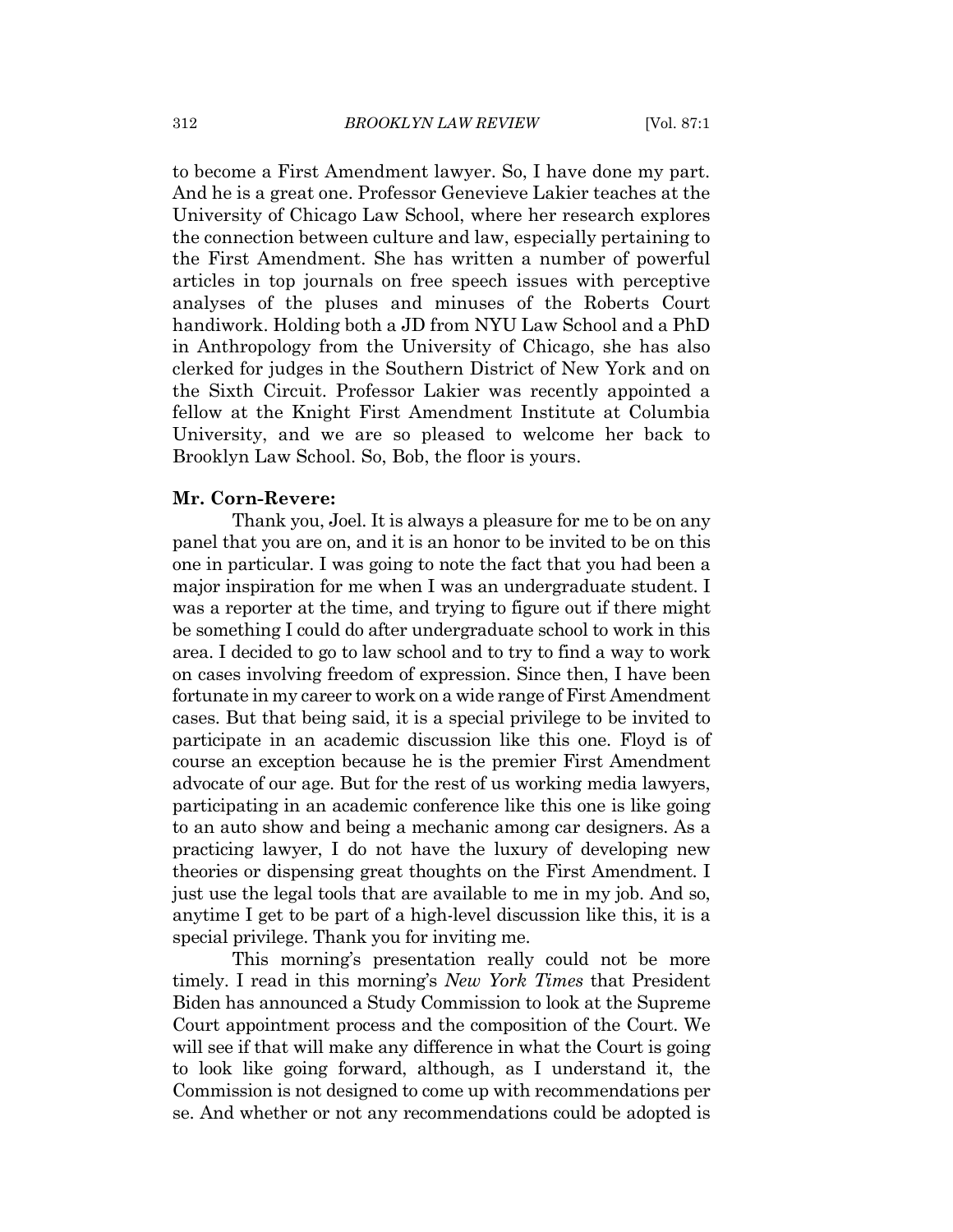an entirely different matter. So that leaves for us to debate the pros and cons of the Court as it is.

I think Ron Collins and David Hudson have done a great service by providing a very full analysis of the Roberts Court's First Amendment decisions. It concludes that the First Amendment is the pillar of the Roberts Court's constitutional jurisprudence, and that it has been an exceptionally protective Court. Joel, you also have written on how protective you believe the Roberts Court is when it comes to the First Amendment.

But of course, as the preceding discussion indicates, not everybody agrees with that assessment; there are various ways in which people look at the Roberts Court to either criticize or laud its First Amendment jurisprudence. One perspective is to point to First Amendment cases where the Court did not uphold First Amendment rights where people think that it should have, and I think there is some well-founded criticism here. For example, in the area of student speech, Morse v. Frederick is an example of a case where I think the opinion stretched to fit the speech at issue into a category of "school-sponsored" speech that made it regulable. Not a great start for the Court in terms of student speech cases. As David Hudson indicated, *Garcetti v. Ceballos* is devastating when it comes to protecting the First Amendment rights of public employees. You can say the same thing about the national security area. In *Holder v. Humanitarian Law Project*, the Court applied strict scrutiny, but nevertheless upheld restrictions on making "material contributions" to organizations the government deems to be terrorist organizations. These are not high points for the Roberts Court. And interestingly enough, they are all decisions that came out in the early years of the Roberts Court in terms of its First Amendment jurisprudence.

There are other cases, and these are the ones that we have been hearing about in the presentations this morning, where the Court upheld First Amendment claims where certain people think it should not have done so. The main cases on this list are the campaign finance reform cases, with Citizens United v. FEC being the headliner and most prominent among them. The union speech cases are frequently listed as well, including *Janus v. AFSCME*, *Council 31.* Of course, you can argue that there were First Amendment issues on both sides—the interest of the union versus the interest of the union members who did not want to make contributions—but either way, those cases have become fairly hot button items. And then there are other compelled speech cases, like NIFLA v. Becerra, which involved disclosure requirements at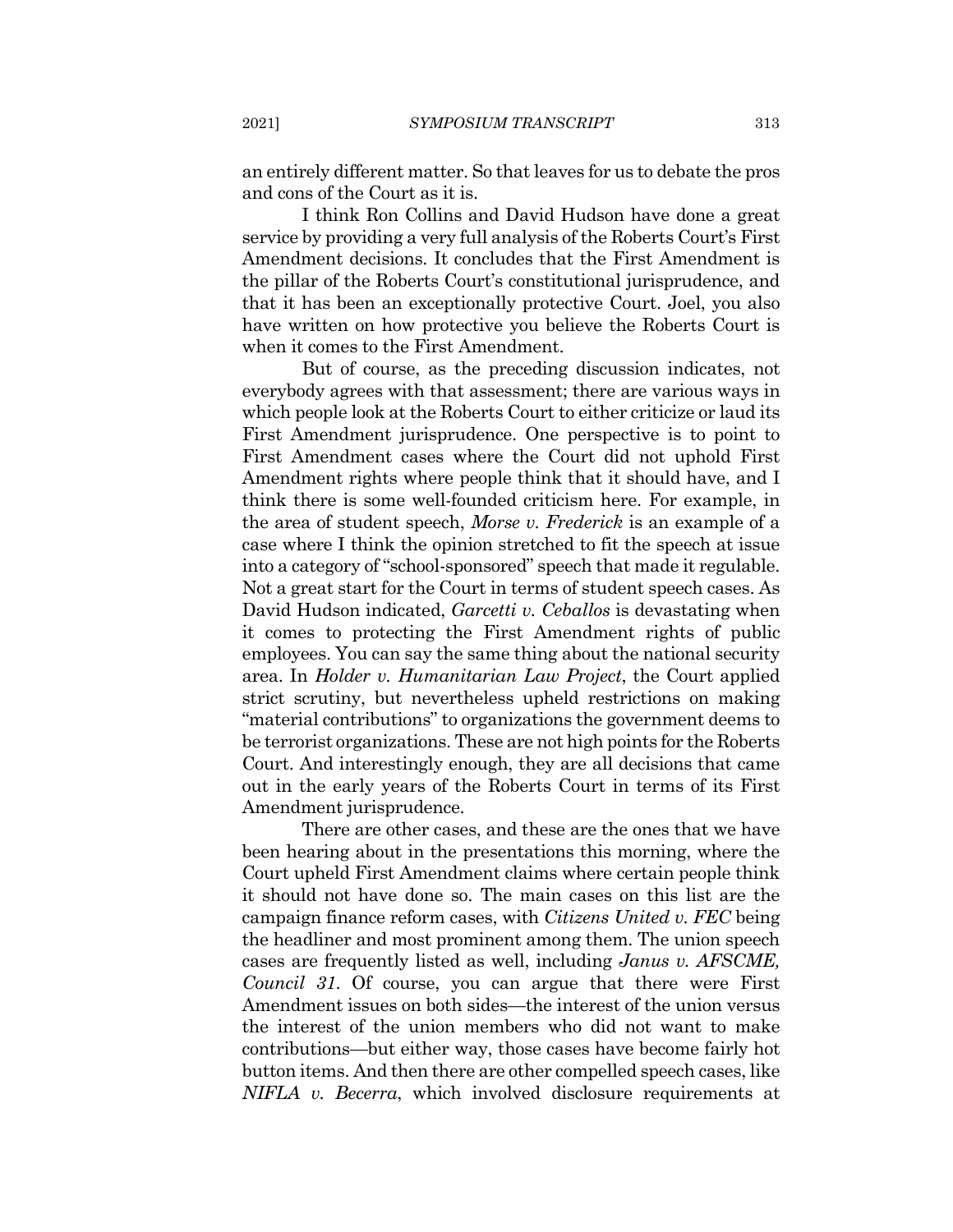family life clinics. That case also has been criticized by people for the Court's finding in favor of First Amendment right.

My view is that these disputes function as something of a Rorschach test. Where people come out on these cases is determined more by their political philosophy than by their theory of the First Amendment. One way of looking at them is to compare cases like Citizens United and Humanitarian Law Project. Some people will criticize *Citizens United* by characterizing it (incorrectly) as holding that money is speech; yet they will also say the Court erred in *Humanitarian Law Project* for *not* finding that the First Amendment protects "material contributions." As I said, it is sort of a Rorschach Test.

I think that the Court's real strength and its most important contribution has been in those cases that David Hudson talked about—the cases where the Court declined to create new categories of unprotected speech. As Floyd Abrams just told us, those cases distinguish American free speech jurisprudence from that of the rest of the world.

In a quartet of cases, beginning in 2010 and through 2012, the Court explicitly declined the government's invitation to expand the categories of unprotected speech: United States v. Stevens, Snyder v. Phelps, Brown v. Entertainment Merchants Association, and United States v. Alvarez. In Stevens, the government, with then solicitor general Elena Kagan, contemplated a theory of what she called "low-value speech," suggesting that new unprotected categories could be created under what the solicitor general called "the *Chaplinsky* framework." The proposed test would simply balance the relative value of the speech to be regulated against its perceived social harms. Under the categorical balancing approach proposed there, Congress could not just regulate depictions of animal cruelty (which was the issue in *Stevens*), but these depictions were to be deemed *entirely outside* the reach of the First Amendment. The Court rejected that proposed test, describing it as startling and dangerous, and saying that the First Amendment's guarantee of free speech does not extend only to categories of speech that survive an ad hoc balancing of its relative social costs and benefits. Essentially the same approach to First Amendment analysis was proposed in various forms in the cases that followed: Snyder v. Phelps, Brown v. Entertainment Merchants Association, and United States v. Alvarez. And in each case, the Court declined to create new categories of unprotected expression.

Two things are notable about this. One is, when in Stevens, the Court declined to apply the so-called *Chaplinsky* framework, it clarified that it was not talking about any actual test that was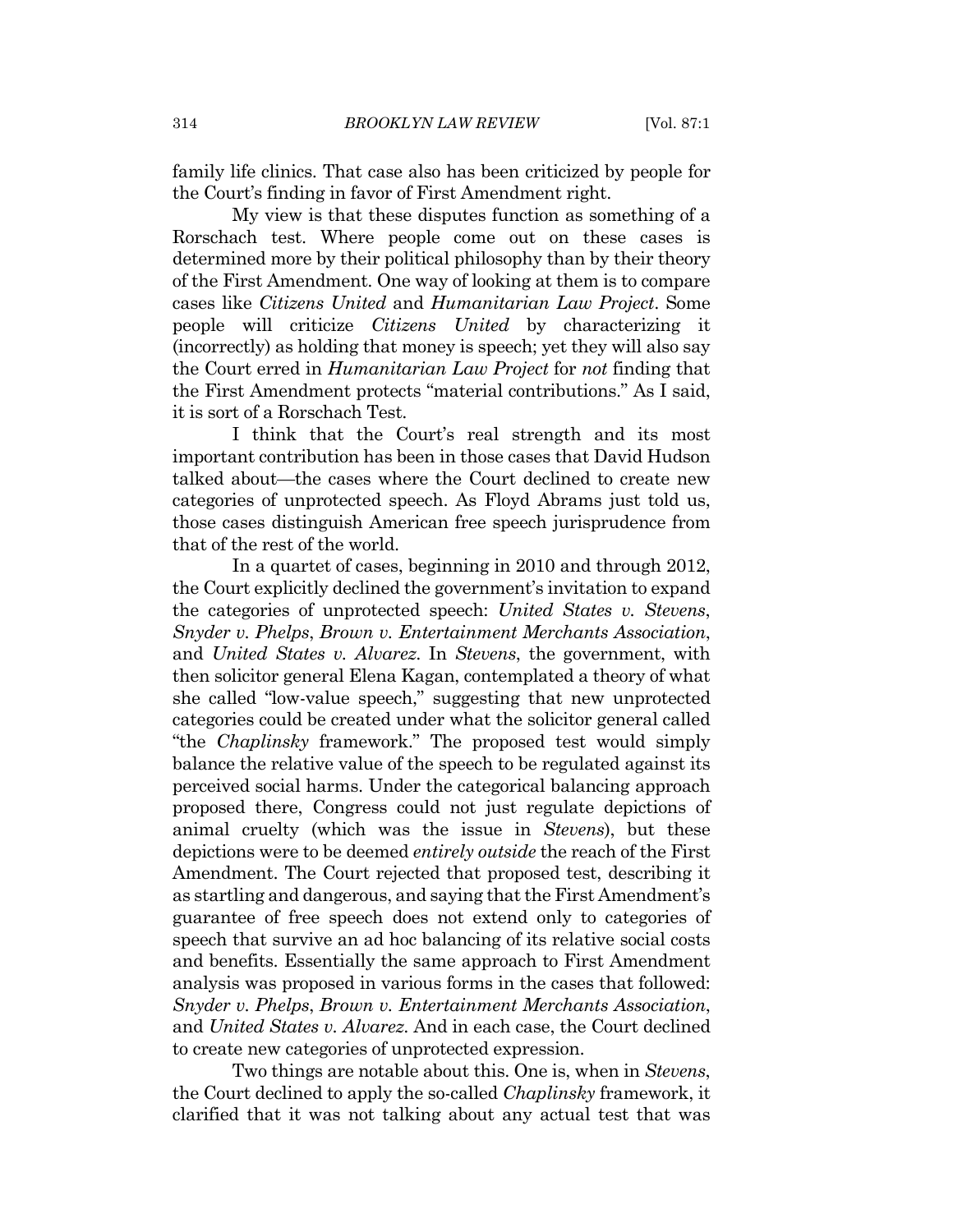articulated in the *Chaplinsky* case. The Court clarified that when *Chaplinsky* referred to low-value speech, it was being descriptive. It was essentially summarizing, in dictum, what had been the areas of the greatest controversies in cases leading up to that point, both at the Supreme Court and in the lower courts. And the main areas had been defamation, obscenity (or, profanity in that case), and various forms of incitement. And the Court summarized prior holdings as cases that had held the speech at issue was outside the protection of the First Amendment. But I do not think the Court was suggesting, even then, that the courts were supposed to evaluate the relative value of speech and only protect that speech which was "valuable." So, the Court looked at that history in *Stevens* and rejected a balancing approach. It then reaffirmed that holding in the cases that followed. This has been the Roberts Court's most important contribution to preserving a strong First Amendment.

And to pick up on the point that Floyd made about the difference between protections in US law versus those around the world, I think you only need to compare the relative limited number of unprotected categories of speech the Supreme Court has recognized to the exceptions that are written into the European Convention of Human Rights. Article 10, for example, guarantees freedom of speech, but then also excludes broad categories of speech from that protection. For example, it allows national laws to restrict speech when they are necessary, in a democratic society, in the interest of national security, territorial integrity, or public safety, for the prevention of disorder in crime, for the protection of health and morals, for the protection of the reputation or rights of others, for preventing the disclosure of information received in confidence, for maintaining the authority and impartiality of the judiciary. When you go through that laundry list, it is like listening to a pharmaceutical ad on television where they say, "Do not take if you have the following conditions," followed by a long list that they read at the speed of a disc jockey. I think those are the basic distinctions between the law in the United States that the Roberts Court has reaffirmed compared to that in other countries, even those that protect free expression. Overall, because of its narrow view of First Amendment exceptions, I would say it has been a very speech-protective Court, despite its flaws.

#### **Professor Gora:**

Thank you, Bob. Genevieve.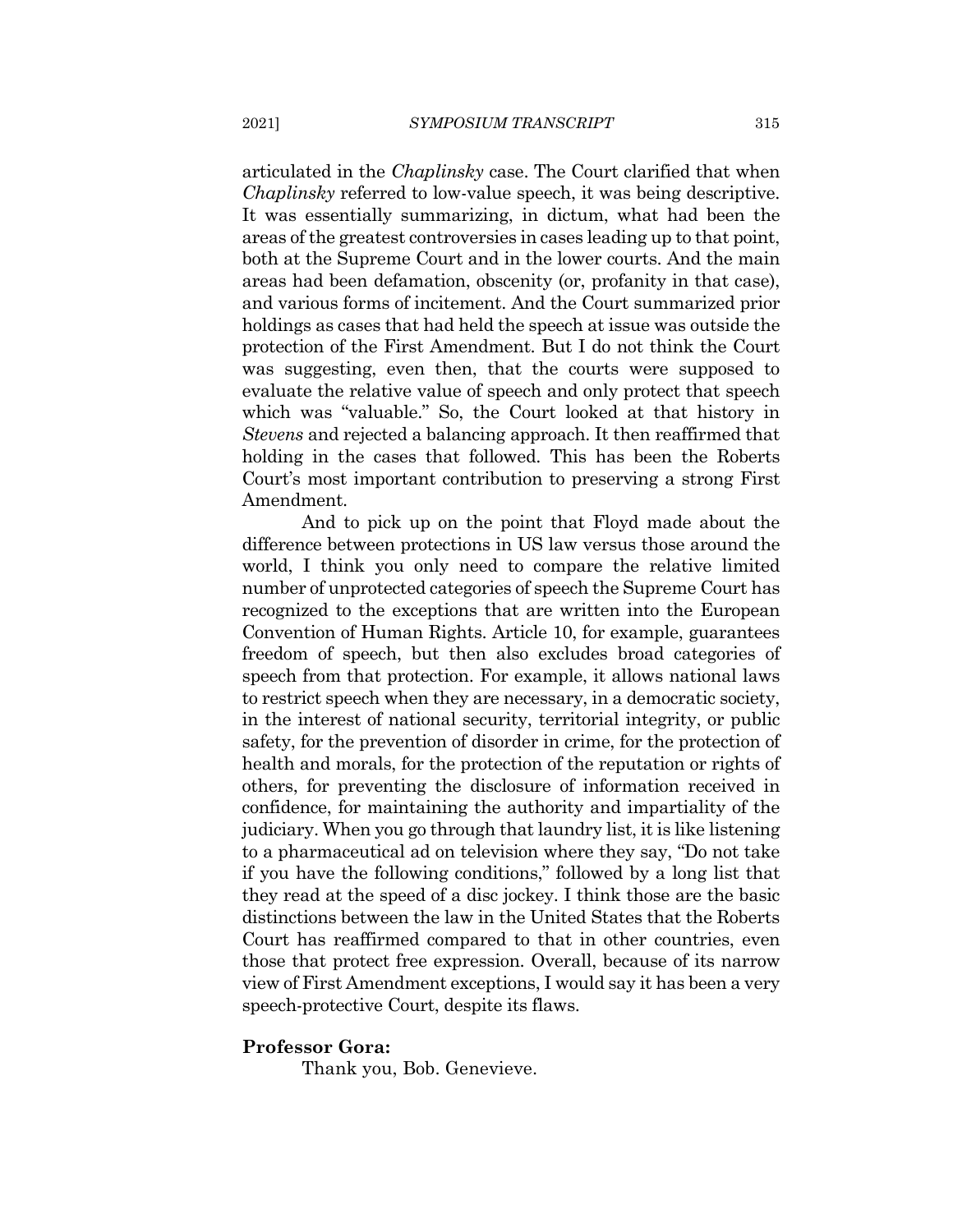#### **Professor Lakier:**

Well, thank you so much for having me. I am going to do my job of disagreeing with my copanelist to make a nice and lively panel. Because I do not think that we should think about the Roberts Court on the whole as a very speech-protective Court, and I do not think we should think that we have a very strong First Amendment right now. In some ways, we have a strong First Amendment, in some ways we have a very weak First Amendment. So, to tie it to the theme of this panel, I think we should understand what the Roberts Court has done is be expansion ist with respect to certain kinds of speech rights and be very restrictive when it comes to other speech rights. There is a wide panoply of speech rights and association rights that one could imagine coming within the framework of the First Amendment. And it is worthwhile thinking about what rights the Court has shown solicitude to and what rights it has not. And again, doing my job disagreeing with Bob, I do not think it is just a Rorschach Test, I do not think our criticism of the Court necessarily is and certainly should not simply be: do we like the outcome in the decisions?

I think you can discern, out of the mix of cases that the Court has handed down, a certain view of freedom of speech and ideological construction of the free speech right that we may like or dislike, but that I am not a huge fan of. But I thought I would just spend a few minutes outlining what I think the Court is doing descriptively and then describing some objections to it to understand what the Court has done so far, with the caveat that it is a somewhat new Court now. There has been a personnel change, and so there is a "question mark" about whether this is going to remain the Court's approach going forward. But for now, I will just describe what has been the hallmark of the Roberts Court First Amendment jurisprudence so far.

The Court has been very aggressive at protecting the expressive freedom of property owners. The ability of property owners to use their property for whatever expressive purposes they want, the Court has protected very assiduously, and in that way, I think it is a very expansionist First Amendment Court. And we can see this in a ton of different cases. So, Citizens *United* is in some ways a very expansionist First Amendment decision. And *NIFLA v. Becerra*, which Bob mentioned. The *Janus* case, the labor case, where it is the right of workers to choose where and how their money gets spent on expressive purposes. Brown v. Entertainment Merchants Association, which is the right of video game manufacturers to decide the content of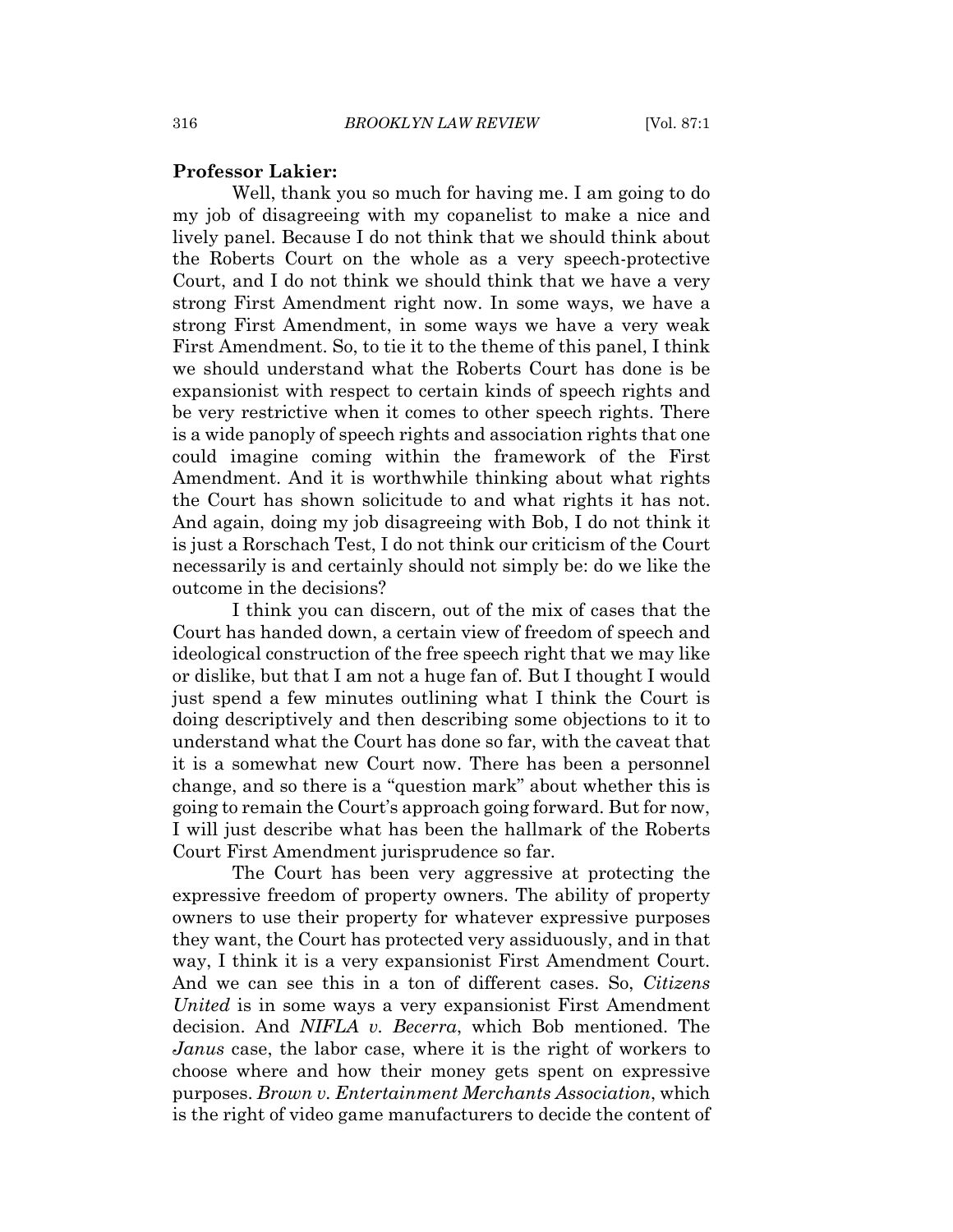a video game. Maybe to some degree trademark cases, *Matal v.* Tam, Expressions Hair Design v. Schneiderman, a whole range of cases dealing with the rights of sellers of expressive materials to freely dictate the terms and contents of those sales, and then the right of people to use money for expressive purposes. The Court has very assiduously protected these rights.

So, we might think after that long list of cases, wow, what a First Amendment protective court. But let us think about the rights that the Court has not protected. And I think in almost all of these cases, we can conceptualize them as the right of people who are not property owners, who do not control the property, or cases in which there is a conflict between, say, national security and police interests and the First Amendment (because when it comes to this conflict, the Court is not speech protective really at all). And I think the one through-line here is that the Court protects the speech rights of the powerful and it does not protect the speech rights of the powerless, but that is getting to my normative account. So, *Nieves v. Bartlett* (2019) is a case that often gets forgotten, but I think is a very powerful indication of the very strong limits on how free speech protective this Court is. The Court says, even if there is a lot of prima facie evidence that someone was arrested because of their speech by police officer, so long as the police had formal probable cause for that arrest (meaning they can come up with a justification for the arrest that sounds in the Fourth Amendment), there is no retaliation claim. Garcetti v. Ceballos, where the rights of the government employee, so long as they are pursuing their job, it is completely outside the scope of the First Amendment. And the argument that the Court makes in Garcetti to explain why is the argument about the property rights—that someone purchases a certain amount of labor and they get their rights to dictate the terms under which that occurs. Manhattan Community Access Corporation v. Halleck case, Justice Kavanaugh's first Amendment decision in which he says, even though there is this nominally private organization that has been set up under state law to regulate public access cable channels, it has no editorial discretion and is essentially created to perform this public function, it is going to be considered a private act for First Amendment purposes and no First Amendment rights. In Clapper v. Amnesty International, speakers who feel that their speech is being chilled because they are worried about the possibility of government surveillance do not have standing to bring a First Amendment challenge, the Court said, so long as they have no definitive proof that they are actually being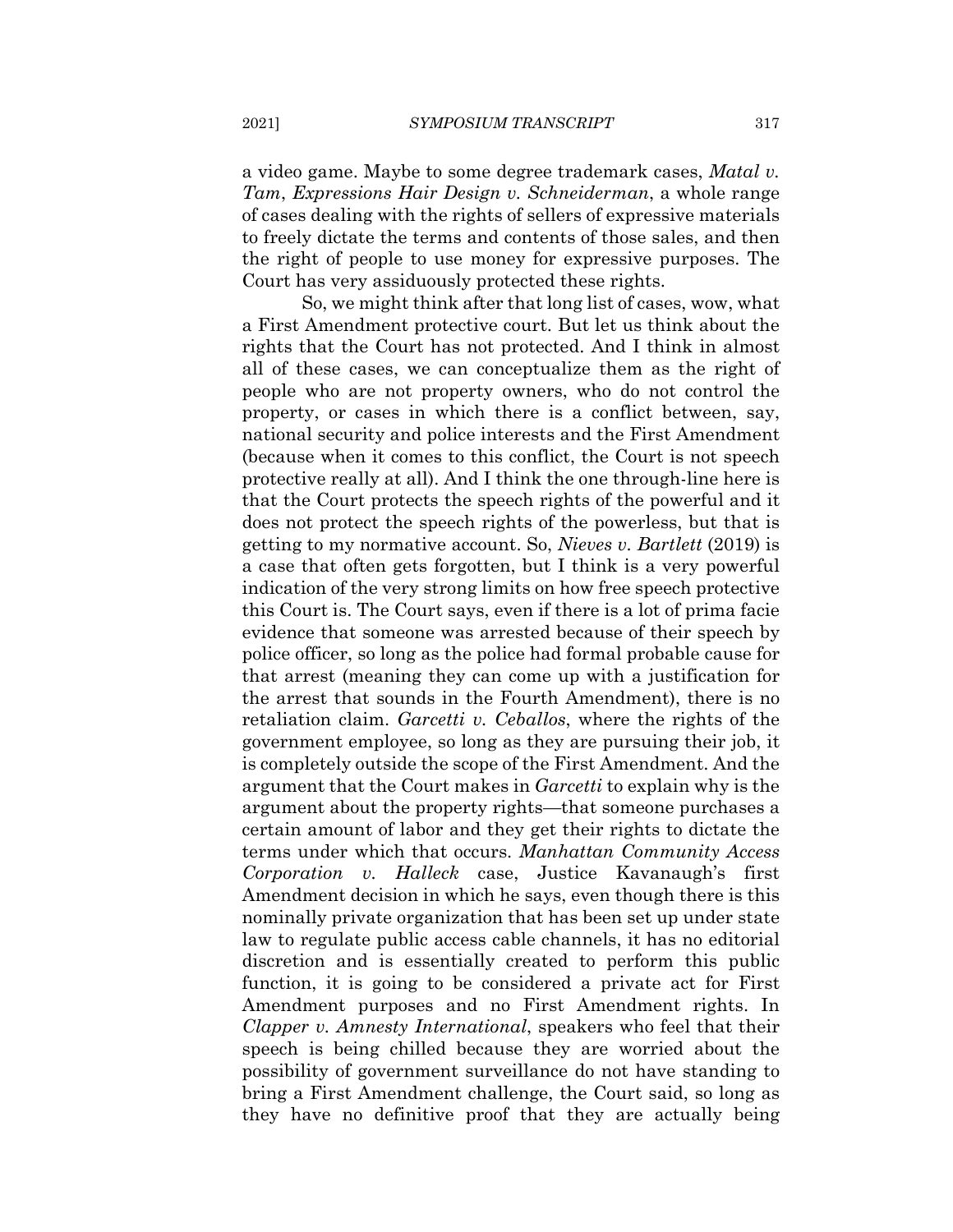surveilled. Which of course we can imagine is going to be very hard to come by. *Holder v. Humanitarian Law Project*, which Bob talked about. The USAID decision handed down last year, which said foreign people had no First Amendment rights whatsoever. Morse v. Frederick. And then, of course, Citizens United, one might imagine that the First Amendment rights of the people who do not have the money to be providing a corporation big campaign donations are using money to facilitate express purposes and are worried that they are therefore being shut out of the political process—their speech rights are nowhere in Citizens United.

So, we see on the one hand aggressive protection of certain kinds of speech rights and on the other hand, a shrinking of the domain of the First Amendment so that it only applies in certain arenas and to certain kinds of speech rights. Maybe we could say the right of the pregnant woman who goes to the abortion crisis center and wants to have full and accurate information about the services available to her, the right of the person who wants their representative to listen to their voice even if they don't give them a hefty campaign donation, the right of the government worker, the right of the dissident who is maybe worried about government surveillance—these speech rights have gotten left out of the story. And so I think to assess the Court's record on free speech, it is important and necessary to go beyond a frame of just: is it strong, is it a good protector of the First Amendment, or is it not a good protector of the First Amendment? In some ways, this is an echo of the sort of arguments that happened when there was a transition from the Warren Court to the Burger Court. And in many ways, I think the Roberts Court is continuing and intensifying the turn in First Amendment law that the Burger Court initiated. There was this concern when the Burger Court started to come into being that it would not be very civil liberties protective because, of course, Nixon ran against the Warren Court and against this threat of counter-majoritarian judicial power. And the view was, well, the new Court is just going to forget about the Bill of Rights. And then what we saw, of course, with the Burger Court was pretty aggressive protection of speech rights, but only certain kinds of speech rights. And in the celebration of the fact that the Burger Court did not fully forget about the First Amendment, there was a certain lack of attention to the fact that the tenor and the focus of First Amendment law had changed. And I think we are still living within that changed jurisprudence that the Burger Court initiated, where there are very strong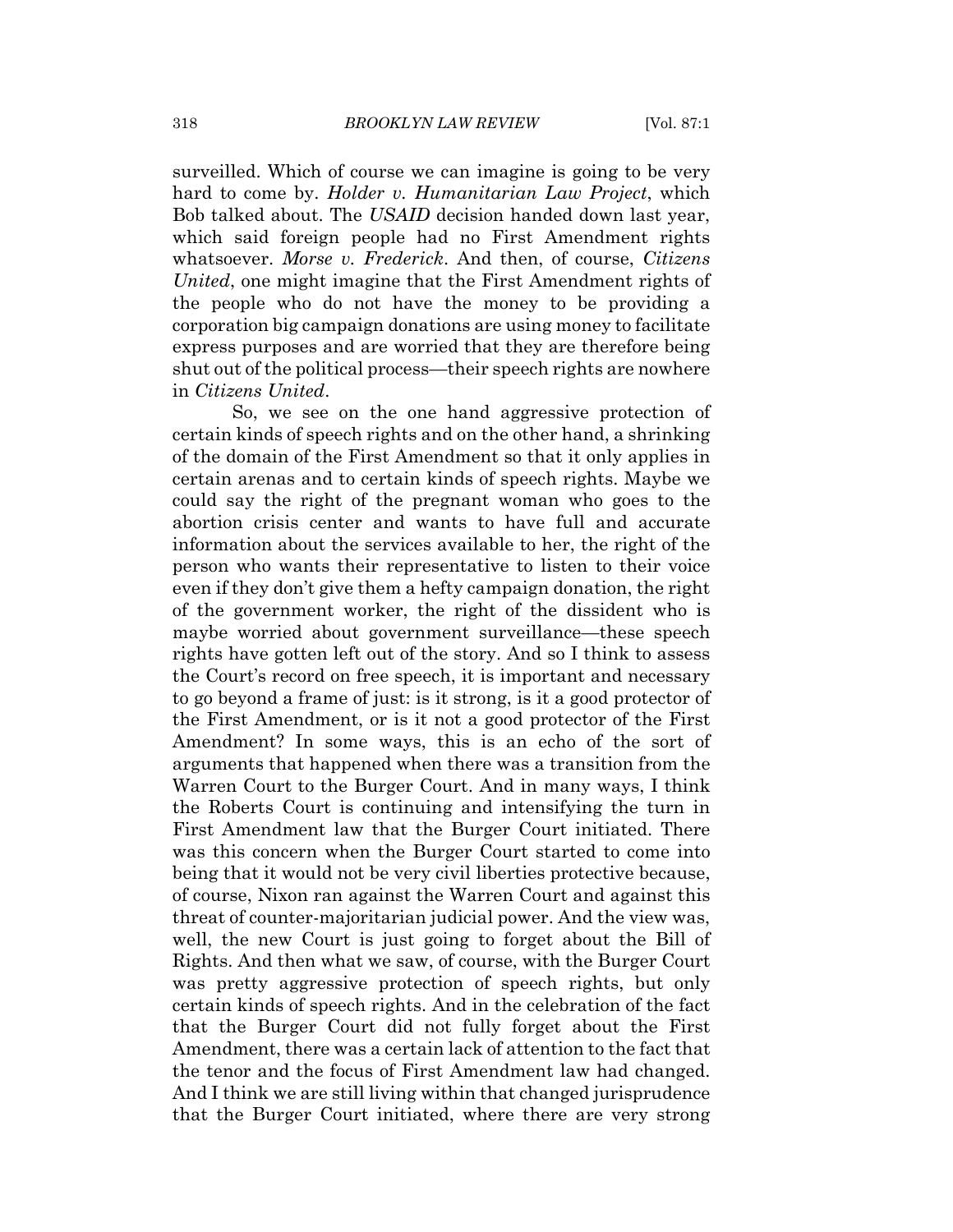constraints on government regulation when it comes to the regulation of commercial actors and property owners in general.

And I have to say two things in response to Bob's discussion of the Stevens case, Brown v. Entertainment *Merchants Association*, and low-value speech cases. First, when Kagan was articulating her theory about low-value speech, she was just cribbing from *Ferber*. She was relying on the kind of "loosey goosey" balancing test that the Court had used in Ferber. It was not her invention. And second, I think it is true that the *Stevens* case and the *Brown* case do reflect a good suspicion of the bases for when the government tries to carve out special limited categories of speech as possessing a disfavored status. And actually, I was a little disturbed in the recent case, *Iancu v. Brunetti*, the trademark case, in which four members of the Court suggested that they would be open to having a kind of profanity limitation on the scope of trademark laws. I think that kind of viewpoint-based, content-based effort to discriminate among categories of speech is troubling and problematic, and so to the extent that the Court is resisting that, I think that is good.

So, just thinking about the expansionist half of this equation, what the Court has tended to do is apply a very rigid formulist framework when it comes to speech regulations in the domain that it cares about. So, when we are talking about the regulation of property owners control their property or commercial actors. I do think that there are a lot of questions that can be raised about the threat that it poses to the ability of the government to regulate in the interest of other important interests. So, we might think that the government is doing a kind of moral policing, a moral regulation that is anathema to the goals and concerns of the First Amendment, which are really about the people (not the government) to decide what is morally appropriate speech, good speech, or decent speech. But many of the cases in which the Court is being expansionist, NIFLA v. *Becerra, Janus v. AFSCME, Council 31, are cases in which there* are very significant interests on the other side: privacy interests, interests in full information, which we might conceptualize as a First Amendment interest in its own sake. And so, even when it comes to the expansionist First Amendment, we might have some concerns about exactly what the implications of this very rigid and formulist approach to the First Amendment are.

But my main objective in these comments is to raise some questions about exactly how expansion is the Court is and about the very, very, very many ways in which we should recognize that we are having a very narrow and weak First Amendment.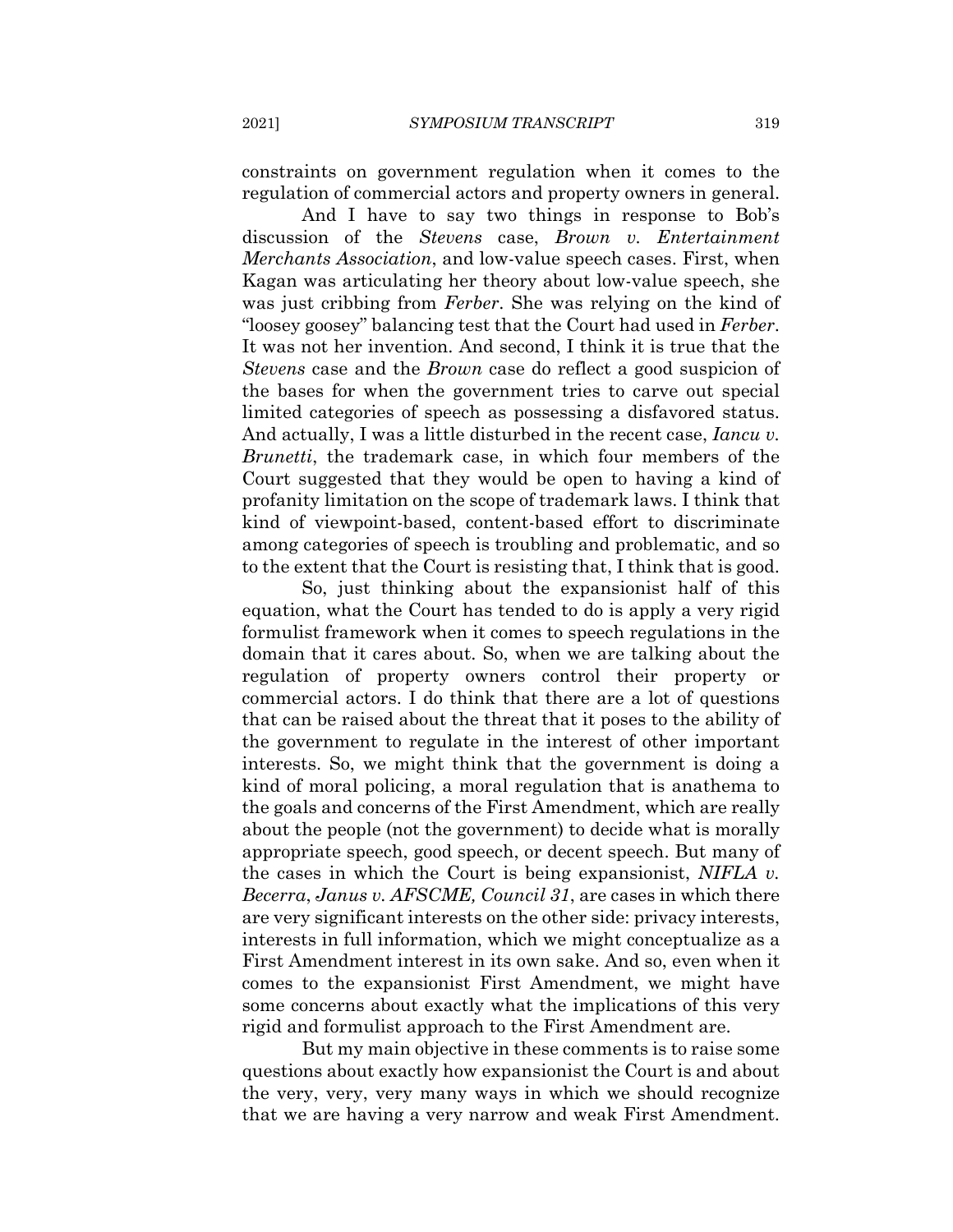The most important is that (and I think we are experiencing this now) because the Court has interpreted the state action doctrine as rigidly as it has, as narrowly as it has, the First Amendment simply does not protect speakers and users of mass public forums against private censorship. And so, in some ways, we have a very strong First Amendment and in some ways both a weak and a narrow one.

#### **Professor Gora:**

Thank you, Genevieve. Bob, how about a moment to respond?

#### Mr. Corn-Revere:

Thank you. Some very good points there. And maybe this makes me a bad panelist, but let me start with the things on which Genevieve and I agree. I think there are a number of cases, and I mentioned a few of them earlier, where I think the Roberts Court was insufficiently protective of First Amendment interests: Humanitarian Law Project, Garcetti, Morse v. *Frederick*. And I would agree with her comment about the troubling dictum in *Iancu v. Brunetti*, where there are suggestions that the Court would allow a profanity limitation on trademark law. I do not understand where that comes from, particularly given what the Court actually held in both Tam and *Iancu*. So, it is not a decision where the Court got it wrong, but it is an area that I think bears some watching.

I would disagree with the premise, though, that where the Court is most speech protective is where property is involved. And I understand there is sort of a meme going around about "Lochnerization" of the First Amendment, which is I think more of a bumper sticker than an argument. But I do not agree that the primary cases, and particularly not the ones that declined to expand the exceptions to the First Amendment, are based on property. Certainly, it is not protecting business interests or property to find First Amendment protections for, say, crush videos, as in *Stevens*, or offensive speech, as in *Snyder* v. Phelps. In Brown v. Entertainment Merchants Association, you have video game makers that were behind the case, but certainly it spoke to the First Amendment rights, not just of the producers of games, but also of the consumers, in finding that minors have significant First Amendment rights. And certainly, the defendant in *Alvarez* was not a monied or propertied person. So, the Court's finding of First Amendment protection for lying, absent some other factors, was not in any way protecting business interests. Certainly, the Court has found First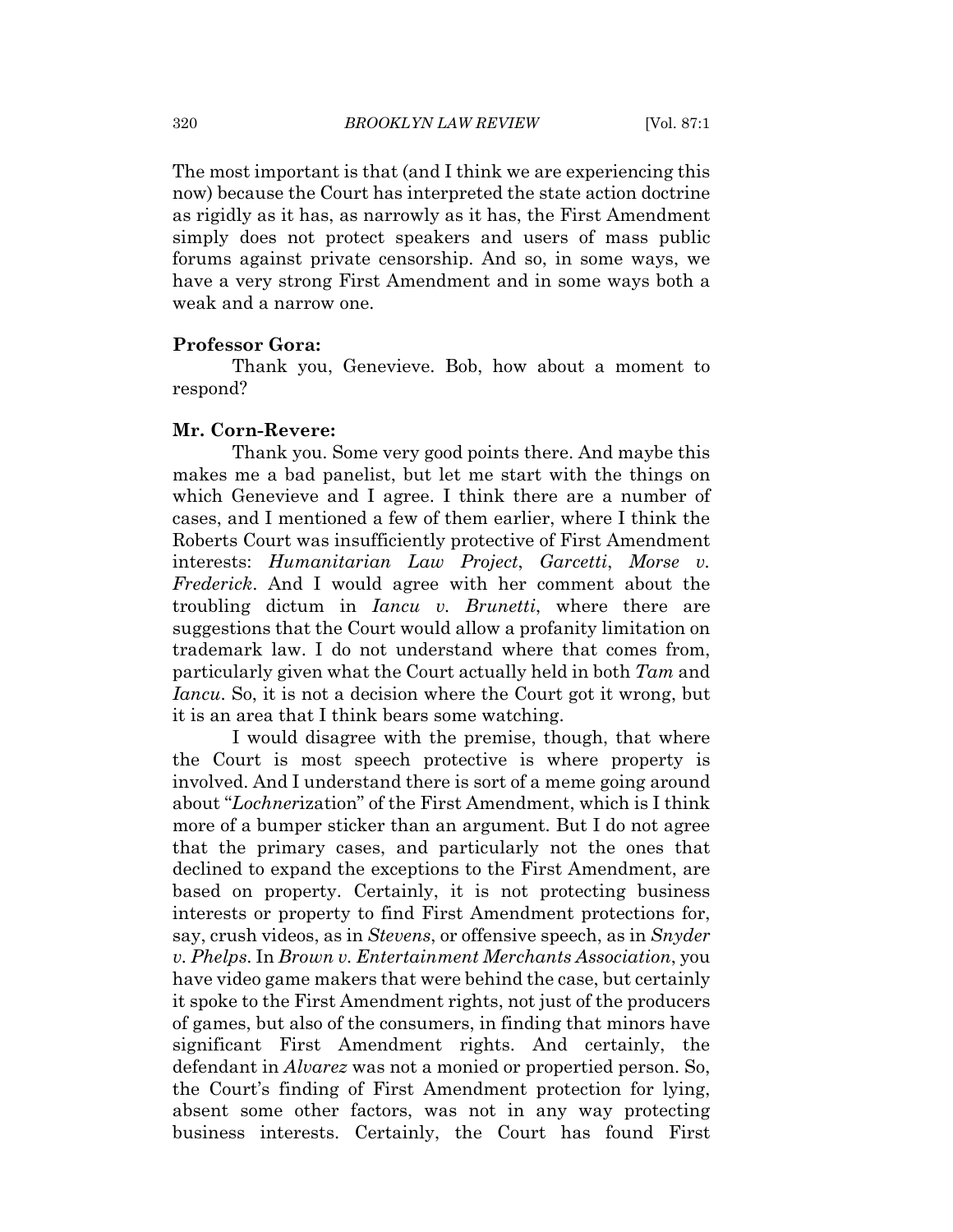Amendment protection in cases where either commercial speech or other interests are involved, but that is an extension of cases going back to the 1970s, like Virginia Board of Pharmacy.

One other point that Genevieve made that I completely agree with is that in cases like Nieves v. Bartlett, the Court was too willing to defer to the interests of law enforcement and to find that probable cause is enough to cut off a First Amendment claim for retaliation. That is an area that I think requires special attention in the First Amendment context and an area where the Roberts Court has not lived up to its otherwise good reputation.

## **Professor Gora:**

Thank you, Bob. Genevieve?

#### **Professor Lakier:**

No, I will open it up to questions.

#### **Professor Gora:**

We have gotten some good questions from the audience, which I am going to share with you. Well, the first is a question that came up to the previous panel, they did not have a chance to answer it, but it is quite pertinent to you, and that is New York Times v. Sullivan. As you know, Justice Thomas has expressed misgivings. Circuit Judge Silberman recently had a huge condemnation of that case. I guess, my question is, do you think there is a chance that the Roberts Court, even with its new membership, would want to review *Times v. Sullivan*, and, if so, what is your prediction about what they might do, and how do you feel about that?

#### **Professor Lakier:**

I will take a stab at that. So, Justice Thomas is so idiosyncratic. No one joined that opinion in which he called into question New York Times v. Sullivan. I will bring up a concurring opinion he wrote this week suggesting that he thinks potentially common carrier regulation or public accommodations regulation of social media companies would be constitutional because this kind of regulation was used at the founding (although it was not, and certainly not with respect to common carrier regulations). There are a lot of questions about Justice Thomas's history, but there too he was going alone. So, I am not terribly worried about the future of *New York Times v. Sullivan*, although I think it is interesting that his critique of Sullivan was echoed by Silberman, in maybe even stronger terms. I do wonder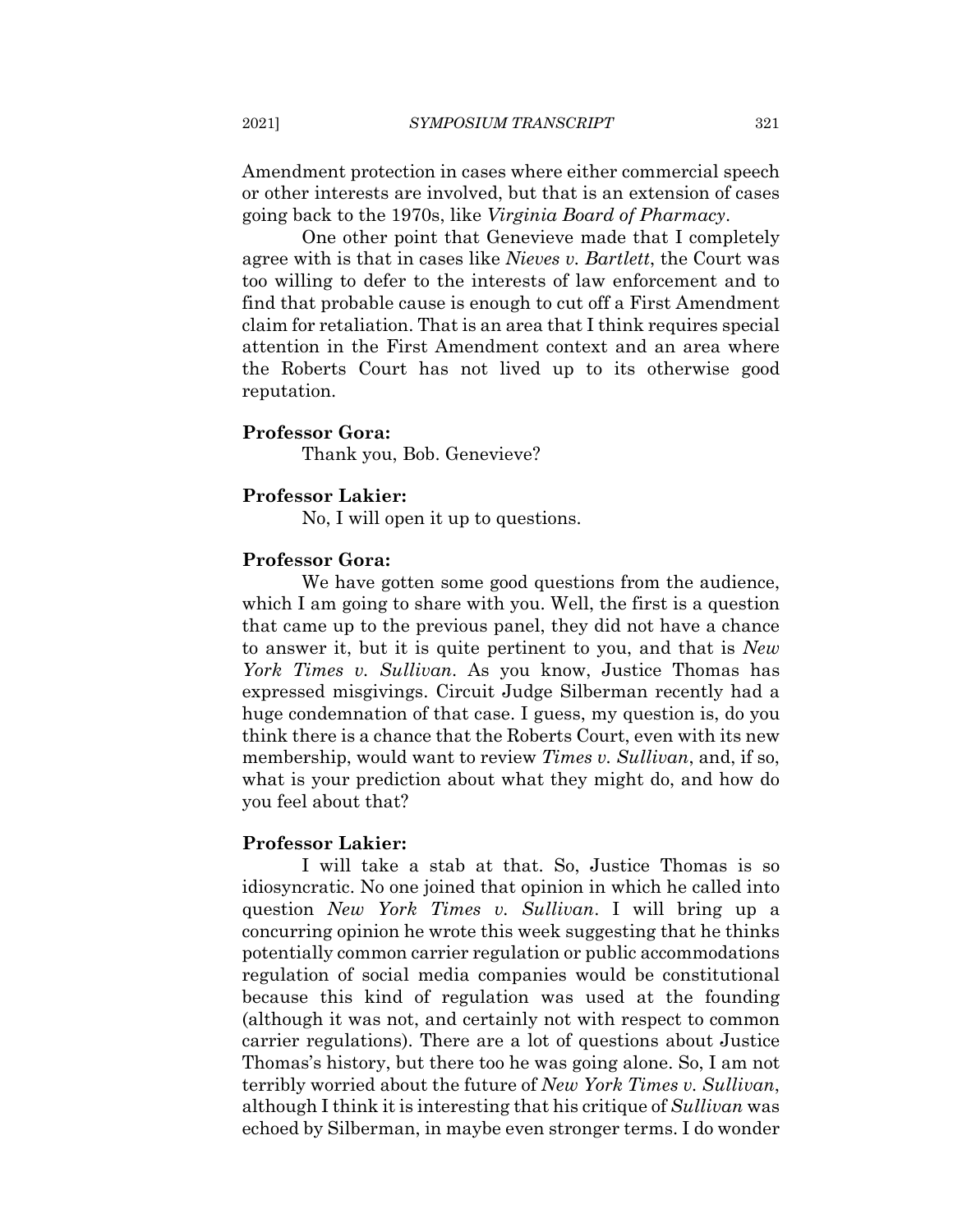if it points to a shifting of opinion or understanding about the First Amendment, because the First Amendment and the Roberts Court approach, as I was describing it, is as a kind of laissez faire First Amendment, where we are going to allow the marketplace—the literal marketplace, in this case the speech marketplace—to decide truth or falsity and we are not going to allow the government to intervene. I think that political winds are changing, and so it was embraced wholeheartedly, I think, by both those on the right and those on the left for a long time. And I do think that there is beginning to be serious challenges to it and a loss of public faith in it. And so I think Thomas's idiosyncratic views on, among other things, *Sullivan* is one indication of this. I still think it is a very important and valuable decision.

#### **Professor Gora:**

Bob?

#### Mr. Corn-Revere:

I agree with Genevieve that Justice Thomas really is pretty much on his own; I do not see the Supreme Court revisiting or threatening to overturn New York Times v. Sullivan. I think there is, as Genevieve mentioned, sort of something in the air, sort of in the winds of change, although it is hard to tell exactly which way that cuts. Perhaps its fulfilling candidate Trump's pledge to open up the libel laws. These defamation cases we have been seeing against Trump spokesman and attorneys in the Dominion Voting Machine cases, where actually you have media lawyers in some cases cheering on the defamation claims based on the nefariousness of the speech that they see being targeted. But I think there is going to be, and has been, increasing activity in this area as we have become more polarized. There has been a lot more unguarded speech disseminated widely where the speakers have not exhibited a degree of care for the veracity of their claims. In Justice Thomas's other separate statement, his concurrence with a GVR order in the *Knight First Amendment Institute* case, he writes about how we should expand regulation or government control over internet platforms. This strikes me as contrary to the Court's recent decision in *Halleck*, where the Court held a public access cable channel manager is not a state actor. Again, I see the Court staying on that side of the line rather than where Justice Thomas is suggesting we go.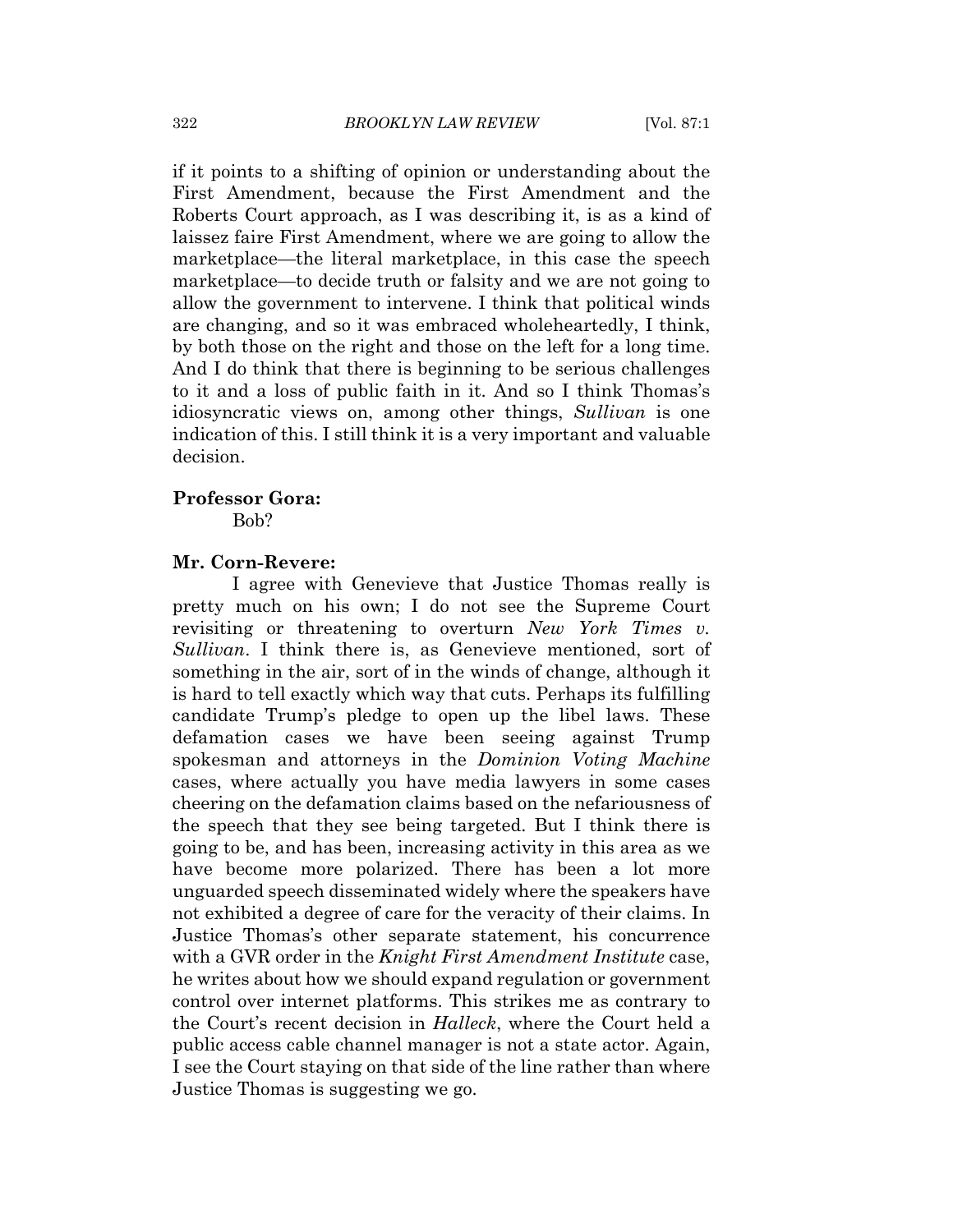#### **Professor Gora:**

This relates to another question that someone has asked, and that is, the whole thing about the censorship power of these gigantic platforms. If you believe in an expanded view of what a public forum is, if you think that cable case was decided incorrectly, so how do you feel about trying to apply First Amendment safeguards to decisions by Facebook and the other giant platforms to censor people or cancel them or deny them privileges because of things they have said and done? I mean, those institutions have enormous power over speech, as we all know, and they seem to be engaging in a lot of censorship. The normal instinct would be to try to figure out some way to bring them within some First Amendment control would it not? I am not sure I would favor that, but it seems to me that is something that we want to consider. So, what are your views on those issues?

#### **Professor Lakier:**

So, I do not think that is necessarily the normal case. What we have done historically with powerful, potentially censorial media companies is subject them to common carrier regulation or quasi-common carrier regulation as it is with radio and TV broadcasters. And I think that would be the most appropriate way to go. It seems like these kinds of first-order decisions would be better handled by the legislature with some kind of judicial oversight as we have done with common carrier regulations, rather than subjecting it all to the power of the federal courts, which could be problematic in all kinds of ways. I do think what is so interesting, though, about this conversation about social media and Justice Thomas's concurring opinion is, up until recently and maybe still today, my view was that there should be some kind of nondiscrimination obligations imposed on the social media companies like we have done with every single other major private media company, save for the newspapers, and even some newspapers have limited and nondiscrimination obligations.

And my understanding was that the First Amendment was going to be a big problem for that because, in the *Halleck* case and in a whole range of cases, the Court has suggested that private companies are immunized by the First Amendment when it comes to editorial decision making. The most famous case, of course, being the Miami Herald Publishing Company v. Tornillo case. Now, *Miami Herald* is about newspapers, which have historically played a pretty unique role in our media ecosystems, so not necessarily applicable broadly, but I would have predicted that the Roberts

2021]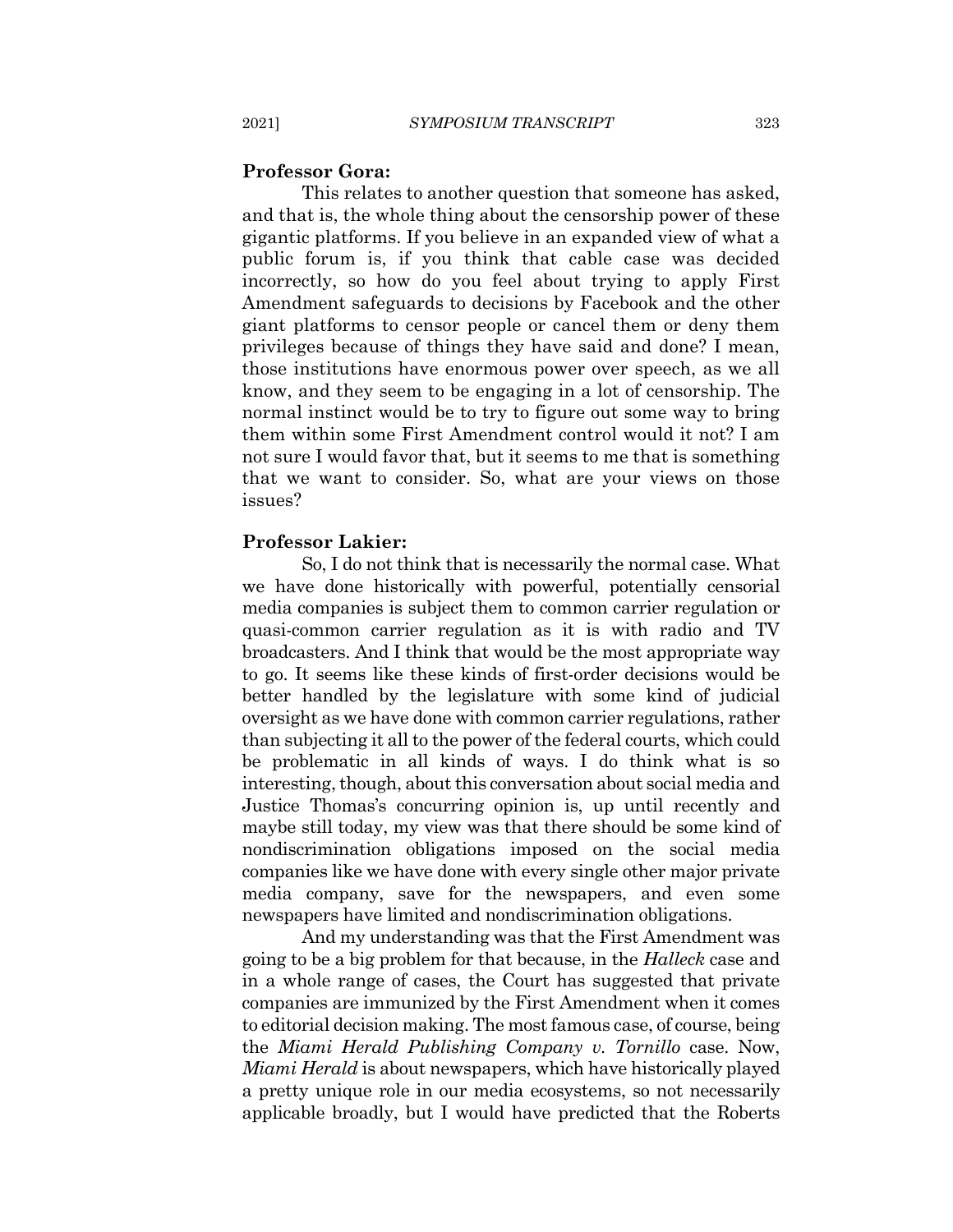Court would have taken that view that, even if Congress applied some kind of common carrier or quasi-common carrier obligation on the social media companies, that is a violation of the First Amendment. Thomas here is coming out strongly to provide a story, an originalist argument, I do not think a very convincing one, but an originalist argument for why we should not hold that view. And I think at least some of the fight about the regulation of the internet in the next few years is going to be about whether this kind of regulation violates the First Amendment or not. And here, I think this framing of an expansionist First Amendment is a really tricky and potentially dangerous one, because we might think that those common carrier laws are actually advancing free speech values in a very significant way by protecting the rights of users against a kind of arbitrary and capricious decision making, or motivated discrimination by the private companies. And so, is it really an expansion of free speech if we are going to prevent the government from protecting those users in the name of the First Amendment? What we have here is a fight, really, between different speech rights and different kinds of speech rights, which is why I began my presentation by suggesting we want to be thoughtful about what is an expansion and a contraction.

#### **Professor Gora:**

Thank you. Bob?

#### Mr. Corn-Revere:

I think we need to take some care in describing what we mean when we are talking about "competing First Amendment" rights." I have to tell you that, as a former FCC official, the notion of the government being able to decide what is fair or what is nondiscriminatory on internet platforms just gives me the hives. And having seen the Commission and worked with the Commission for a number of years trying to make those kinds of decisions, it never turns out well and will always be manipulated in one way or another, as has been the history of the FCC. A nondiscrimination, common carriage requirement would be Donald Trump's or Josh Hawley's greatest dream. They would love to see that kind of thing imposed. And I talk about this not just from whether or not it will be good policy, but I think, as Genevieve even anticipated, that it would present some rather significant First Amendment problems as well. The importation of common carrier law to media law is really quite a stretch, and to say that platforms cannot have terms of service or editorial rules unless the government approves them, or they are "neutral" from the government standpoint, would create endless problems.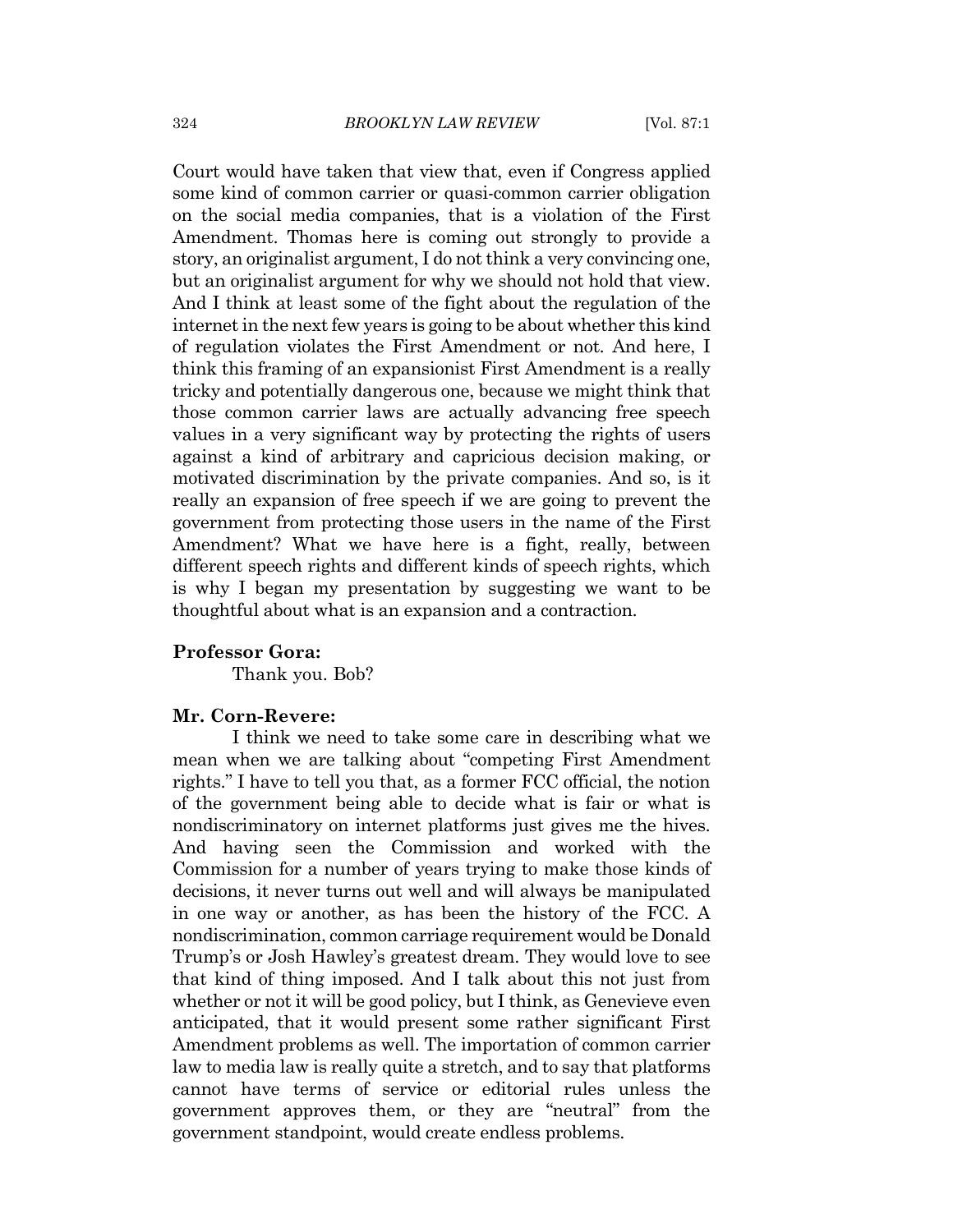#### **Professor Gora:**

We have time for one more question, and it is from my friend and colleague, Professor Murumba. He asks, "Should freedom of speech apply to speech by political leaders: presidents, prime ministers, and the like the same way it should apply to speech by regular people?" Of course, we have a former president who engaged in a lot of political speech. So, what is your response to that?

#### Mr. Corn-Revere:

I would respond on a couple of levels. One is, we have talked about the government speech doctrine, when the government speaks as an official entity. When the government speaks, it is not exercising a "right;" it is exercising its *power*. It is an aspect of sovereignty. And so, that is one of the reasons why the First Amendment does not apply to government speech. When government employees or government officials speak as citizens, they do have certain First Amendment rights. I will illustrate the difference between the two. As the Supreme Court held in White v. Republican Party of Minnesota, judicial candidates have First Amendment rights to speak as candidates, but once they are on the bench, their ability to use that speech or to impose their values from the bench, is limited. So, you cannot have a Supreme Court justice of Alabama, just to pick a random state, put a Ten Commandments monument in the courthouse. Same thing is true of lesser officials—let us say a county clerk is very religious and does not believe in gay marriage. That is fine. It is her right as a citizen to hold that belief. But she does not have the right as a state official when exercising government functions to refuse to give out marriage licenses to gay couples. So, there is a rights versus powers distinction when you are talking about government speech. It is the reason why you cannot have government officials using speech in their official roles to retaliate against people and threaten adverse governmental action, because that is a key aspect of the First Amendment retaliation doctrine.

#### **Professor Gora:**

Genevieve, are all speakers equal, including presidents and kings?

#### **Professor Lakier:**

I will say two things: one is, I find the question itself interesting because it suggests how much our conversation about free speech is being driven right now by debates about internet, because I presume that this question comes from the Trump deplatforming and this question about whether on the platforms,

2021]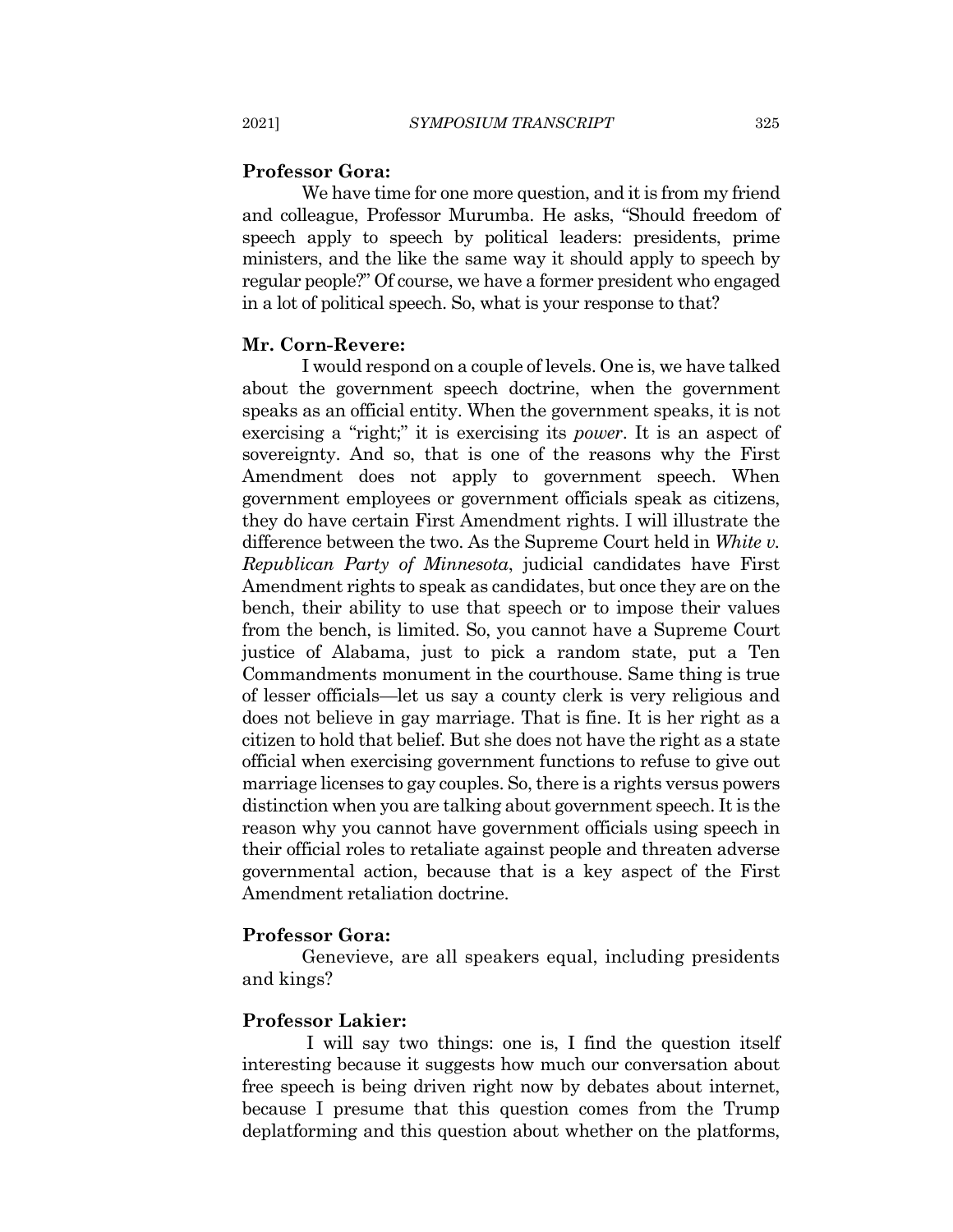presidents should be treated equally. But I will say, as a descriptive matter, they are not treated the same generally. I do not think we should think that this would be such a change from current law. I mean, in New York Times v. Sullivan and the current defamation law, public officials are treated differently when they are speaking in their government capacity for sure, but even when not. We might think Trump is going to be an all-purpose public figure. At this point, I feel pretty certain in that conclusion. Or the decision that was just handed down about Katie Hill and the nonconsensual pornography claim that was thrown out of the court on statutory grounds. But the argument was that these pictures are news worthy because they depict a congress woman engaging in sexual behavior that some of her constituents would like to know about and might influence their voting, which seems descriptively true, but also suggests that public officials are going to have less protection against nonconsensual porn, for example, than other people. And so, the way in which we use this idea of newsworthiness both in our First Amendment law, and it turns out on the platforms they use it as well, it is going to have differential effects on government officials and other people. And we can understand why. I do think we should recognize the harms that this can impose on those particular people. In general, though, I agree with Bob that, in their personal capacity, presidents have free speech rights, too.

#### **Professor Gora:**

Well, that is a great point for us to conclude. I want to thank you both for wonderful and engaging presentations. It has really been a privilege to be a small part of it. And that concludes this session. And I want to thank you both again so much.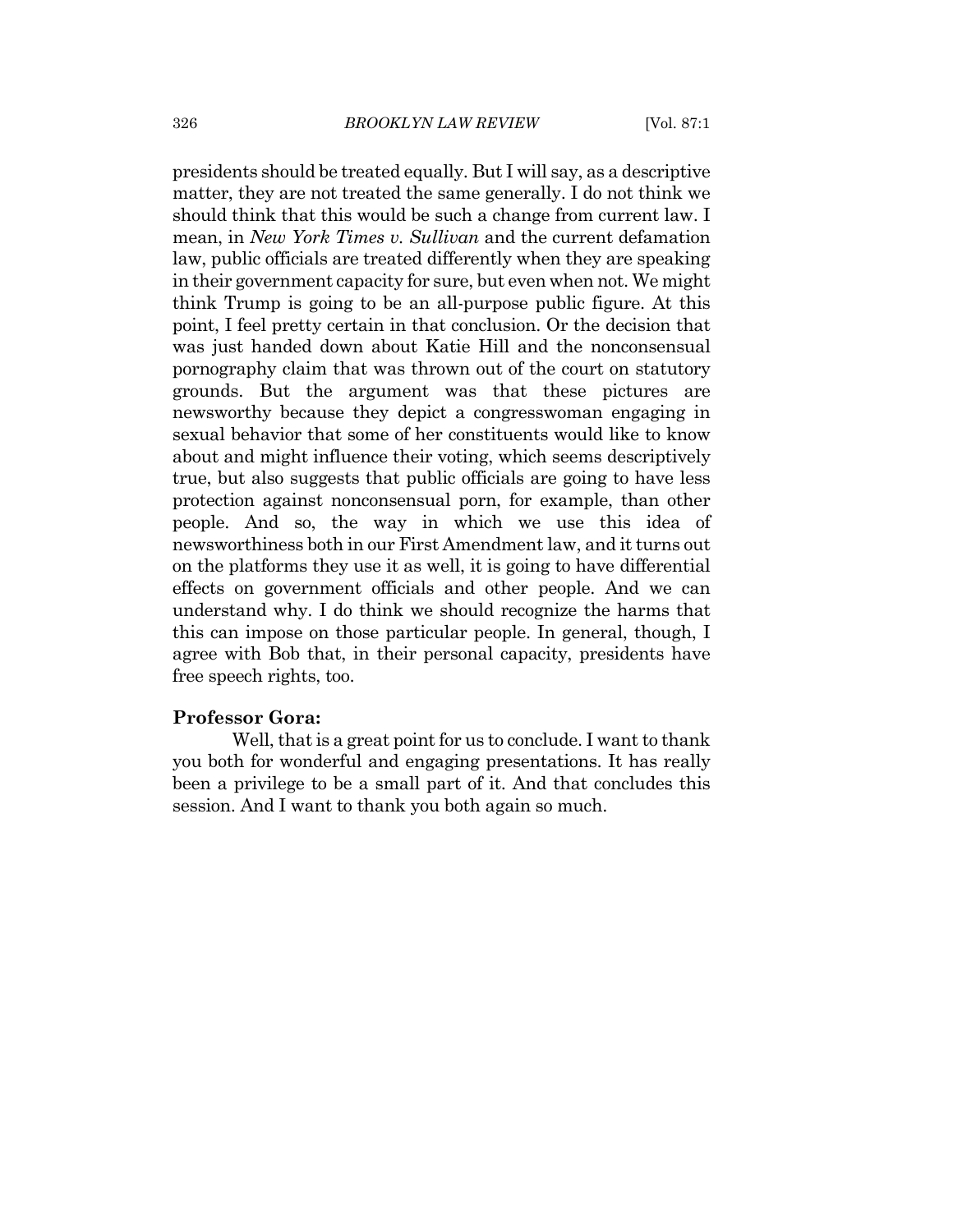#### III. **SPEECH LEFT UNPROTECTED BY THE ROBERTS COURT**

Moderator: William D. Araiza<sup>+</sup>

*Speakers:* Helen Norton\* Nadine Strossen\*\*

#### **Professor Araiza:**

My name is Bill Araiza, and I am a professor here at Brooklyn Law School. Along with my colleague Joel Gora and the *Brooklyn Law Review*, we are really delighted that you are spending part of your Friday with us to talk about free speech issues. Our next panel, the one we are beginning right now, contains two really extraordinary scholars and lawyers. And so, in the order of speaking, let me introduce them, then I will talk a little bit about our topic, and then I will lead off with a question that I hope will trigger a discussion among our panelists.

So, first up to bat, so to speak, will be Helen Norton, Professor and Ira C. Rothgerber, Jr. Chair in Constitutional Law at the University of Colorado Law School. Professor Norton's scholarly and teaching interests include constitutional law and civil rights law. Before she entered academia, Professor Norton served as deputy assistant attorney general for civil rights at the Department of Justice and as director of legal and public policy at the National Partnership for Women and Families. She has been honored with the Excellence in Teaching Award on multiple occasions, and in 2014 was appointed as the University of Colorado Presidential Teaching Scholar. Professor Norton is widely published. Her book, The Government's Speech and the Constitution, was published by Cambridge University Press, and is an important analysis of this emerging First Amendment issue. I am delighted and honored to note that this time next week, I will be on a panel discussing that book, and I am looking forward to that and to Professor Norton's insights about government speech and other topics today.

Next up is Nadine Strossen, the John Marshall Harlan II Professor Emerita at New York Law School and past national president of the ACLU. Professor Strossen is a leading expert

<sup>&</sup>lt;sup>†</sup> Stanley A. August Professor of Law, Brooklyn Law School.

<sup>\*</sup> Professor and Ira C. Rothgerber, Jr. Chair in Constitutional Law, University of Colorado Law School.

<sup>\*\*</sup> John Marshall Harlan II Professor of Law, Emerita, New York Law School.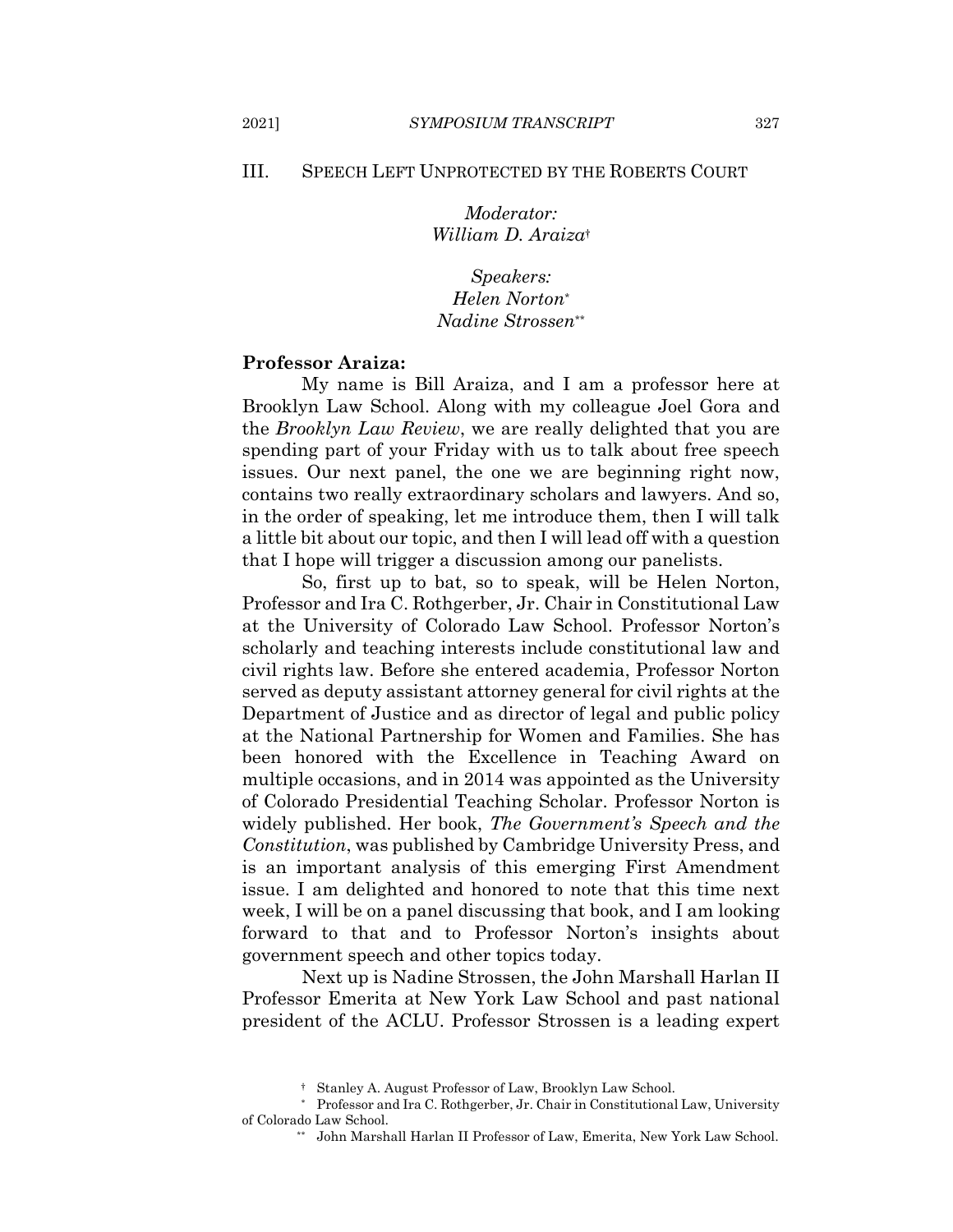and frequent guest media speaker on constitutional and civil liberties issues. She serves on the advisory boards of a number of prominent organizations, including, of course, the ACLU, the Foundation for Individual Rights in Education, and the National Coalition Against Censorship. The National Law Journal has named Professor Strossen one of America's "100 Most Influential Lawyers" and several other national publications have named her one of the country's most influential women. Her 2018 book, HATE: Why We Should Resist It with Free Speech Not *Censorship*, was selected by Washington University as its 2019 common read, and her earlier book, Defending Pornography: Free Speech, Sex and the Fight for Women's Rights, was named by the New York Times as a "notable book" in 1995. We are so honored to have both of these accomplished scholars, teachers, and lawyers here today.

Our topic is an important one—cases where the Roberts Court has ruled against a free speech claim. Indeed, I was joking during the break that this is really the best topic of all the topics we are going to be talking about today because our prior panelists could not resist but start to broach the topic of situations where the Roberts Court has declined to rule in favor of the would-be speaker. Given that the Roberts Court is generally thought to be a pro-free speech court, although obviously people disagree about that, that general characterization suggests that the opposite set of cases, where they ruled against speakers, might give us some helpful insight into the Court's free speech jurisprudence more generally.

I will begin this discussion by asking Professor Norton the leadoff question. Professor Norton, can you briefly tell us about some of the First Amendment decisions where the Roberts Court rejected the would-be speaker's free speech claim, and talk about the particular decisions of that sort that you think are especially important or significant. Professor Norton, take it away.

#### **Professor Norton:**

Thank you, Bill, and thanks for that very gracious introduction. I also want to thank Ron Collins and David Hudson and Brooklyn Law School for making this really terrific event possible.

So, to respond to Bill's question, in my opinion, the most consequential and the most damaging of the Roberts Court's decisions rejecting a challenge to a free speech claim is its decision in *Garcetti v. Ceballos*. I share the views that David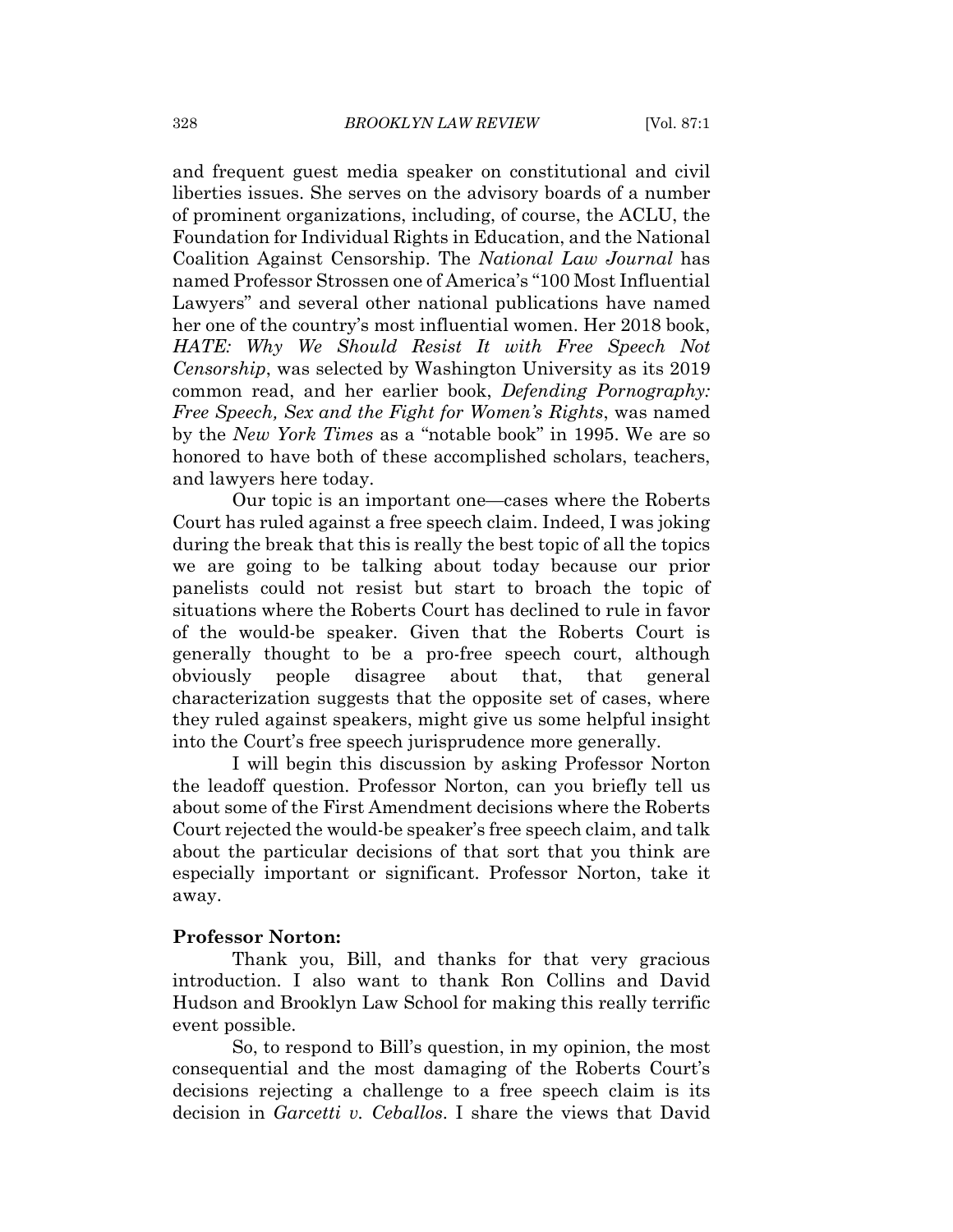Hudson expressed earlier that this is among the Roberts Court's worst First Amendment decisions. Recall that in *Garcetti*, a 5–4 Court created this bright-line rule that treats public employees' speech delivered pursuant to their official duties as speech that is entirely unprotected by the First Amendment. And this is based on the theory, Genevieve mentioned this too, that the government as employer has bought its employees' speech with a salary and thus retains the power to control that speech. In *Garcetti*, the majority then applied this new rule to reject a First Amendment challenge by a prosecutor, who had been punished by his employer after he had written an internal memo that criticized police affidavits for including serious factual misrepresentations. However truthful the prosecutor's speech might be, according to the majority, it was not protected because he was doing his job.

So, lower courts have since applied Garcetti's bright-line rules in hundreds of cases to reject the First Amendment claims of a wide variety of government workers who are punished for accurately reporting government misconduct when it was their job to do exactly that. And examples include police officers fired after reporting government officials' illegal or unethical conduct, financial managers fired after reporting public agencies' fiscal improprieties, health and safety inspectors terminated after reporting health and safety violations, healthcare workers punished after expressing concerns about patient care, and public school teachers punished for expressing concern about student welfare. So, in other words, Garcetti slammed the door shut on the prospect of First Amendment protection for public employees' speech pursuant to their official duties. And in so doing, the *Garcetti* rule too often denies the public, denies us, information that we need to hold the government accountable for its performance.

So, next I will talk just a bit about Morse v. Frederick. This was the 2007 decision where the Court held that a public school principal did not violate the First Amendment when she disciplined a student for displaying a banner that displayed the message "BONG HiTS 4 JESUS." And there, the majority held that the First Amendment permits public school officials to discipline student speech that can be reasonably regarded as encouraging illegal drug use and thus threatening students' health and safety. The majority then held that the principal there was reasonable to conclude that the message, "BONG" HiTS 4 JESUS," promoted illegal drug use. The dissent objected to the majority's deference to the principal's assessment of the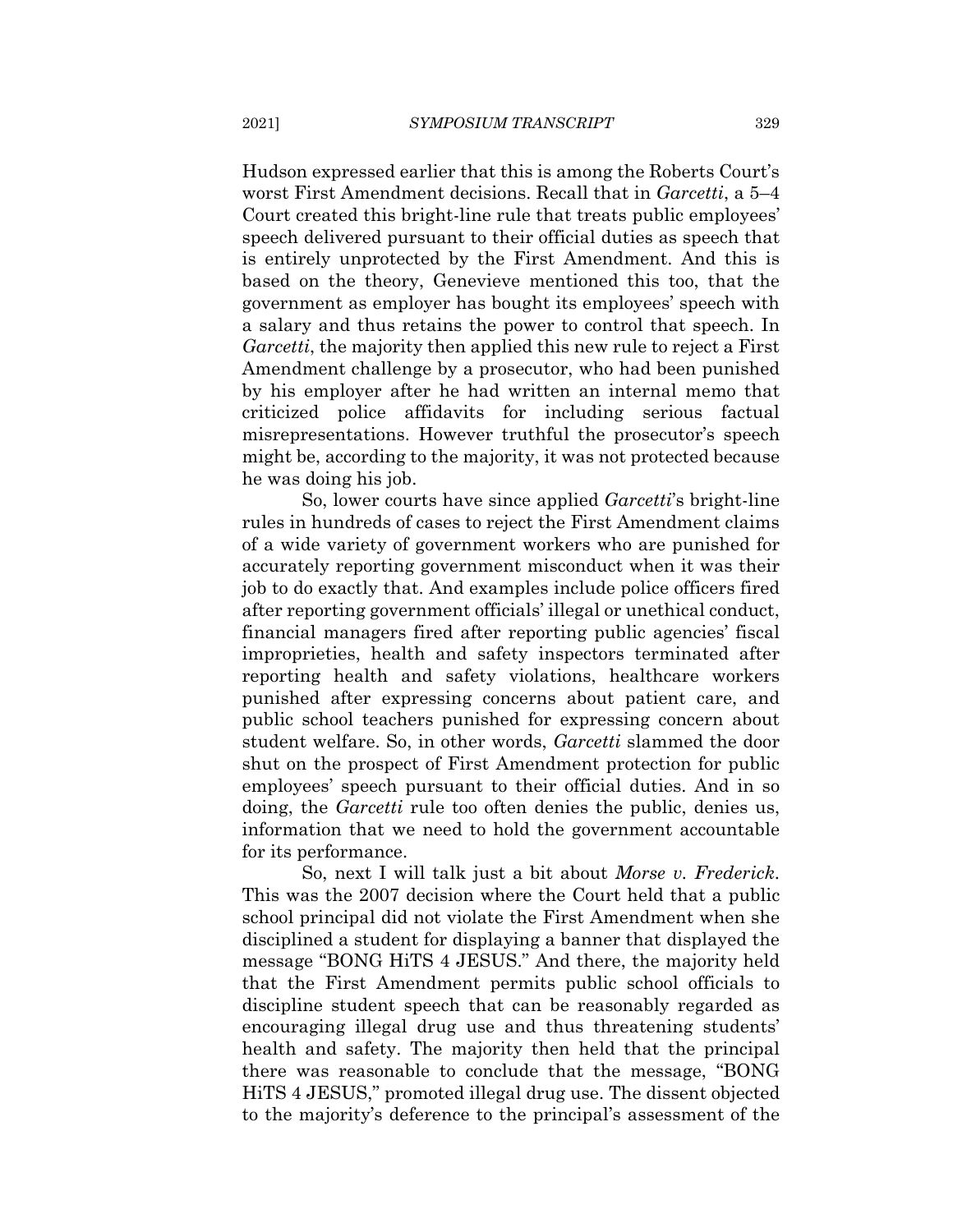message's meaning. More specifically, the dissent found that a reasonable observer would simply have viewed the student's message as silly and it worried that the majority's approach insulated, and thus encouraged, schools' viewpoint-based discrimination against student speech. So, in both *Garcetti* and Morse, the Roberts Court expanded the universe of speech left entirely unprotected by the First Amendment in the context of public employees and public school students.

Next, I want to turn to *Holder v. Humanitarian Law Project*, in which the majority again deferred to the government's assessment of speech as dangerous. But here, it did so in the context of the government's regulation of fully protected speech. On one hand, *Humanitarian Law Project* did not claim to carve out an additional category of less-protected speech, unlike *Garcetti* and *Morse*. Instead, it purported to apply strict scrutiny to what it described as fully-protected speech. But on the other hand, *Humanitarian Law Project* is a very rare case in which the majority concluded that the government's content-based restriction of fully-protected speech survives strict scrutiny. Just a reminder about the background: The Kurdistan Workers' Party is a Kurdish organization in Turkey that the US secretary of state had designated as a foreign terrorist organization. And a nonprofit group called the Humanitarian Law Project wanted to persuade the Kurdistan Workers' Party to use peaceful means rather than violence to pursue its goals in advancing Kurdish human rights. And more specifically, the Humanitarian Law Project wanted to train the Kurdistan Workers' Party on how to use international law to resolve disputes peaceably, how to file human rights complaints with the United Nations, things like that. But federal law makes it a crime for anyone knowingly to provide material support or resources to organizations that have been designated as terrorist organizations. And the statutory term "material support" includes not only money and tangible goods, but also speech in the form of expert advice and training. So, on one hand, all of the justices agreed with the challengers that this was a content-based regulation of protected speech, and so it was subject to strict scrutiny. And all of the justices agreed that the government has a compelling interest in preventing terrorism. But the majority and the dissent disagreed about whether the government's restriction here should survive the narrow tailoring step of strict scrutiny. And the majority concluded that any assistance to a foreign terrorist organization. even for legal and peaceful purposes, furthers terrorist efforts because the majority felt that that support could free up other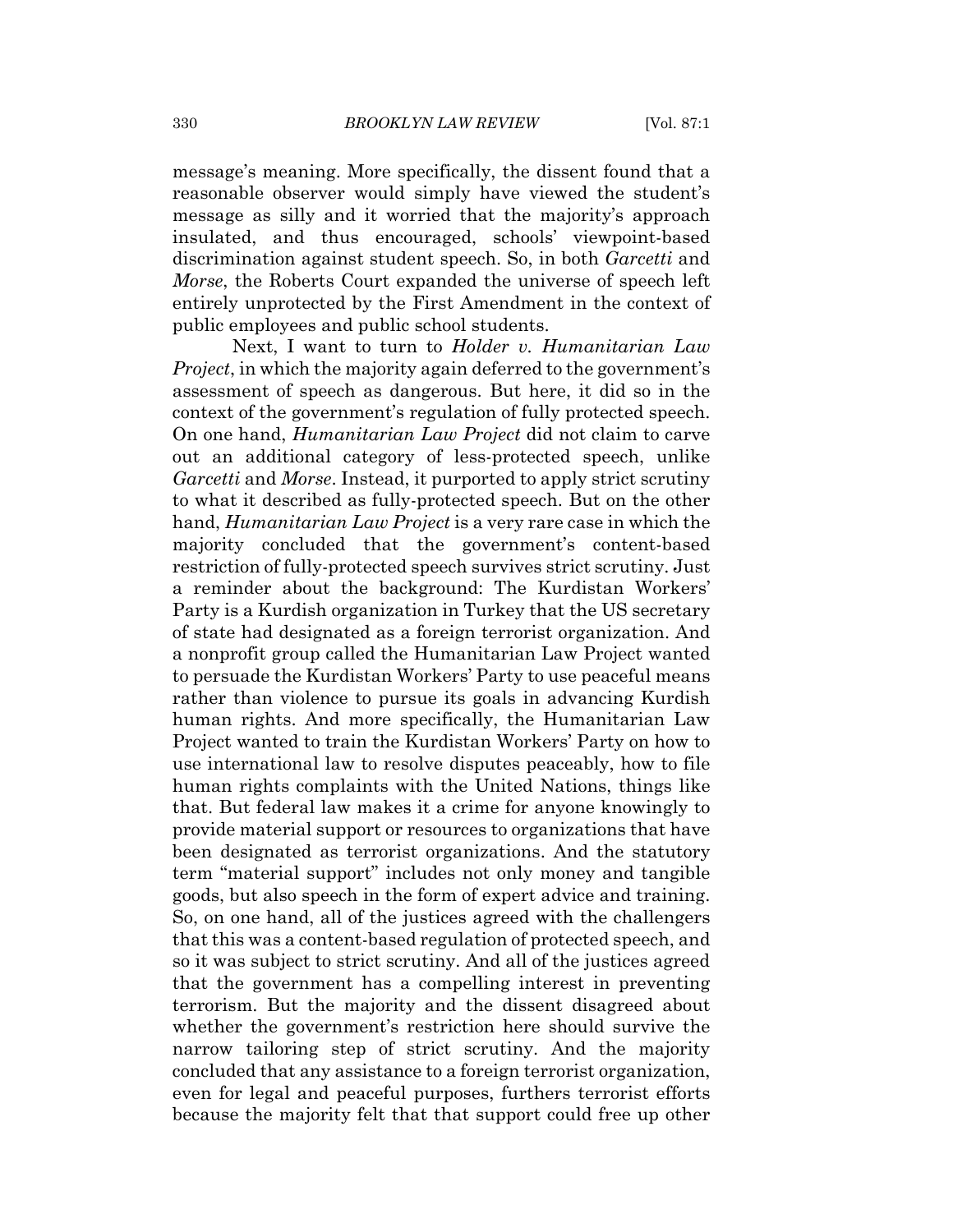organizational resources for violent activities. The majority felt that working in coordination with such groups might legitimize them in the public eye. So, the majority upheld the criminalization of speech to foreign terrorist organizations that advocate nonviolent and lawful objectives on the ground that such speech might unintentionally assist those organizations in criminal wrongdoing. On the other hand, the dissent argued that, since the Court's *Brandenburg* rule protects even speech that advocates illegal activity so long as it is not likely to incite imminent illegal activity, then the First Amendment must protect speech like the Humanitarian Law Project's that does not advocate illegal activity. So, the dissent would have interpreted the law to criminalize speech only when the defendant intended to assist unlawful terrorist activities.

Now, *Humanitarian Law Project's* implications for the future are unclear. On the one hand, there is the possibility of a broad reading of the decision, which would suggest a return to the "bad tendency" test in certain settings involving terrorism and national security, where courts simply defer to the government's assessment of speech as dangerous, which is what the majority did here. And this is the crisis effect that Geof Stone explained in his opening remarks. On the other hand, David Cole, who represented the Humanitarian Law Project, suggests the possibility of a narrow reading in which courts treat *Humanitarian Law Project* as limited to a specific combination of three facts, where the regulation of speech that is coordinated with (rather than independent of) foreign (rather than domestic) groups for national security (as opposed to other) purposes. He argues that we could read *Humanitarian Law Project* narrowly to apply just in that narrow universe of cases. We will see.

Finally, and very briefly, I want to mention United States v. Alvarez. And it may be a bit of a surprise that I mention *Alvarez* on this panel, because in *Alvarez*, the majority of the Court, in three different opinions, agree that the First Amendment protects harmless lies. But in *Alvarez*, we also see that all nine justices agree that the First Amendment does not protect certain harmful lies. And I agree with that. And I just want to flag a few puzzles. Recall that the Stolen Valor Act criminalized lies about receiving certain military honors. And in *Alvarez*, a divided Court held that that Act violated the First Amendment even though the liar's lawyer conceded that the Act neither punished nor chilled any valuable speech. Instead, the plurality and concurring opinions voted to strike down the Act based on concerns about the government's overreaching. In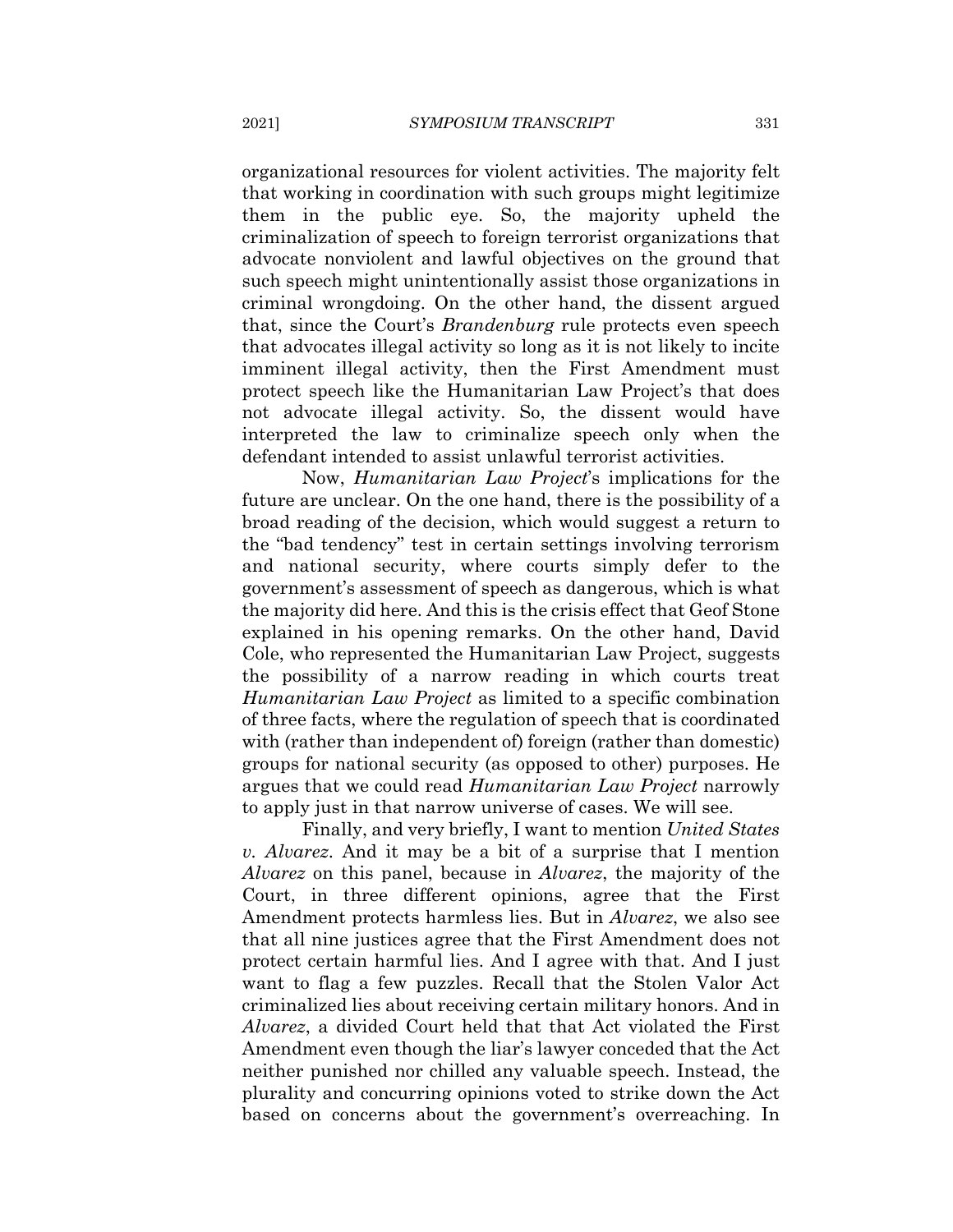other words, concerns that focus less on whether and when speech is valuable, but instead on how the government is too often scary and dangerous, especially in contexts where the government may be self-interested, or biased, or simply clumsy. But all nine justices agreed that the government can ameliorate these concerns by punishing lies that inflict sufficient harm.

What the justices did not do, however, is offer any clear or majority guidance on what constitutes sufficient harm. And here, the Court acknowledged the need for limiting principles to address concerns about government overreach, while also recognizing a broader understanding of harm. For example, all the justices endorsed the constitutionality of certain laws that prohibit lies that threaten harm to the integrity of government processes, harms that can be intangible and collective, as well as tangible and individualized. For example, all of the opinions endorsed the constitutionality of laws that prohibit lies to the government generally. And all endorsed the constitutionality of the many laws that prohibit a speaker from falsely representing herself to be a government official.

Wrapping up, in *Alvarez*, a majority of justices agreed that the First Amendment protects harmless lies and that the First Amendment does not protect certain harmful lies, while leaving us uncertain and unguided about how to determine when lies are sufficiently harmful to permit their regulation consistent with the First Amendment. So when we couple this uncertainty with the Court's recent dictum in *Minnesota v*. *Mansky*, that the First Amendment permits the government to prohibit messages intended to mislead voters about voting requirements and procedures, I think that these mysteries deserve to get and will get a fair amount of attention in the ongoing public discussion about what, if any, role the government should play in addressing harmful lies like those we have seen so recently involving election fraud, election results, and COVID-19. So, I will turn things over to Nadine. I very much look forward to her thoughts.

#### **Professor Araiza:**

Yes, Nadine. Please, same questions.

## **Professor Strossen:**

Thank you so much. Well, I join everybody in thanking everybody who has organized and contributed to this really fascinating afternoon. And I am really delighted to share the podium with Helen. I think we have been invited to the same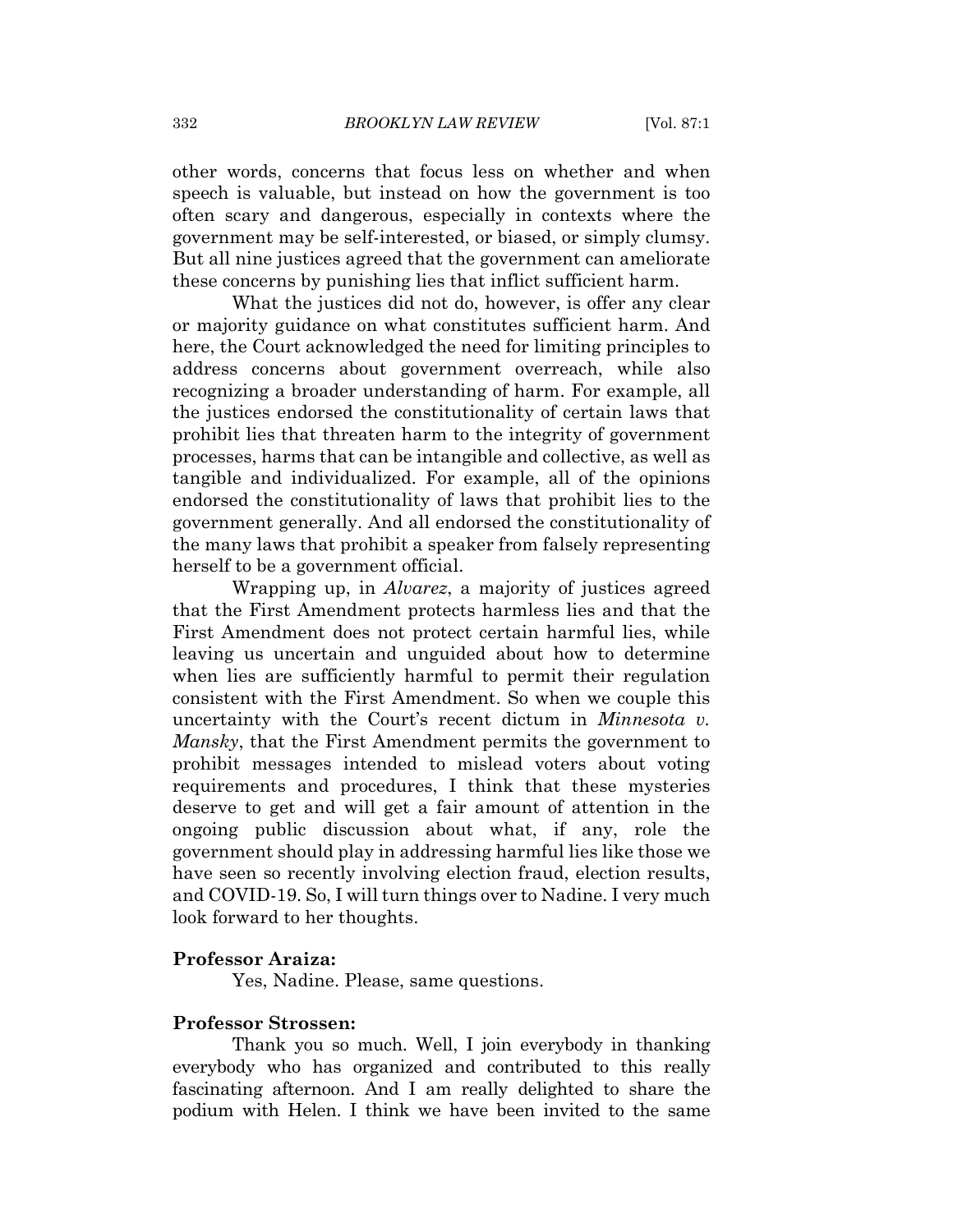programs in the past, but this is the first time it has actually worked out, at least virtually.

There are three major points that I would like to add to complement Helen's insightful observations. And I should add, Genevieve, who also spoke quite compellingly about some of the shortcomings of some of these rulings from a free speech perspective.

First, I would like to note a couple major cases in which the Court rejected First Amendment claims. One has been noted by David—Beard v. Banks in 2006—which upheld a sweeping prison ban on possessing periodicals and photographs for prisoners in solitary confinement, essentially by rubber stamping prison officials' assertions that the ban had security and rehabilitative purposes, but without any meaningful scrutiny. The other case I would like to mention, which I think has not been mentioned so far, is Williams-Yulee v. Florida Bar, decided in 2015, which upheld a sweeping ban on judicial candidates soliciting campaign funds. Again, without rigorous analysis, which the dissent attributed to a thinly veiled antipathy to judicial elections.

The second point I will make concerns the Court's dangerous expansion of the government speech doctrine in Walker v. Texas Division, Sons of Confederate Veterans in 2015. David, again, talked about this. This let the government engage in viewpoint discrimination concerning what the four dissenters considered to be not actual government speech, but rather private speech in a limited public forum.

And my third point is, again, something that has not yet been mentioned. And that is that the Court disappointingly passed up two opportunities in two cases involving Fox TV to rule on First Amendment challenges to the FCC's expanded concept of broadcast indecency as extending to even fleeting expletives. In both decisions, in 2009 and 2012, the Court ruled on alternative narrower grounds, thus vacating a unanimous Second Circuit panel decision that had sustained the First Amendment claim, and leaving in place much earlier rulings that have become increasingly anomalous, relegating broadcast speech to secondclass status under the First Amendment. And since I see my longtime friend and colleague Bob Corn-Revere here, I will say he was part of that story as well, representing CBS in a case involving a fleeting image, which I am sure we will all remember, the infamous wardrobe malfunction, and in that case, also in 2012, the Supreme Court ducked the issue by denying certiorari.

Now, I have chosen, of those three points, to amplify on the *Walker* case because Helen indicated that we have different views,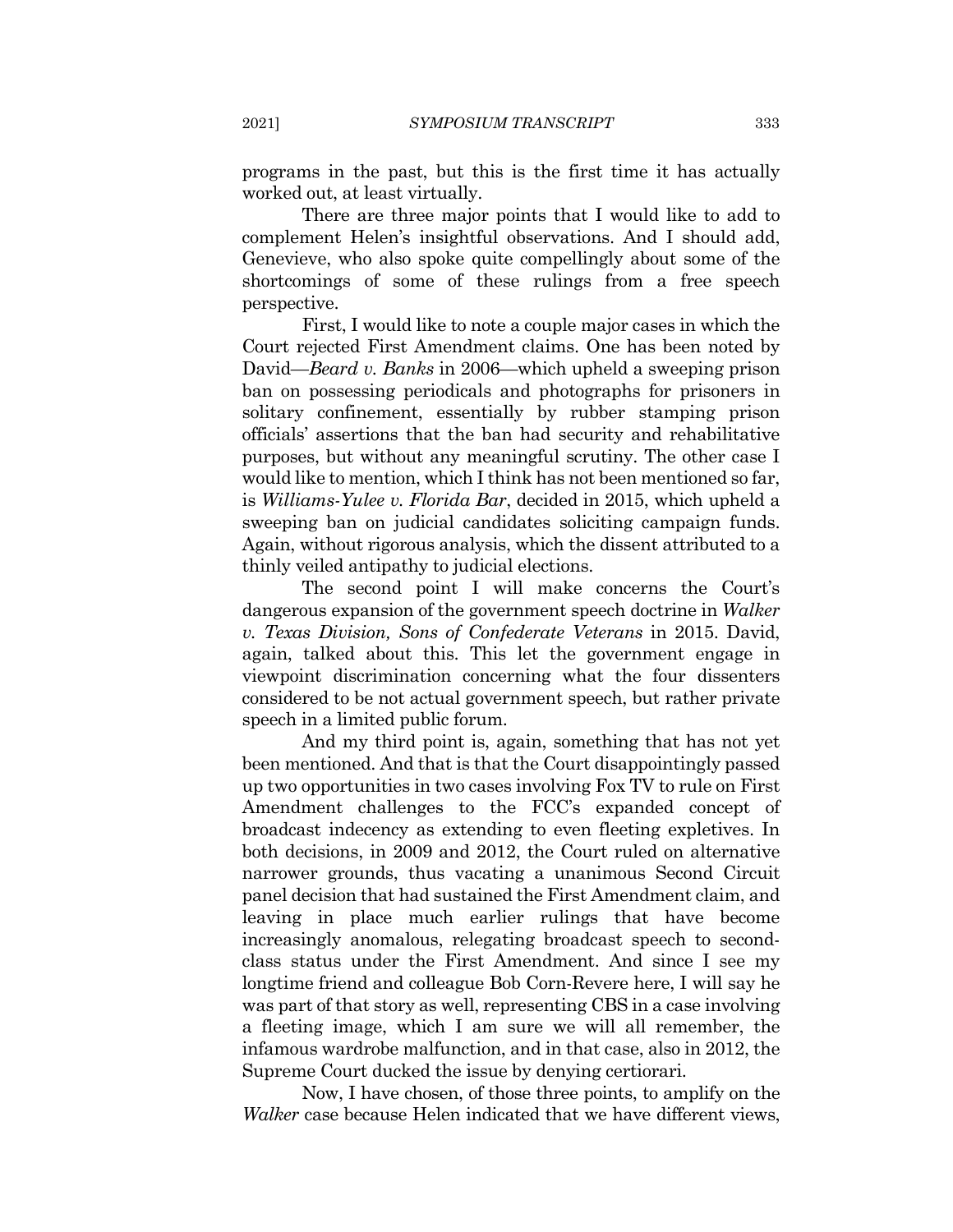and I am following in the spirit of Genevieve that I think we should amplify different perspectives here rather than common ground. *Walker*, of course, upheld government power to reject specialty license plates that it deemed offensive. Again, it expanded what a couple of justices called the "recently minted" concept of government speech, which is totally exempt from the free speech clause. In a nutshell, *Walker* permits government to selectively endorse certain messages by private-sector speakers while selectively disfavoring other such messages, thus doing an end run around the content and viewpoint-neutrality principles that the Court has so strictly enforced in so many other contexts. Now, shortly after the Court issued the *Walker* decision, I got an email from Bob Corn-Revere, which he gave me permission to quote. He said, "The Walker opinion" began with the eight scariest words in First Amendment law: 'Justice Breyer delivered the opinion of the Court."

Now in fairness, Justice Breyer wrote a great dissent in a case that Helen spent a fair amount of time on, *Holder v. Humanitarian Law Project*, and he is justifiably very proud of that dissent. He and I spoke on a panel about the Supreme Court in general a few years ago, and he chose to spend most of his time basically laying out that dissent. But indeed, Justice Breyer in general is (or often tends to be) less speech protective than other justices because he eschews bright-line categorical tests or rules, which tend to be speech protective. For example, he has repeatedly stated that content-based regulations of protected speech should not automatically trigger strict scrutiny. But in *Walker*, ironically Justice Breyer's majority opinion did rigidly enforce a categorical rule about speech—that once speech is deemed governmental, it should be completely exempt from any free speech clause constraints. And to heighten the irony, in the Court's prior major government speech precedent—the Summum case, which David talked about this morning—Justice Breyer had disavowed precisely this categorical approach. He concurred in that decision on the understanding that, and I am quoting him, "The 'government speech' doctrine is a rule of thumb, not a rigid category." Even more pointedly, he said that if the government discriminated in its selection of private messages on political grounds, the action might well violate the First Amendment. But in *Walker*, the Texas Department of Motor Vehicles Board did in fact discriminate in its selection of private messages on political grounds. Yet, Justice Breyer's Walker opinion still rejected the First Amendment challenge, precisely because he was now treating government speech as a rigid category.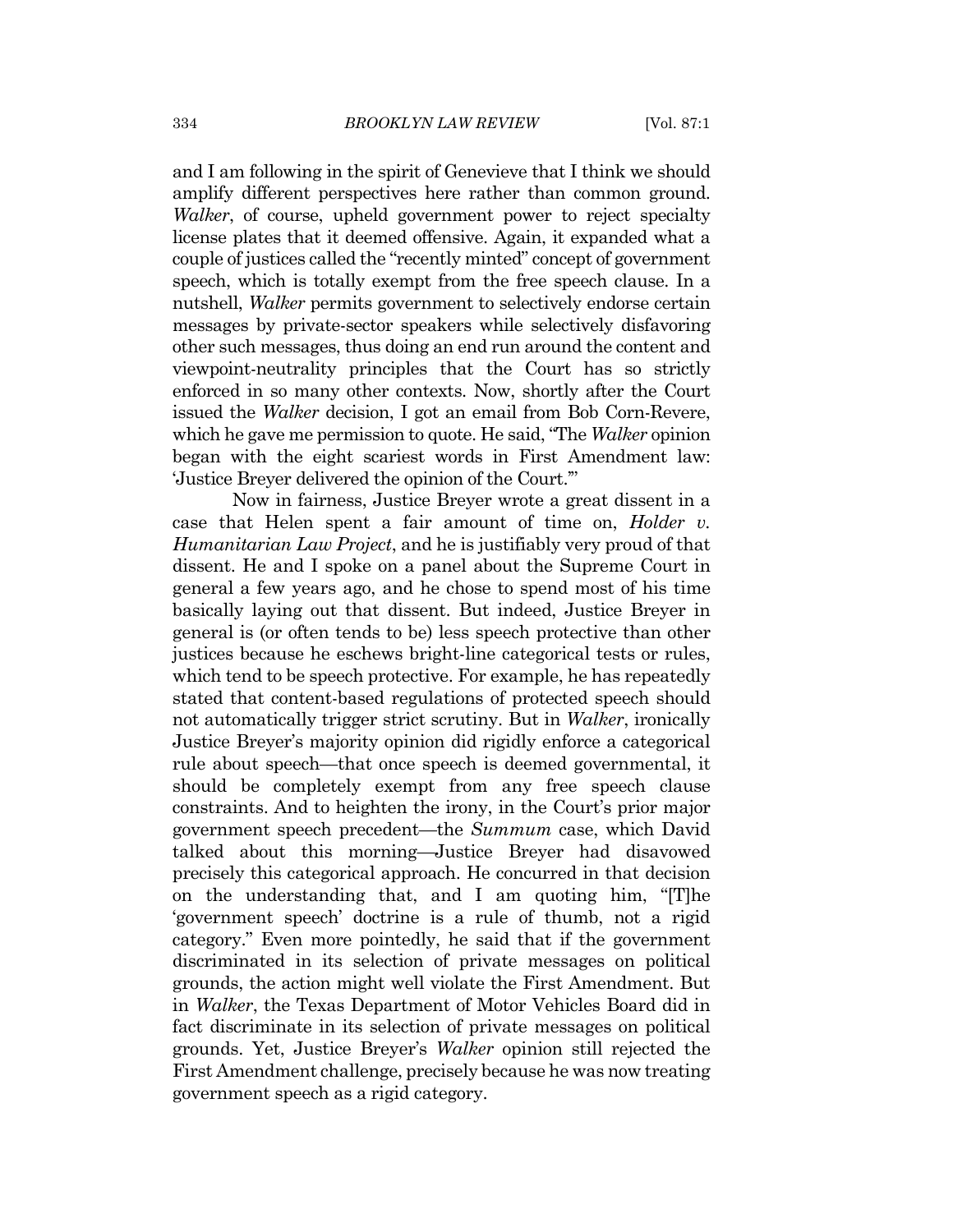In terms of the political discrimination, I am surprised that the media coverage of the case did not focus on the viewpoint discrimination by the Texas DMV Board. Of course, every account of the case describes the specialty license plate that the board rejected, which featured a Confederate battle flag. The Board rejected this plate because, " $[M]$ any members of the general public find the design offensive...." Yet on the very same day that the Board rejected this plate, it approved another one that many members of the public also found offensive and for very similar reasons, which got almost no national media attention. Specifically, the Board approved a plate celebrating the so-called "Buffalo Soldiers," an all-Black cavalry that fought in the so-called "Indian Wars" in 1867 to 1888. Native Americans testified against this plate, saying they felt the same way about the Buffalo Soldiers as African Americans felt about the Confederate flag. As one Native American leader testified, "When we see the US Cavalry uniform, we are forced to relive an American Holocaust." Well, thanks to the *Walker* ruling, the government now has carte blanche to pick and choose not only between battle flags and uniforms and between different minority groups that find these offensive, but also between any other messages, including between pro-life and pro-choice messages, as has happened in some states.

To be sure, when the government itself is in fact speaking, it may choose its messages. But the problem with a *Walker-type* situation is that the government is selectively endorsing some private messages—worse yet, based on whether or not members of the public consider the message offensive, which has always been considered a violation of the bedrock principle of viewpoint neutrality. In Summum itself, the Court warned that the government speech doctrine must not be used as a subterfuge for favoring certain private speakers over others based on viewpoint. Notably, Justice Alito wrote both the majority opinion in Summum and the dissenting opinion in *Walker.* So, there is a special force to his statement in *Walker* that the majority there badly misunderstands  $Summum$ , which was the purported basis for its ruling.

Fortunately, and this is a point that David touched on, since Walker, the Supreme Court has rejected litigants' efforts to apply and expand its holding. And I will echo David's recitation of *Matal* v. Tam, to refer to one of the arguments that the government made in an attempt to evade a First Amendment free speech challenge to the so-called disparagement clause, which it was citing to deny trademark protection to "The Slants" for an Asian-American dance band. Notably, one of the government's major arguments was the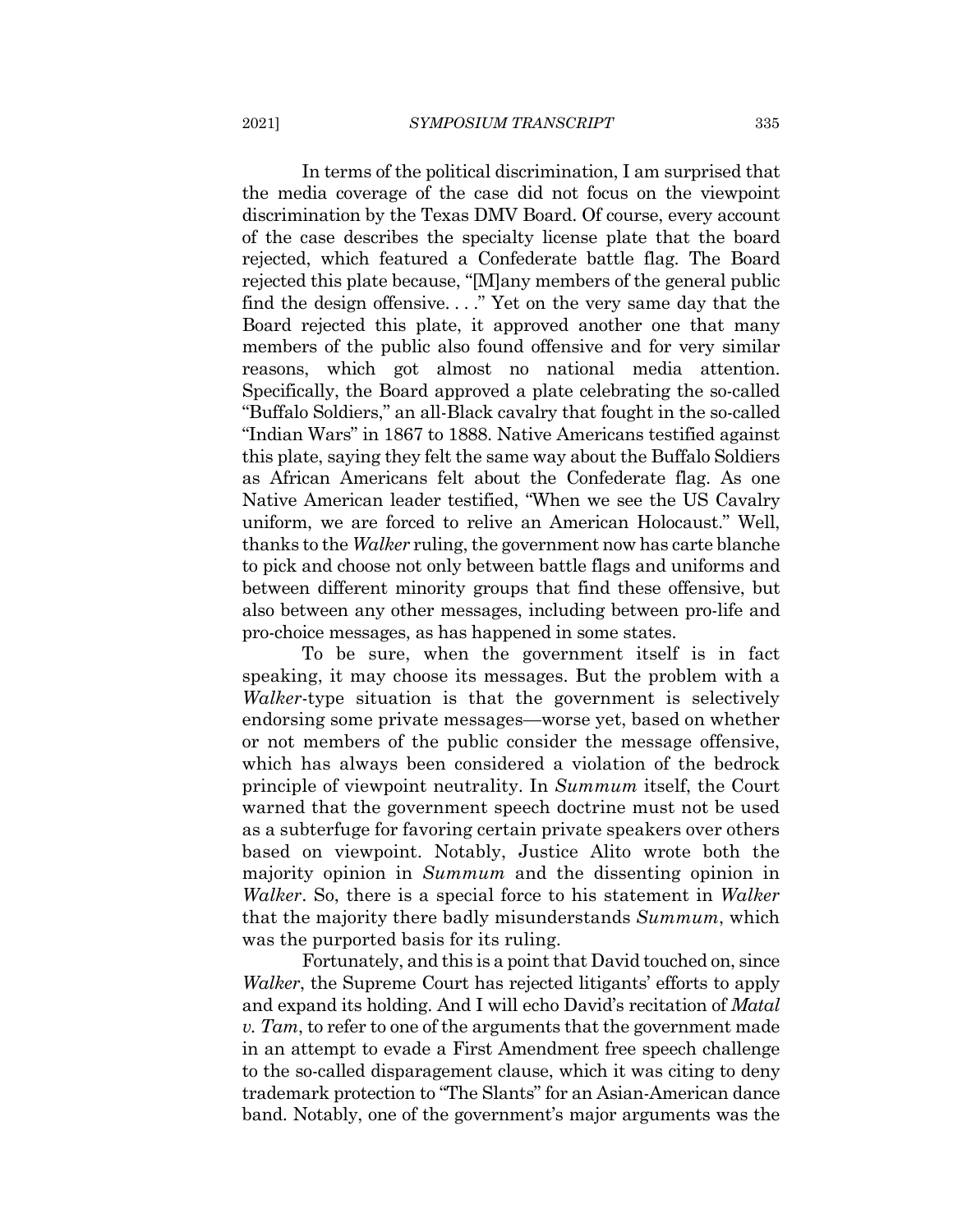government speech doctrine, relying primarily on the Walker case. Notably, Justice Alito wrote the majority opinion, and even more notably, it was joined by Justice Breyer. The majority opinion sharply reined in the government speech doctrine with a cautionary note that aligns with Alito's dissent in Walker. Noting that this doctrine is susceptible to dangerous misuse, the Court explained that if private speech could be passed off as government speech by simply affixing a government seal of approval, government could silence or muffle the expression of disfavored viewpoints. For this reason, we must exercise great caution before extending our government speech precedents. And in distinguishing the *Walker* case, the majority not only recited several factual distinctions, but it then also added this observation: *Walker* likely marks the outer bounds of the government speech doctrine. Nonetheless, given the Court's past seesawing on this issue, it is too soon to know whether this asserted likelihood will actually come to pass. That is a topic for the next conference.

#### **Professor Araiza:**

Thank you, Nadine, and of course, thank you, Helen, as well. Helen, I am absolutely delighted to give you the floor if you want to respond.

#### **Professor Norton:**

Well, thank you. I would like to engage Nadine on the government speech question where I think we have some areas of agreement and some areas of disagreement. On the areas of agreement, I fully agree with Nadine that we need to be wary of government actors and courts that misunderstand the government speech doctrine to be a sword with which the government can pierce others' free speech rights. And I think the government tried that in *Matal v. Tam*, and the Court appropriately rejected that, as Nadine just described. Here is another example of that that was tried by then-President Trump, and the lower courts appropriately rejected. He was using his Twitter account to do the government's business to announce nominations, to announce policy. He was engaged in government speech on Twitter. And the government speech doctrine means that I do not have a First Amendment right to silence him even if I do not like his speech. But he went further than that and he claimed that once he was speaking in the government's capacity, that meant he also had the right to silence his critics on Twitter, and that is where I disagree. When he chose to engage in government speech on Twitter, and of course, he did not have to, he enabled and controlled a public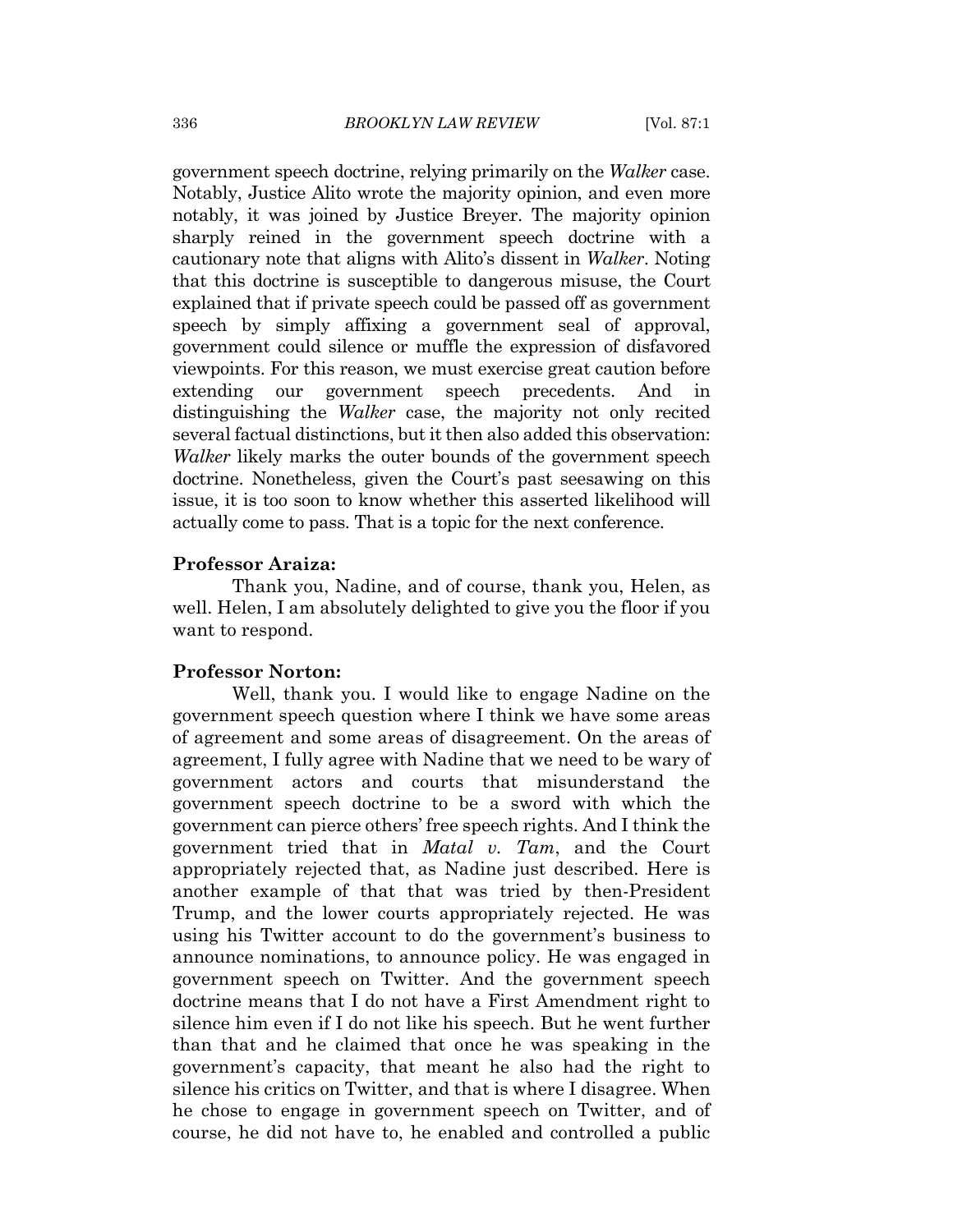forum, because he chose to speak on a platform that enabled public comment. So, once he did that, the public forum doctrine means that, at a minimum, he cannot regulate public commenters based on viewpoints, singling out his critics.

I also think, and maybe Nadine will agree with me on this, that the government speech doctrine remains incomplete in that it remains yet to fully grapple with the ways in which the government speech itself can sometimes violate other constitutional provisions. When can the government's religious speech violate the establishment clause? When can the government's hateful speech violate the equal protection clause? These are the sorts of issues we are going to be discussing at the symposium next week that Bill mentioned that the Illinois Law *Review* is hosting, and I hope that you will join us if your time and schedule permit. Having said that, I do think, in general, the Court's government speech doctrine is sound in that it recognizes that the government must speak in order to govern. And it recognizes that often the government's speech has great value to the public—even when it makes us crazy, it is important for us to know our government's policies and priorities. And in general, I am fine with the outcome in both Summum and Walker. I think Walker was a hard case, even if, as I believe, it was correctly decided, because it illustrates how entanglements and interactions between governmental and private parties complicate the government speech problems. And the way that I would think about it is that we understand specialty license plates as reflecting the government's message that private parties are free to buy and endorse or not, similar to the way that the US Postal Commission invites every year the public to identify possibilities for celebration on postage stamps, and the Postage Commission decides which ones it is going to print and which ones it is not, and the public can buy them if they so choose or not. I think this is actually consistent both with West *Virginia State Board of Education v. Barnette, where the Court* did not question the state's expressive choice to start the school day with the pledge while holding that the First Amendment forbids the government to force students to endorse its expression. And in Wooley v. Maynard, the Court raised no quarrel with New Hampshire's choice of "live free or die" as its motto, but it denied the state the power to force an objecting private speaker to display or endorse that motto. That strikes me as the right balance.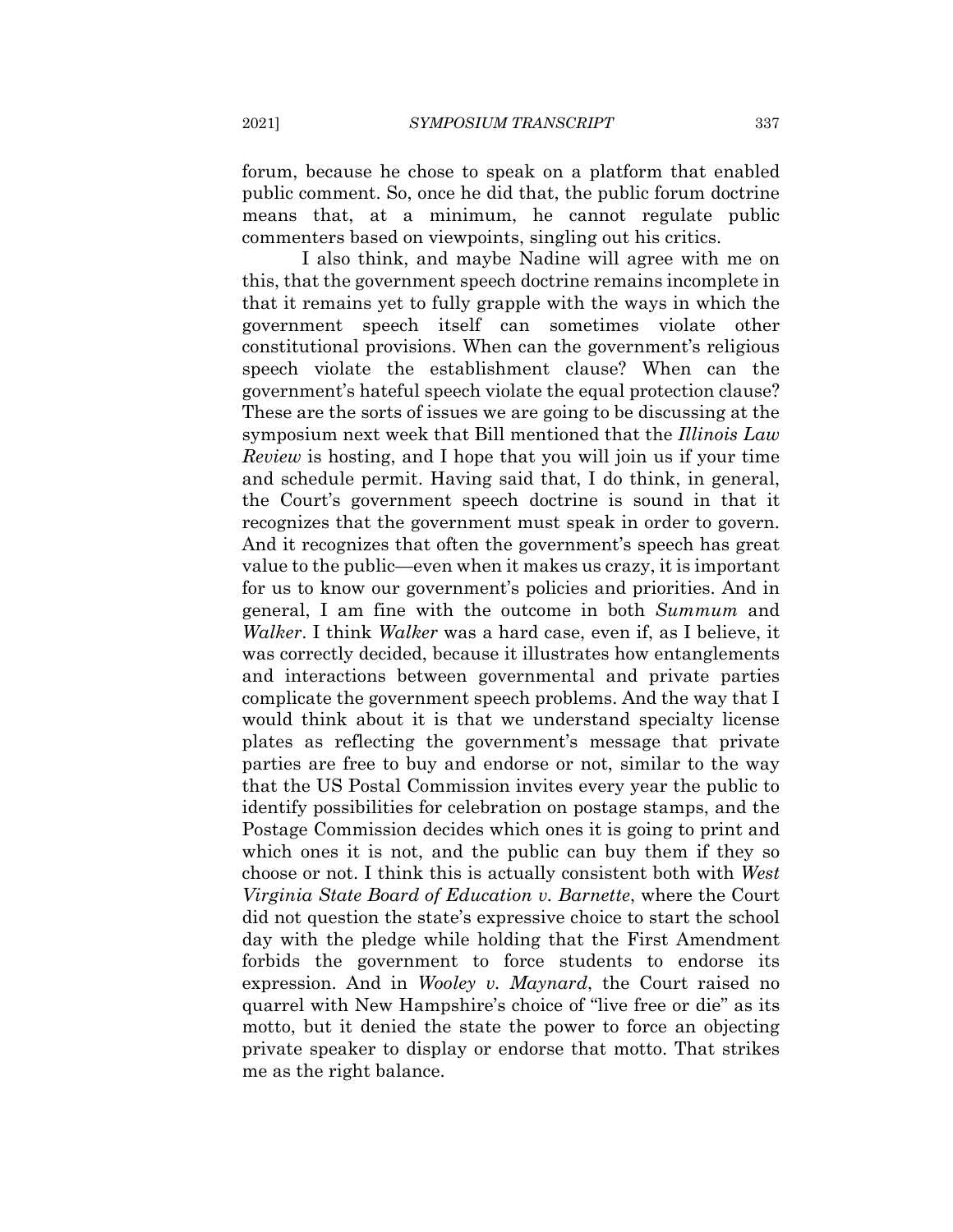#### **Professor Araiza:**

Nadine?

#### **Professor Strossen:**

Thank you so much, Helen. I look forward to reading your book and I will look forward to attending that conference as well. I certainly agree with the Second Circuit holding in the Knight First *Amendment Institute v. Trump* case. So, I agree completely with your assessment of that decision, and as I understand it, the way all similar decisions have come out around the country, with one possible exception.

I also agree with your point that there are these really interesting. difficult. unanswered questions about other constitutional constraints on government speech. While I agree with what the Court held in Summum, I am really troubled about the failure to deal with the establishment clause problem that was thereby presented in a way that David underscored by pointing out this discrepancy by having a monument embodying one religion's founding principles, while rejecting another one's. And I know there was a complicated procedural history in the lower courts that explains why the establishment clause issue was not before the Supreme Court, but I think it was a frustrating outcome that Summum had lost both its establishment claim, and then to add insult to injury, its free speech claim.

On the equal protection clause issue, I have not delved into that very thoroughly, but I remember that many years ago, before the Supreme Court formulated the government speech doctrine, my colleagues in the ACLU of South Carolina, which was then still flying the Confederate flag on the state Capitol, actually brought a lawsuit challenging that as violating the equal protection clause. I do not know what happened to the lawsuit. It was not conclusively resolved, to the best of my recollection, but I think that is a really important issue.

In terms of our disagreement about *Walker*, I think it is, to a large extent, a disagreement about facts or a mixed question of fact in law. Should it be characterized as government speech for the reasons the majority recited? Or should it be viewed as individual speech that was taking advantage of a government-provided forum? I think reasonable people can disagree, and certainly we have no agreed-upon standard for making this distinction. I recall that Justice Souter in Summum had proposed something analogous to what we use in the establishment clause context to decide a very similar question: to what extent speech, even a monument in a public park where a private group put it up, should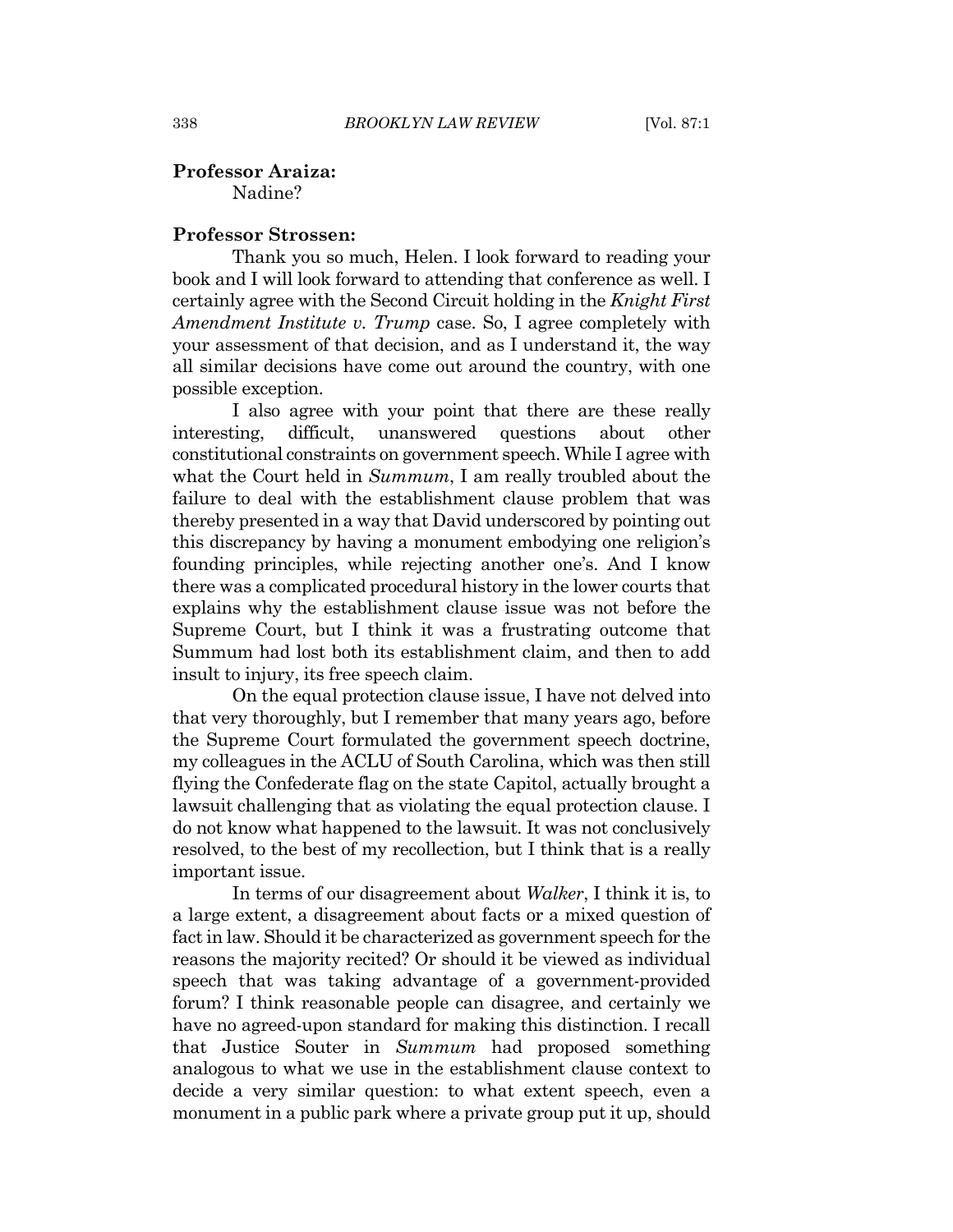be seen as government endorsement of religion, and to what extent should it just be seen as government providing a forum for private speech? Souter suggested (I think it was tentative because he recognized this was a newly minted doctrine and we should move quite slowly) something analogous to the reasonable observer test. And that is clearly what Alito was using in his dissent when he mocked observers looking at these various license plates flashing by and thinking, well, they are not going to think the State of Texas was saying, "I would rather be golfing on Monday morning," for example.

#### **Professor Araiza:**

I would like to jump off from this discussion that Helen and Nadine have had and sort of take it up a level in terms of a more meta question. So, what I think I heard Nadine and Helen saying was that questions, for example, government speech questions, very often come down to details. They come down to questions of fact: what was the situation with the Texas license plate program, et cetera. So, we have that. And then Helen, in her introductory remarks, was talking about *Humanitarian Law Project*, and she recognized that all the justices on the Court applied a heightened, maybe even an explicitly strict level of scrutiny, but simply disagreed on the application. And so, the question that I want to ask, and I ask my students this all the time, and I am sure all the First Amendment professors in this room do the same: what works better to resolve these sorts of questions, a rigid, clear-cut rule, or a more contextual, sort of all-things-considered balancing test? Because it seems to me that both of these issues—what one does with strict scrutiny, and the sort of manipulation of strict scrutiny that might have happened in *Humanitarian Law Project*, that Nadine mentioned might have happened in *Williams-Yulee*—that sort of manipulation happens if one goes down the kind of rigid rules path. On the other hand, the alternative is not necessarily as attractive either because it ties us up into fact questions, where every case is a law unto itself. So, Helen I will start with you.

#### **Professor Norton:**

Thank you for that question, Bill. Two things: one of my concerns about *Humanitarian Law Project* is that I do not believe that the Court was transparent about what it was really doing. The majority said that it was applying strict scrutiny, but it is really hard to see how that was a rigorous and skeptical view of the government. But it seemed very, very deferential. So, I think that is dangerous if the Court says it is being suspicious and is actually being deferential. And if there is a good reason to be deferential, we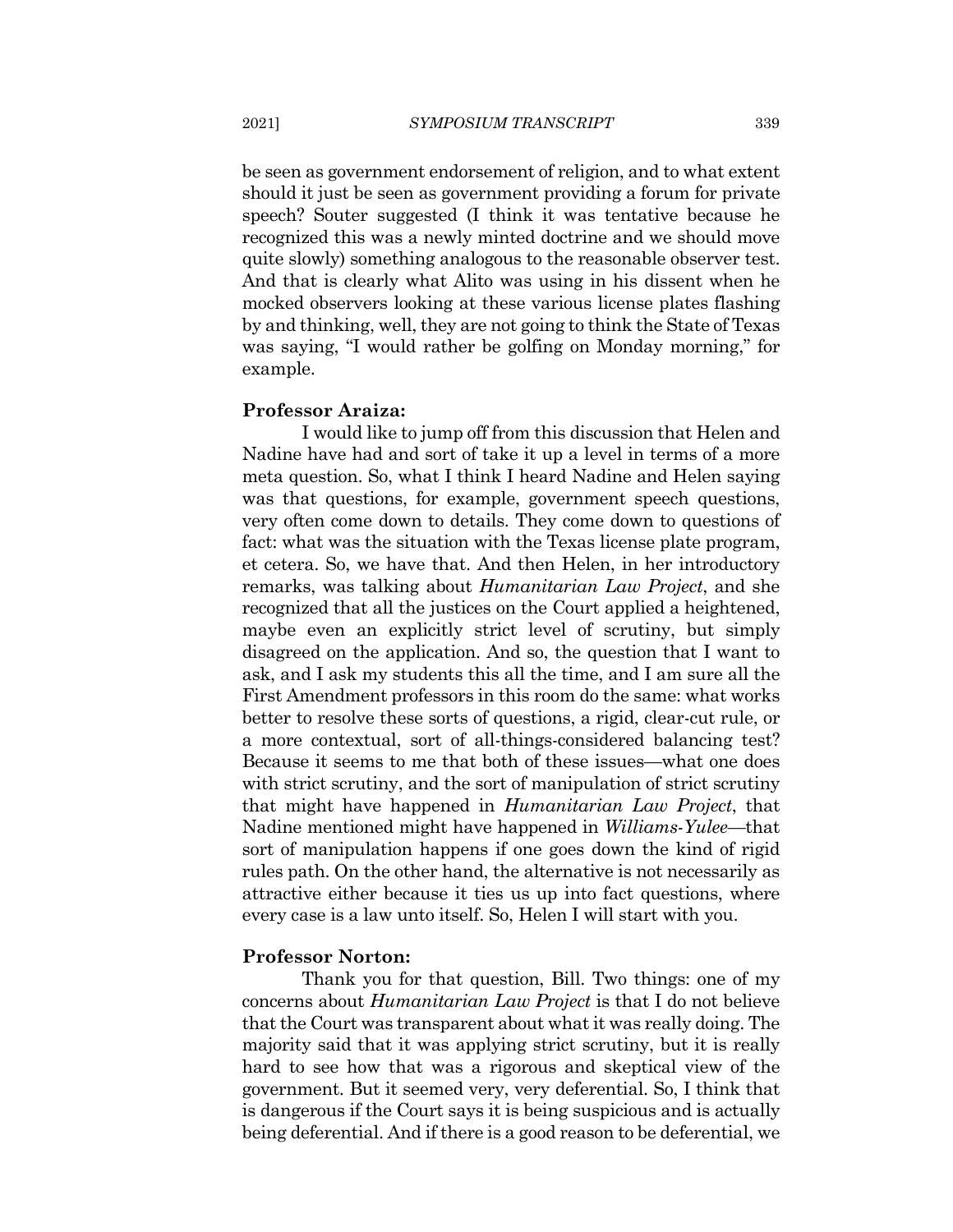should be transparent about it. Going to categorical rules as opposed to context-specific balancing, I generally prefer the latter to the former. I smiled and laughed to hear Nadine's story about Bob and the eight scariest words in the First Amendment, and I will scare you even further. I think Breyer's on to something when he says that we should not pretend that hard First Amendment questions are easy by forcing them into two very rigid and mutually exclusive boxes. And that there is a role for being sensitive to the fact that some First Amendment problems are hard because speech is complicated and people are complicated and government is complicated, and that complication deserves the sensitivity of flexible standards.

#### **Professor Strossen:**

So, I tend to disagree with Justice Breyer and Helen, recognizing the complexity, but having a real distrust of government discretion in this area, including when the government official is wearing a black robe. Because throughout history to the present day, the more latitude an enforcer of a speech restriction or a principle that governs speech has, the more consistently we see patterns of arbitrary and capricious enforcement at best, discriminatory enforcement at worst. So, it is impossible to eliminate discretion, nor would we want to. That would be going too far. And therefore, I do have to acknowledge that even the so-called categorical rules, and I do not mean just strict scrutiny, but even more specific categorical rules, such as the definition of what is government speech, or the definition of what is a true threat, or the definition of what is punishable intentional incitement, even these do not completely eliminate discretion and leave, in fact, enough wiggle room that a determined court could wiggle its way through. I certainly agree with the transparency, Helen, when the Court has pretended to apply a fairly strict scrutiny, but in fact has not done so. Here is a good example—the cases involving nude dancing and other secondary effects cases. I would just much rather have had the Court straightforwardly, honestly say we really think this is lower-value speech, it should not be subject to the same protection. I would strongly disagree with that holding, but it would have done less damage than creating a doctrine, and I think the same has happened with government speech doctrine. But every zealous advocate is going to have a responsibility to raise it in defense of every restriction on speech until or unless the Court would overturn those doctrines.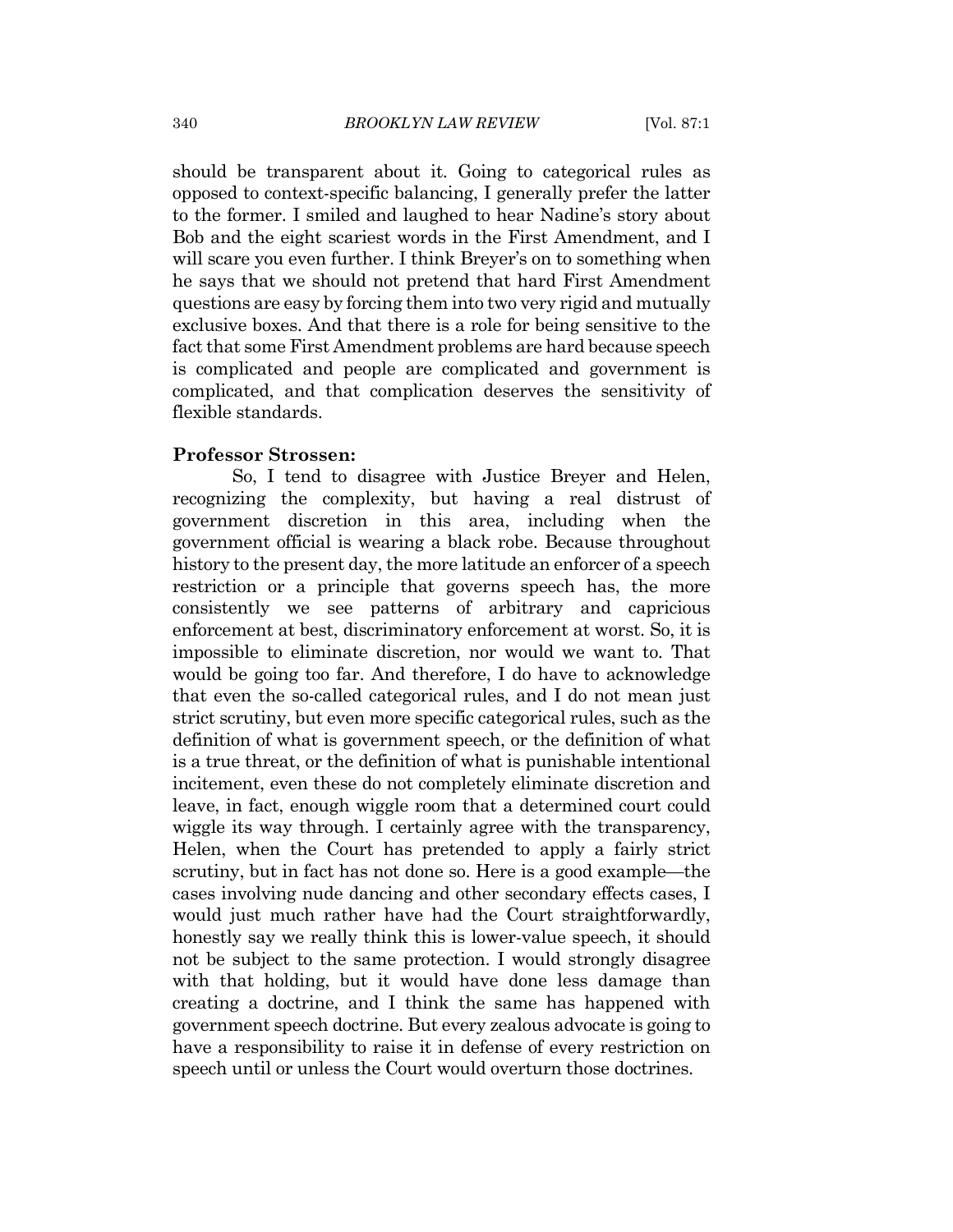#### **Professor Araiza:**

Great. Helen, I am going to give you the last question. This comes back to a discussion of *Garcetti*, and there was a great question in the  $Q&A$  box about whistleblower statutes and whether whistleblower protections for employees maybe obviate some of the trouble or problem that Garcetti has caused, especially for government employees. And to make your burden even tougher, if there is anything that you want to add about, as a general matter, statutory protections reinforcing First Amendment protections. Go ahead.

#### **Professor Norton:**

So, the majority in *Garcetti* basically said just that: just do not worry that we are stripping public employees' speech of First Amendment protection, legislators can protect public employees by passing statutory protections for whistleblowers. Well, that requires political will, that requires legislators to do just that. And often, legislators have no interest in enacting those statutes, and when they do, those statutes are notoriously limited and patchwork. So that has been limited. It is possible, of course, to pass rigorous statutes that do support First Amendment protections. That has been too rare in the whistleblower context.

#### **Professor Araiza:**

Thank you. Any last words Nadine?

#### **Professor Strossen:**

I agree.

#### **Professor Araiza:**

Okay. What a fabulous conversation. Please join me in giving a round of virtual applause both to Nadine and to Helen for just a fabulous discussion. Thank you so much.

2021]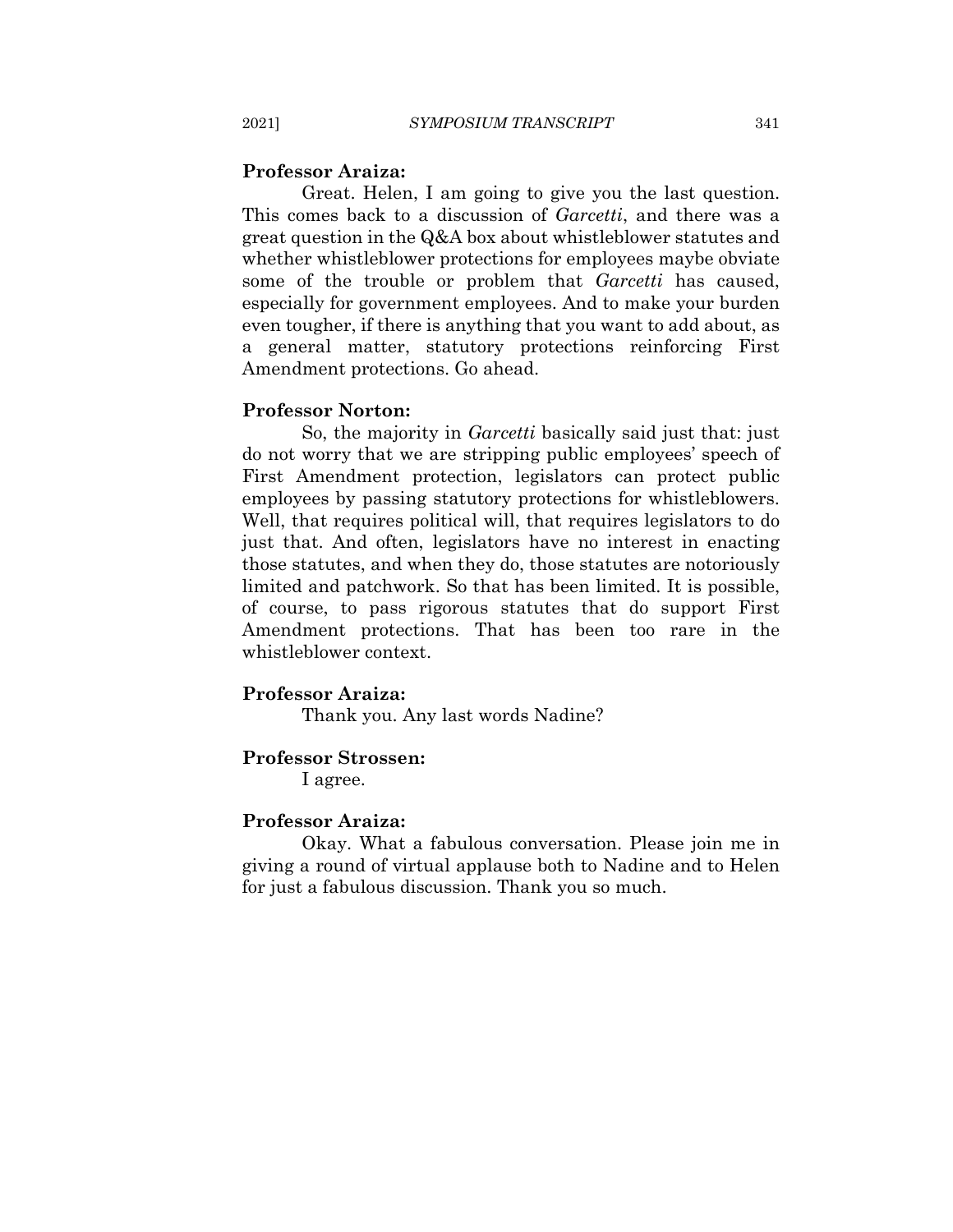#### IV. **CLOSING OBSERVATIONS**

Moderator: William D. Araiza

Speaker: Erwin Chemerinskyt

## **Professor Araiza:**

Now we are going to move directly to our last speaker. Our final speaker is Erwin Chemerinsky, dean and Jesse H. Chopper distinguished professor of law at UC Berkeley School of Law. If I did Erwin's bio any justice at all, I would take the next twenty minutes, and he would not have a chance to talk. So let me just say that Erwin is really one of the giants of American law and American legal education; as a scholar, as an administrator, as a teacher, as an advocate, he has really been nothing short of extraordinary. And I will say one thing to boast about him. In 2017, the *National Jurist Magazine* named him the most influential person in legal education in the United States. And that is not a bad choice at all. I am delighted to introduce Dean Chemerinsky. Erwin, you are on. Welcome. Thank you for coming.

#### **Dean Chemerinsky:**

Thank you so much for the incredibly kind introduction. It is truly a great honor and pleasure to offer some thoughts at the end of this terrific conference. I thought I would just offer a few observations with regard to the Roberts Court and free speech. Hopefully, I will not repeat too much of what was said before, but can also try to sum up some of what was said.

I would make three comments. First, I think that ideology often trumps doctrine in precedents on the Roberts Court when it comes to free speech. Let me start by comparing two cases, one of which has not been discussed this morning, and one which has been discussed a great deal. The one that has not been talked about is Milavetz, Gallop & Milavetz, P.A. v. United States from 2009. Federal bankruptcy law required that attorneys, in their advertisements, label themselves as "debt relief agencies" even when they were not doing that at all. This seemed to me clearly unconstitutional compelled speech. But the Supreme Court, 9–0, rejected that argument and upheld the federal law.

<sup>&</sup>lt;sup>†</sup> Dean; Jesse H. Choper Distinguished Professor of Law, UC Berkeley School of Law.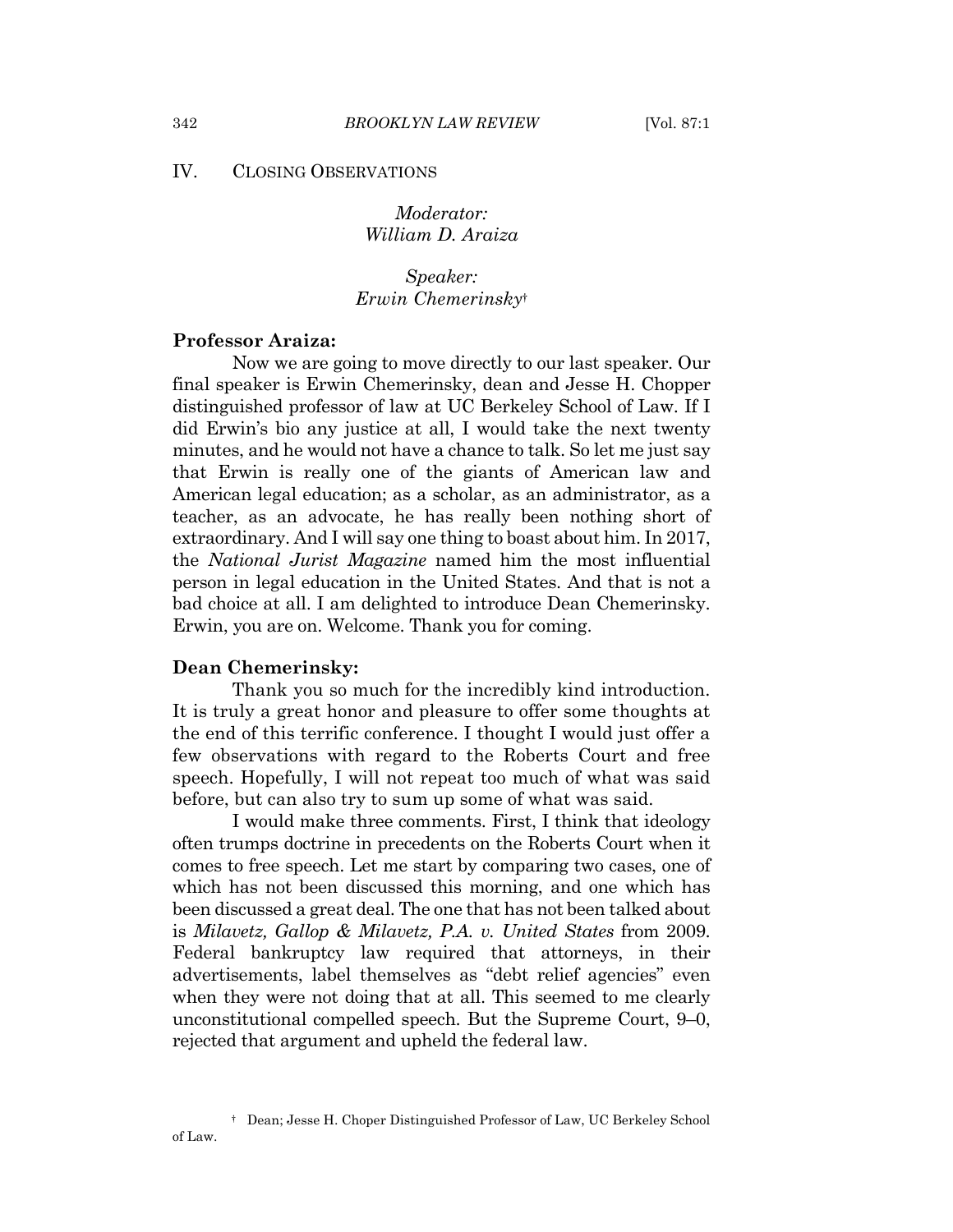Compare that with *NIFLA v. Becerra*, which has been much discussed this morning. This, of course, involves the California law that required that pregnancy counseling centers post a notice that the state would provide free and low-cost contraception and abortion for women who could not afford it, and also, that unlicensed facilities would have to disclose that they were not licensed to provide medical care. The Supreme Court declared that unconstitutional, 5–4.

I cannot reconcile those cases. To me, it is simply that the Court in the former thought that they were dealing with lawyers who are sleazy, with little factual basis to support that, and the latter is all about the Court's hostility to abortion rights. In both instances, it was about requiring factual information disclosed. In the former case, it was actually inaccurate factual information, and the latter was completely accurate. But the former law was deemed constitutional and the latter was unconstitutional.

Or compare two other cases from the Roberts Court that have been much discussed this morning. The first, of course, is Garcetti v. Ceballos, which was just talked about, where the Supreme Court said there is no First Amendment protection for the speech of government employees on the job in the scope of their duties. But compare that to Janus v. AFSCME, Council 31, where the Supreme Court overruled a forty-year-old precedent and said it violates the First Amendment to force non-union members to pay the share of their union dues that go to support the collective bargaining activities of the union. When you look at these two cases together, you realize that the only free speech right for government employees that the Roberts Court has protected is the right of non-union members to not have to pay the share of the union dues that they benefit from.

The only explanation is that it is all about ideology. To make the more general point, and here I am echoing I think what both Nadine Strossen and Helen Norton said, is that the Roberts Court is generally a free speech Court, but not when the institutional interests of the government are at stake. So, whether it is prisoners in the case like *Beard v. Banks*, or students in *Morse v. Frederick*, or the military in the *United States v. Apel* (that I argued and lost unanimously in the Court), or the employee context like *Garcetti v. Ceballos*, or the national security context like the case that was just talked about, *Holder* v. Humanitarian Law Project—this is not a free speech Court at all. And so, to me, what all of this adds up to is that the justices' conservative political ideology is much more important in many of the cases than First Amendment doctrine or prior precedent.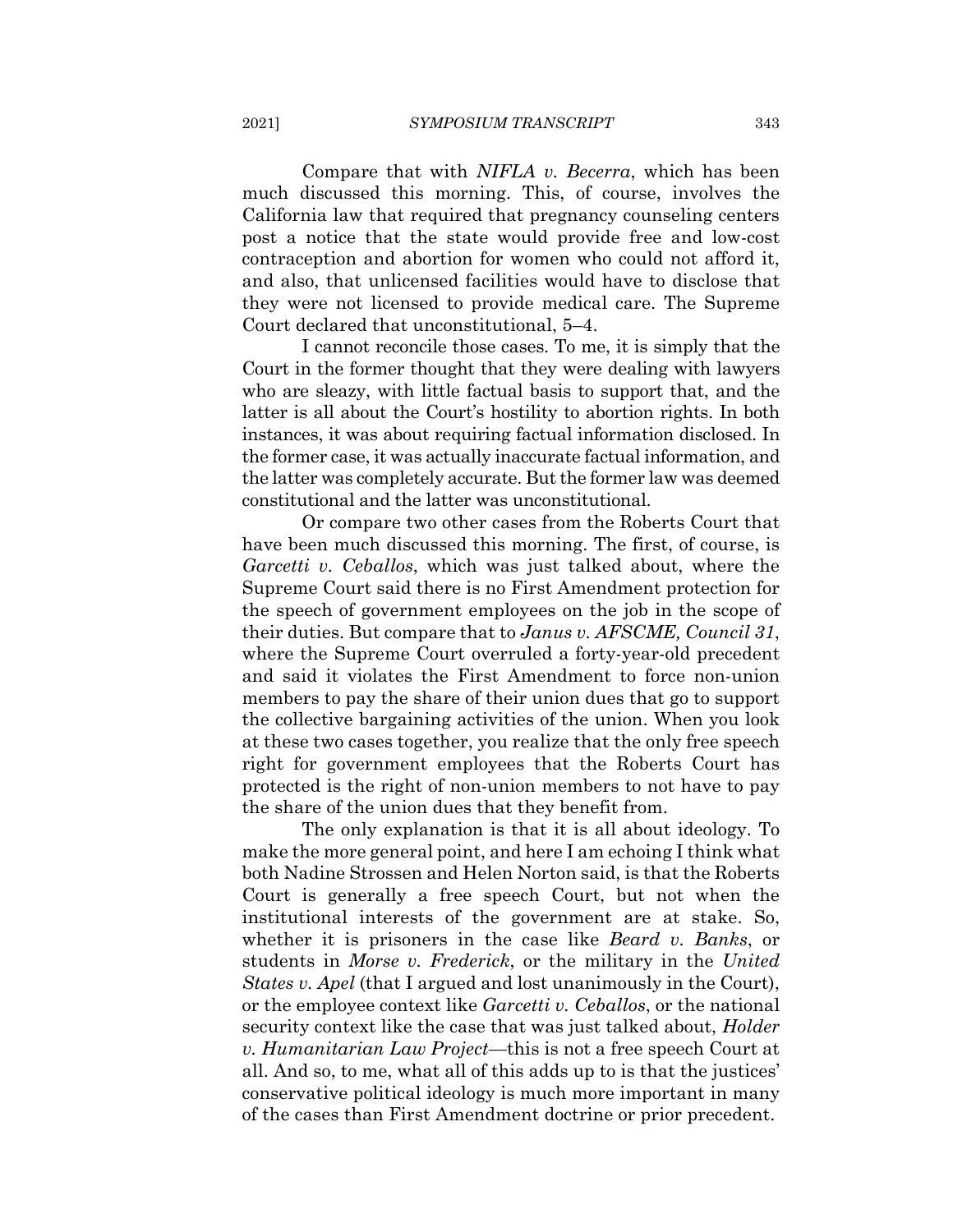A second observation that I would make with regard to the Roberts Court is the tremendous inconsistency in the legal test that it uses in free speech cases. The last questions in the prior session were touching on this. There does seem to be a choice between two approaches to free speech: one of which stresses the levels of scrutiny, and the other which is about interest balancing. The majority of decisions tend to use the levels of scrutiny, but if you look at Justice Breyer's opinion in United States v. Alvarez, or for that matter, Justice Kagan's opinion in Reed v. Town of Gilbert, they are endorsing much more in the way of interest balancing. I want to suggest that what the majority is often doing is interest balancing, but under the guise of the levels of scrutiny. And you see this especially in the inconsistency and the phrasing of the levels of scrutiny and free speech cases from the Roberts Court.

Or consider the Janus v. AFSCME, Council 31 case. And it said it was using "exacting scrutiny." And to quote the language in the decision, the Court said this "is a less demanding" test than the 'strict' scrutiny" and therefore is a discrete, newly recognized level of review. What is the difference between exacting scrutiny and strict scrutiny? It drives my students crazy, because I cannot articulate what a meaningful difference is, even though the words differ. Or, go back to *Williams-Yulee* that was discussed earlier. There, the Court seems to use exacting and strict scrutiny synonymously. In United States v. *Alvarez*, Justice Kennedy says, it is "the most exacting scrutiny." Is that something between exacting and strict scrutiny? In June 2021, in Americans for Prosperity Foundation v. Bonta, Chief Justice Roberts's plurality opinion said it was using "exacting" scrutiny," which he defined as "substantially related to a sufficiently important [government] interest." How is that any different from intermediate scrutiny? Or, sometimes the Court phrases strict scrutiny as necessary to achieve a compelling purpose. Sometimes it just has to be narrowly tailored. To me, those connote different things, but it does not always seem to have a different meaning with regard to the Roberts Court.

Why does this matter so much? I think it lets the Court do whatever it wants just by how it phrases the level of scrutiny. There is so much flexibility in the test, it leads to what I started with—the ability of ideology to trump doctrine and precedent. I think it also means that what the Court is often doing is balancing, even when it purports to be using the levels of scrutiny. And I think that is inconsistent with the transparency those talked about earlier. I can certainly see a defense, as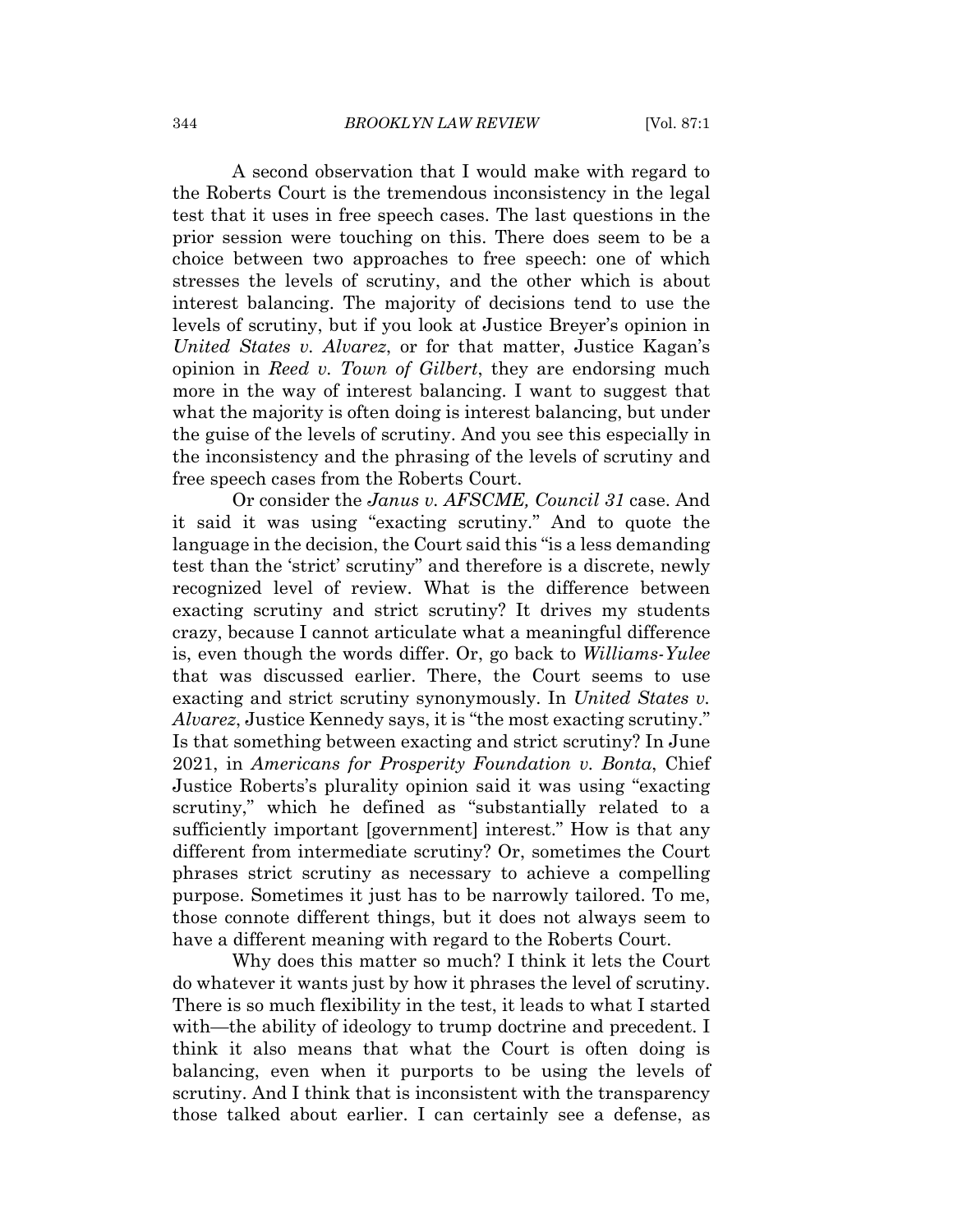Nadine Strossen was arguing for, in having much clearer tiers of review. But then they need to be consistently defined and consistently applied. I think I come out more like Helen Norton and say, let us just be honest and have the courts balance explicitly all of the factors. But if that is what the Court is doing, that too should be transparent and I do not think it is with regard to the Roberts Court.

Third and finally, I want to look to the future. And I want to take what has been said this morning and try to project: what are we likely to see in the next years and decades to come? I think we are going to see great changes with regard to the law of free speech from the Roberts Court in its remaining years. Let me give three reasons why I think we are going to see these changes. One is: technological changes are going to challenge traditional free speech doctrine. It is interesting how few cases there have been from the Roberts Court dealing with the internet and social media. Packingham v. North Carolina is one where Justice Kennedy wrote his ode to the internet. Before the Roberts Court, there was Reno v. ACLU that struck down provisions of the Communications Decency Act. But at least when it comes to free speech, the Court has not dealt much with this crucial technology.

I believe that the internet and social media that surround it are the most important changes with regard to free speech and free press since the development of the printing press. It has tremendously democratized the ability to reach a mass audience. It gives immediate access to everyone to huge amounts of information. But it also means that false information or harmful information can be spread so quickly.

I think the problem of deep fakes has posed First Amendment issues that are far more difficult than the Court has yet had to grapple with concerning the internet and social media. I think it is inevitable that Congress, in some way, is going to rewrite Section 230 of the Communications Decency Act. I have no idea how they are going to do it, but whatever they do in that regard is going to lead to new free speech challenges. The more general point, though, is that technology has changed so much. First Amendment doctrine has not kept up with it, but it is going to have to in the years ahead.

Second, there has been a significant change in ideology on the Roberts Court over the last several years. I say the obvious when I point out that it has become a much more conservative Court in recent years. But think about how this is likely to play out with regard to free speech. Justice Kennedy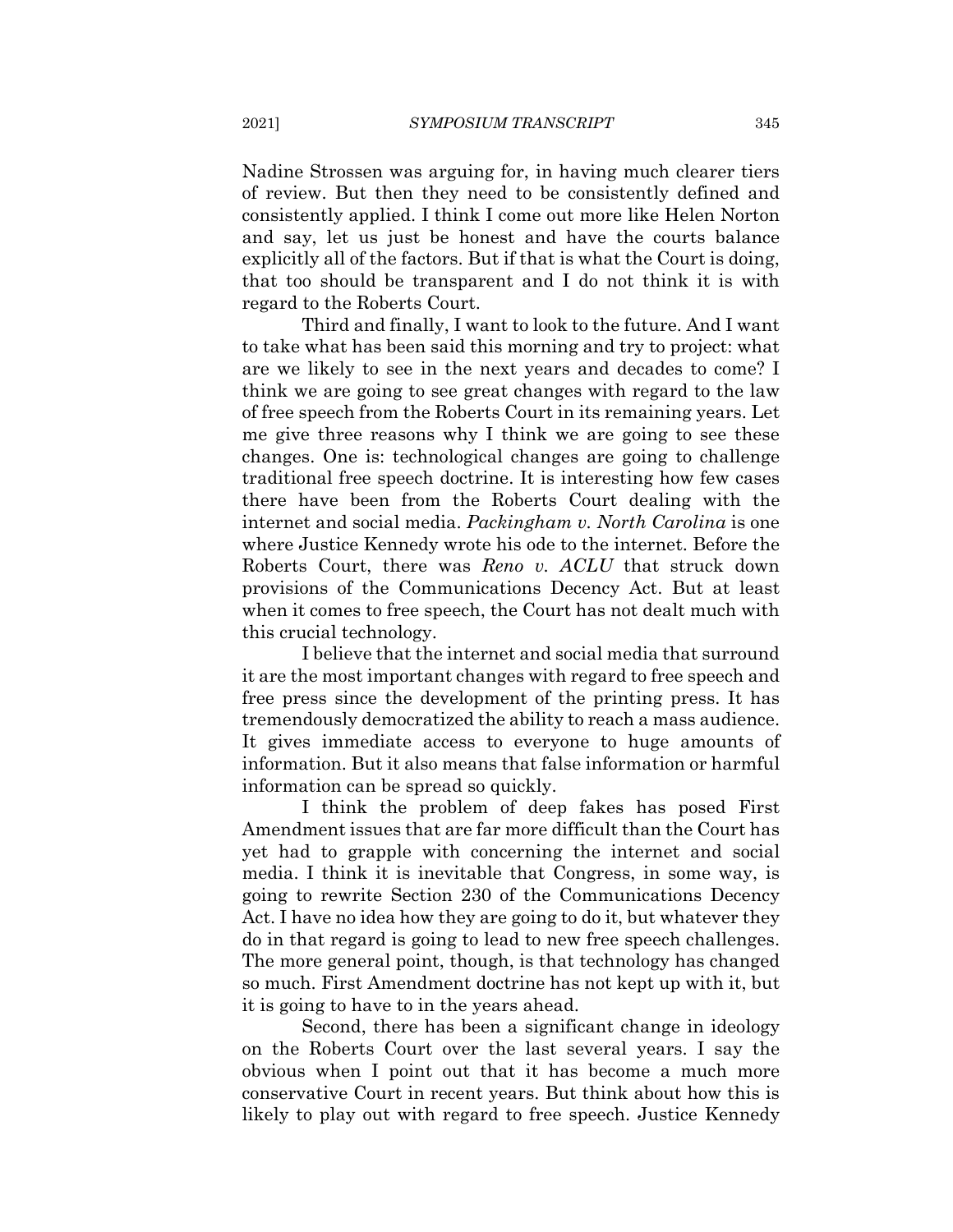was often very much a free speech justice, but not always. He wrote *Garcetti v. Ceballos*. He was in the majority in *NIFLA v. Becerra.* He was in the majority in *Janus v. AFSCME*, *Council* 31. But overall, Kennedy certainly saw himself as a free speech justice. Will the justice who replaced him, Justice Kavanaugh, be as much a free speech justice? Justice Ginsburg was so often on the side of free speech. Will Justice Barrett who replaced her be as much a free speech justice? And there are certainly times where Justice Scalia was a free speech justice. Before the Roberts Court, we could point to his joining the majority in Texas v. Johnson in 1989. During the Roberts Court, he wrote the majority opinion in Brown v. Entertainment Merchants *Association*, striking down the California law that kept those under eighteen from buying or renting violent video games. Will Justice Gorsuch be as much of a free speech justice?

Overall, I think the Court being more conservative is going to manifest itself as the Court using free speech doctrine to strike down social regulations, what Justice Kagan referred to in her dissent in *Janus* as "weaponizing the First Amendment." Or what other commentators have called the "Lochnerizing" of the First Amendment. I think the Sorrell v. *IMS Health Inc.* case is an example of that. I think a more conservative Court will be even more inclined to defer to the government as government. And so, the areas that I and others pointed to, where the Roberts Court has been deferring to the government, I think we will see even more of that. And there might even be larger doctrinal changes on the horizon. I was very concerned a couple of years ago in *McKee v. Cosby* when Justice Thomas read an opinion calling for the reconsideration of New York Times v. Sullivan. We know, more recently, that Judge Silberman on the DC Circuit has done so. I have always regarded New York Times v. Sullivan as one of the pillars of free speech law. It is why the late Harry Kalven said it was "an occasion for dancing in the streets" when it came down. But perhaps there is now a conservative majority to reconsider even that pillar.

And finally, in terms of change, I think there is a change in social attitudes with regard to speech. I am not sure how that is going to influence the Roberts Court. But free speech is not looked at today in society or in academia the same way that it was when the Roberts Court began in 2005, and certainly not when many of us were in college or law school. I see this among my students all of the time. A few years ago, there was a whole week of events being held on the Berkeley campus, with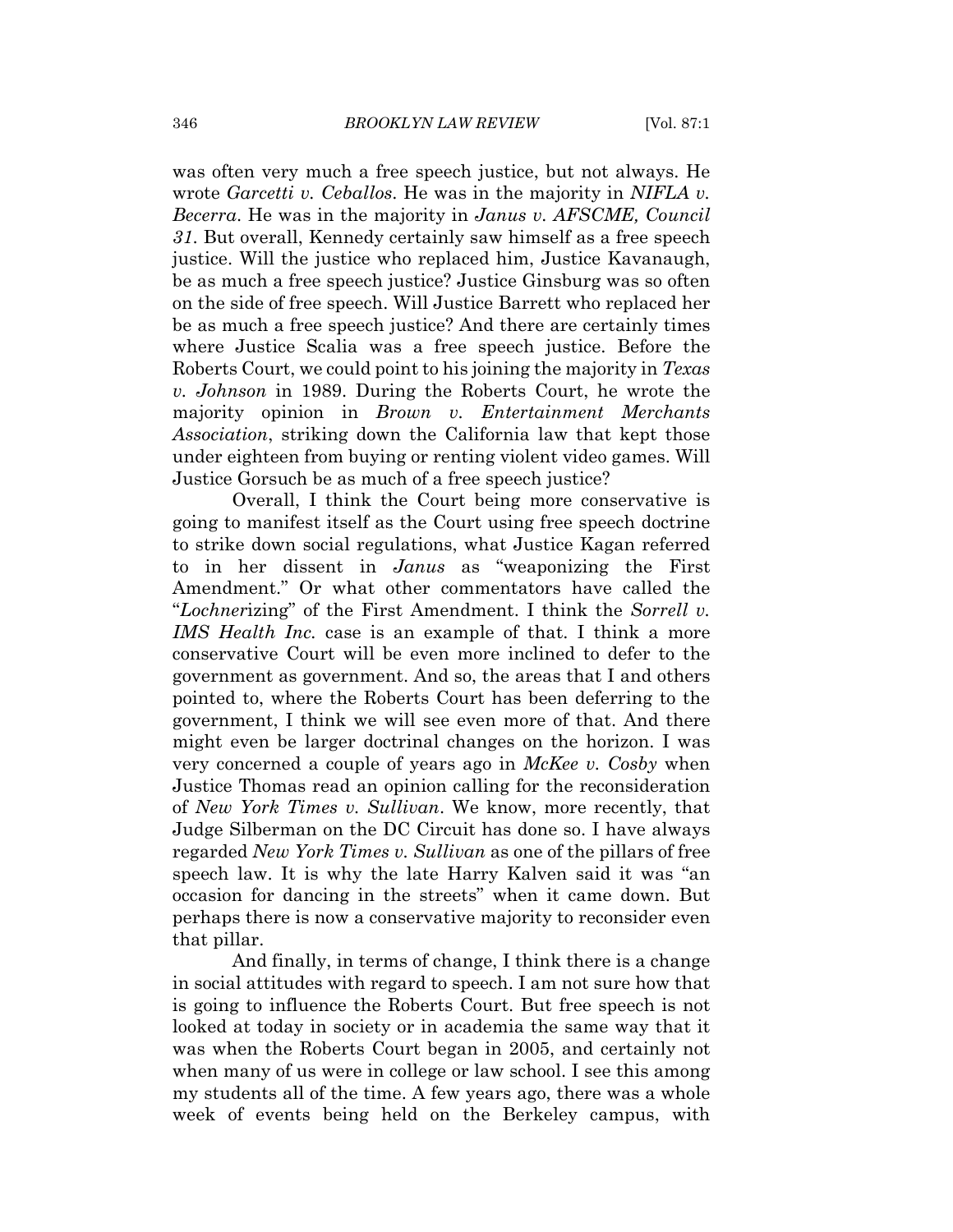controversial conservative speakers. The chancellor convened a forum in the largest auditorium about free speech on campus. One of the other panelists said that he thinks that the largest problem in society is white supremacy, and the chancellor should exclude any white supremacist speakers from the Berkeley campus. There was a loud applause. In the question and answer period, a student very eloquently said, "I feel threatened when there are speakers like Milo Yiannopoulos and Ann Coulter on campus. I want the chancellor to exclude them even if it means that the First Amendment is not being complied with." There was enormous applause from the audience. I was a member of the panel and I and said, "be clear, if the chancellor were to exclude the speakers, it would violate the First Amendment. They would sue, and they would win. When Auburn University excluded Richard Spencer, the white supremacist, his supporters sued and they won." I said, "the campus will have to pay the attorney's fees, and maybe because the law is so clear here, the chancellor will be liable for any damages. We will just make martyrs over those excluded. Nothing will be gained, they can speak anyway." No one applauded when I said that.

Last year, I defended the right of Ann Coulter to speak on the Berkeley campus. And if you look on the Berkeley Law website now, you will find a statement from affinity group leaders accusing me of, and I am quoting verbatim, "defending" the intellectual acceptability of white supremacist views." I have defended the intellectual acceptability of white never supremacist views. I think there is a huge difference between defending somebody's right to speak and defending the intellectual acceptability of what they say. But many of our students do not see it that way, and many in society do not see it that way. And what will this shift in social attitudes mean in terms of free speech doctrine in the years and decades ahead?

#### **Professor Araiza:**

Erwin, a massively large question in a ridiculously small response window: Is there any hope for neutral principles in First Amendment law when, as you started with and as you reiterated, ideology drives so much of what the Court is doing? Is there any hope at all that we could actually have First Amendment law?

#### **Dean Chemerinsky:**

I do not believe there is such a thing as neutral principles. I think if you go back and reread the Herbert Wechsler article "Towards Neutral Principles," it is a very disturbing article because